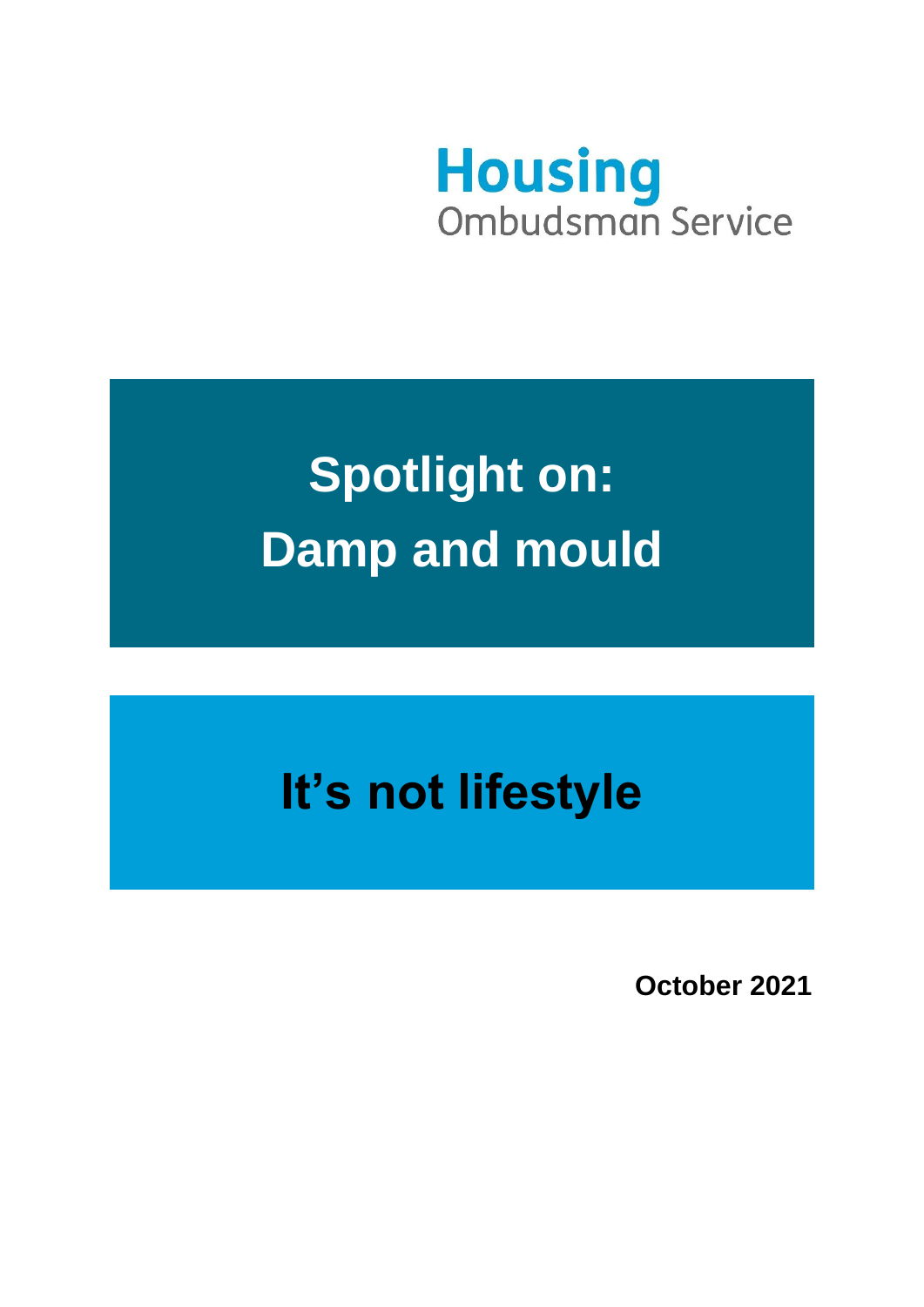# **Contents**

## **Page**

| <b>Foreword</b>                                          |    |
|----------------------------------------------------------|----|
| Our jurisdiction                                         |    |
| Summary of recommendations for senior management         | 5  |
| <b>Background and methodology</b>                        | 8  |
| Key data                                                 | 11 |
| <b>Chapter 1: From reactive to proactive</b>             | 21 |
| Chapter 2: From inferring blame to taking responsibility | 31 |
| <b>Chapter 3: From disrepair claims to resolution</b>    | 44 |
| Chapter 4: From complaints to a learning culture         | 51 |
| <b>Conclusions: Demonstrating change</b>                 | 53 |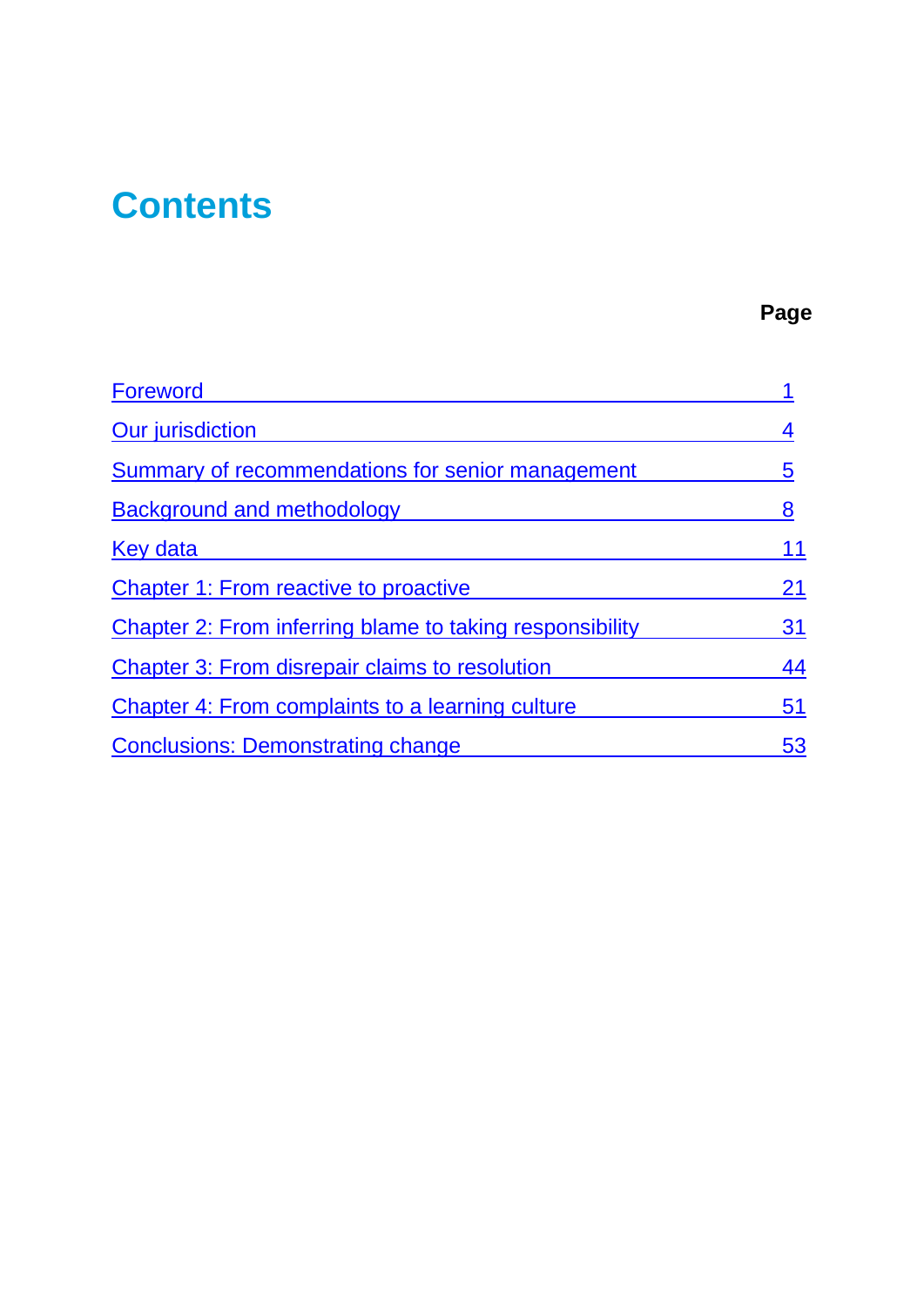# **Foreword**



When I started as the Ombudsman, one of the first cases I saw concerned damp and mould. The issues we investigated, and the experiences of residents living with it are now all too familiar.

I feel strongly these cases can be different. There are many and varying root causes that lead to damp and mould in the cases we investigate; but the impact on the resident is a thread that runs between them. You can see the distress, disruption, even embarrassment, felt by the resident. You can see the evident concern about their health and well-being, especially mental health; the impact on any children. Whether or not we uphold their complaint, this experience is real, and it is profound. It also reveals the strain on the resident and landlord relationship; the loss of trust and reputation.

These are circumstances that no one working in social housing should want to see. We decided to produce this report because of the high uphold rate and reoccurring reasons leading to maladministration. In the context of Covid-19, looking at housing conditions felt important, and the media stories we have seen throughout this year has reinforced the need for an examination. I know many housing professionals, who are passionate and committed to improving housing conditions, are alarmed by the stories they have seen. I recognise the challenges sometimes presented for landlords in tackling this problem; overcrowding, poverty, the age and design of homes. That's why this report, more than any other investigation we have done, identifies best practice and innovation within the sector.

Yet evidently there are also other deep-rooted reasons why landlords are sometimes falling short, evidenced by our high maladministration rate. These require changes in culture, behaviour and approach by them; from being reactive to proactive, and from inferring blame to taking responsibility. Our unique and entirely independent perspective as an Ombudsman provides important lessons and practical recommendations that are within the landlord's control. Our 26 recommendations are based on hundreds of investigations across 142 landlords – a really powerful body of evidence – more than 500 responses to our call for evidence and candid discussions with residents and landlords. It contains learning for everyone whatever their role. Nor is any landlord exempt from this learning; yes, urban high-rise presents more challenges, but one of the landlords we investigated manages fewer than 50 homes.

Our view is that landlords should adopt a zero-tolerance approach to damp and mould. This does not mean zero cases. But it does mean less fatalism. Fatalism that can sometimes result in a loss of empathy. The policy and legislative basis for taking a zero-tolerance attitude is compelling. It is clear many landlords are reacting to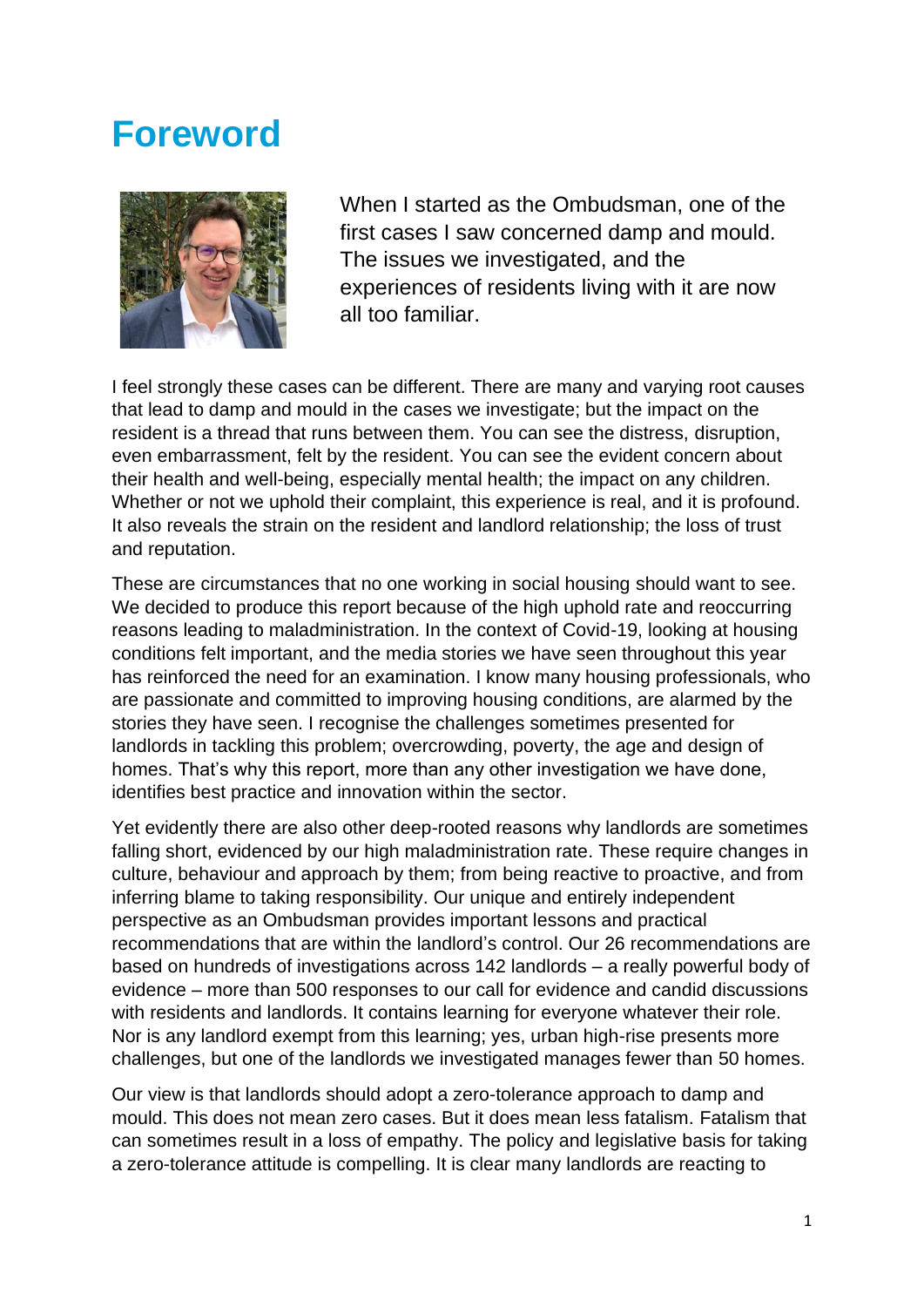residents rather than proactively reviewing the homes and buildings they manage or lease. Landlords should be on the front foot identifying potential issues which, given the age of some social housing, are likely to be more extensive than we have seen. Intelligence, data, and complaints should inform this strategic approach, which we know that some landlords are successfully taking. When there is a problem, effective diagnosis is critical. My view is landlords would also benefit from a consolidated and comprehensive policy in relation to damp and mould if they have not already adopted one. Establishing a clear and transparent framework on the landlord's approach to diagnosis and use of independent expertise; the steps they would take depending on whether the issues are structural or not; timescales, effective communication and appropriate mitigations; and after care. This approach would give the landlord and its residents insight and clarity. If such a comprehensive policy already exists, it may be time to review it.

This leads to the most sensitive area – the inference of blame on the resident and the associated onus on them when it is often not solely their issue. Our call for evidence revealed an immense frustration and sense of unfairness at the information residents are sometimes provided by landlords about issues like condensation and mould. This reoccurred so often it is appropriate to call it systemic. I met with residents who spoke about feeling patronised, even stigmatised. While I appreciate this is not intended, I would urge engagement with residents to review communication and literature, working together with them to co-design meaningful advice that shares responsibility and supports them at a distressing time. In doing so I hope the word 'lifestyle', when it may be a consequence of limited choices, is banished from the vernacular.

Although these steps may reduce complaints, it remains critical for complaint procedures to be accessible and responsive. Landlords need to 'find their silences' where complaints are not being raised when all indicators suggest there may be issues. It is profoundly wrong for any resident to feel their best option is to resort to the courts or media. Effective complaint handling is preferable to increasing disrepair claims, which may take longer or leave the issue unresolved. It is also important to remember the Ombudsman may order an independent inspection following an investigation and actions to resolve repair issues. It remains the individual's choice to pursue legal action, but the pre-action protocol on housing conditions encourages the use of alternative dispute resolution. Yet we have seen the complaints process being closed once the protocol commences. This is a missed opportunity to use the complaints process to its fullest potential and resolve issues in a less adversarial way. It is my opinion that the protocol does not constitute proceedings. Our jurisdiction guidance for landlords has been revised to make this clear and how complaint procedures and the protocol should work together is set out in this report. This should empower complaints teams to resolve issues, and I am also asking the Ministry of Justice to strengthen the protocol further to promote the use of the complaint procedure.

When we took the decision to conduct this investigation, damp and mould was not yet the focus of debate about social housing, but we have seen attention shift over the course of the last six months. Alongside building safety and net zero, it is clear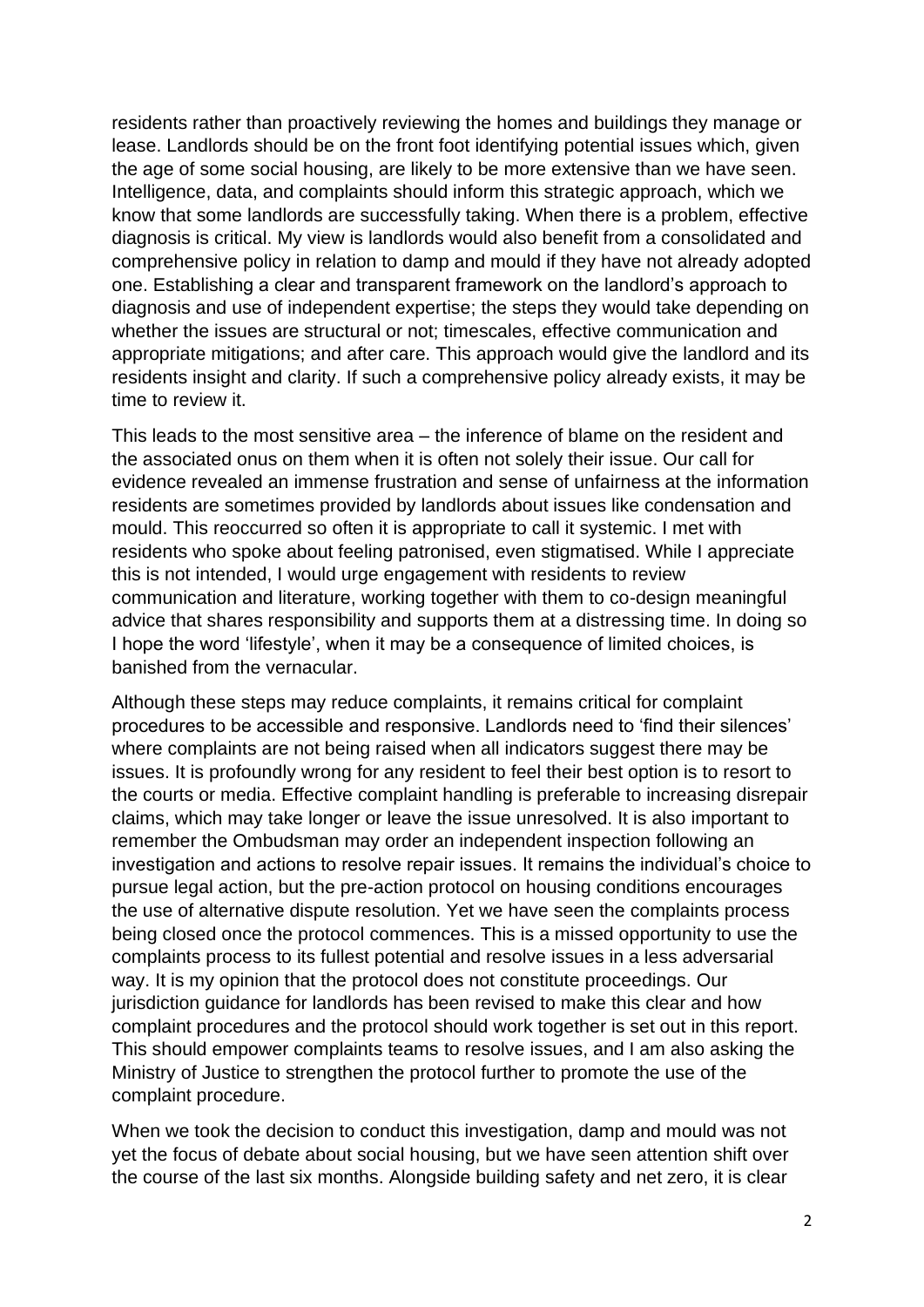that a strategic response to damp and mould is required, particularly in the context of decarbonisation. The Decent Homes review is also an opportunity to consider these issues afresh. A better, fairer, more reasonable approach can be achieved and I would encourage landlords to share how they may do things differently with residents over the coming months.

**Richard Blakeway Housing Ombudsman**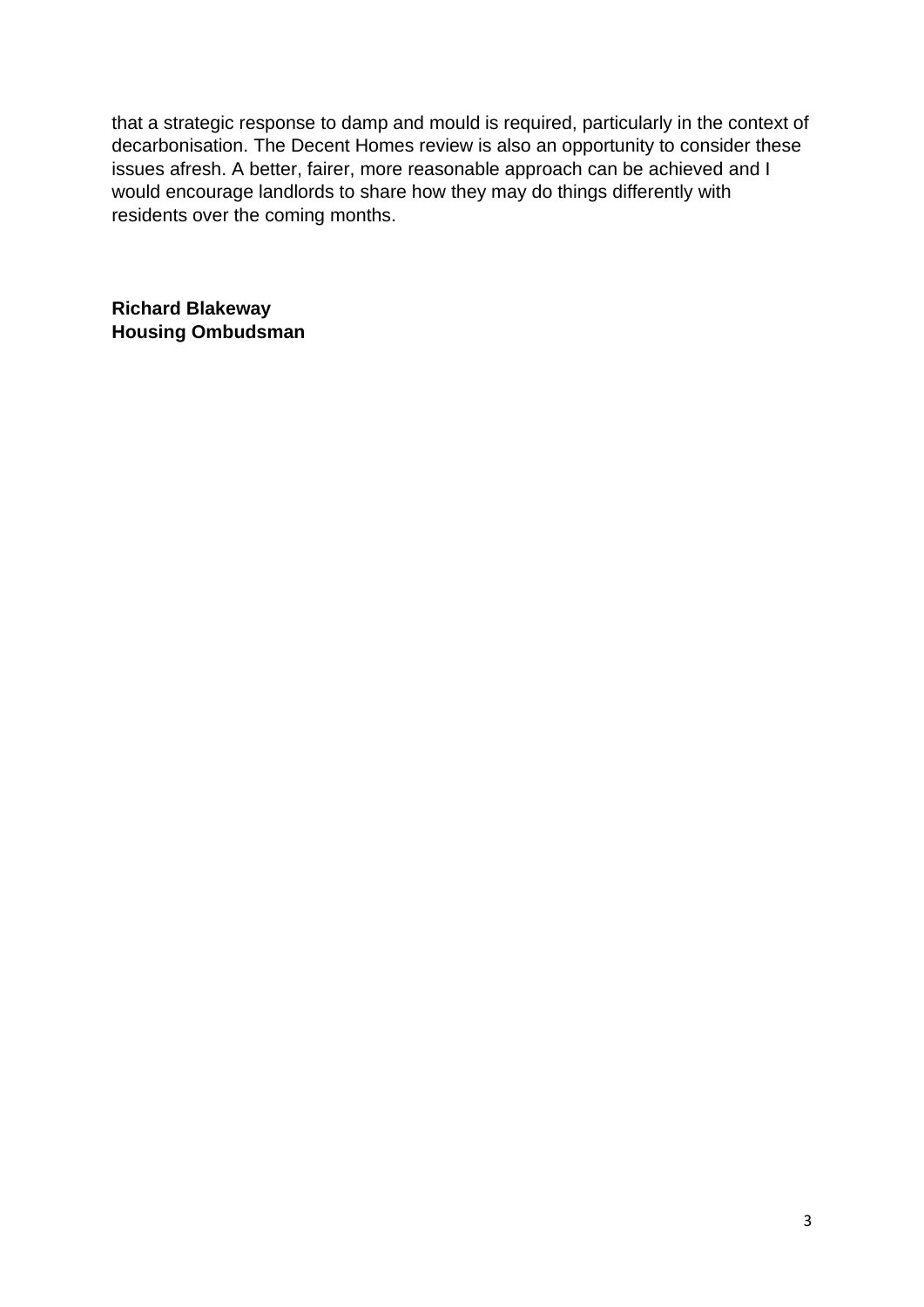# **Our jurisdiction**

We can consider complaints from the following people<sup>1</sup>

- A person who has a lease, tenancy, licence to occupy, service agreement or other arrangement to occupy premises owned or managed by a landlord who is a member of the Housing Ombudsman Scheme
- An ex-occupier if they had a legal relationship with the member at the time that the matter complained of arose
- A representative or person who has authority to make a complaint on behalf of any of the people listed above

This means that, as well as considering complaints from tenants, we can also accept complaints from leaseholders and shared owners. The only category of homeowners who are not eligible to bring a complaint to the Housing Ombudsman about a member landlord are those who own the freehold of their home.

However we cannot consider complaints where:

- The landlord/managing agent is not a member of the scheme
- The complainant does not have a landlord/tenant relationship, including leaseholders and shared owners, with a member landlord/managing agent
- The landlord complaints procedure has not been exhausted
- They concern matters that are, or have been, the subject of legal proceedings and where the complainant has or had the opportunity to raise the subject matter of the complaint as part of those proceedings
- That involve the level of service charges or costs associated with major works
- They fall within the jurisdiction of another Ombudsman, regulator or complaint handling body.

<sup>1</sup> Para. 25 of the Housing Ombudsman Scheme lists the people who can make a complaint to the Ombudsman.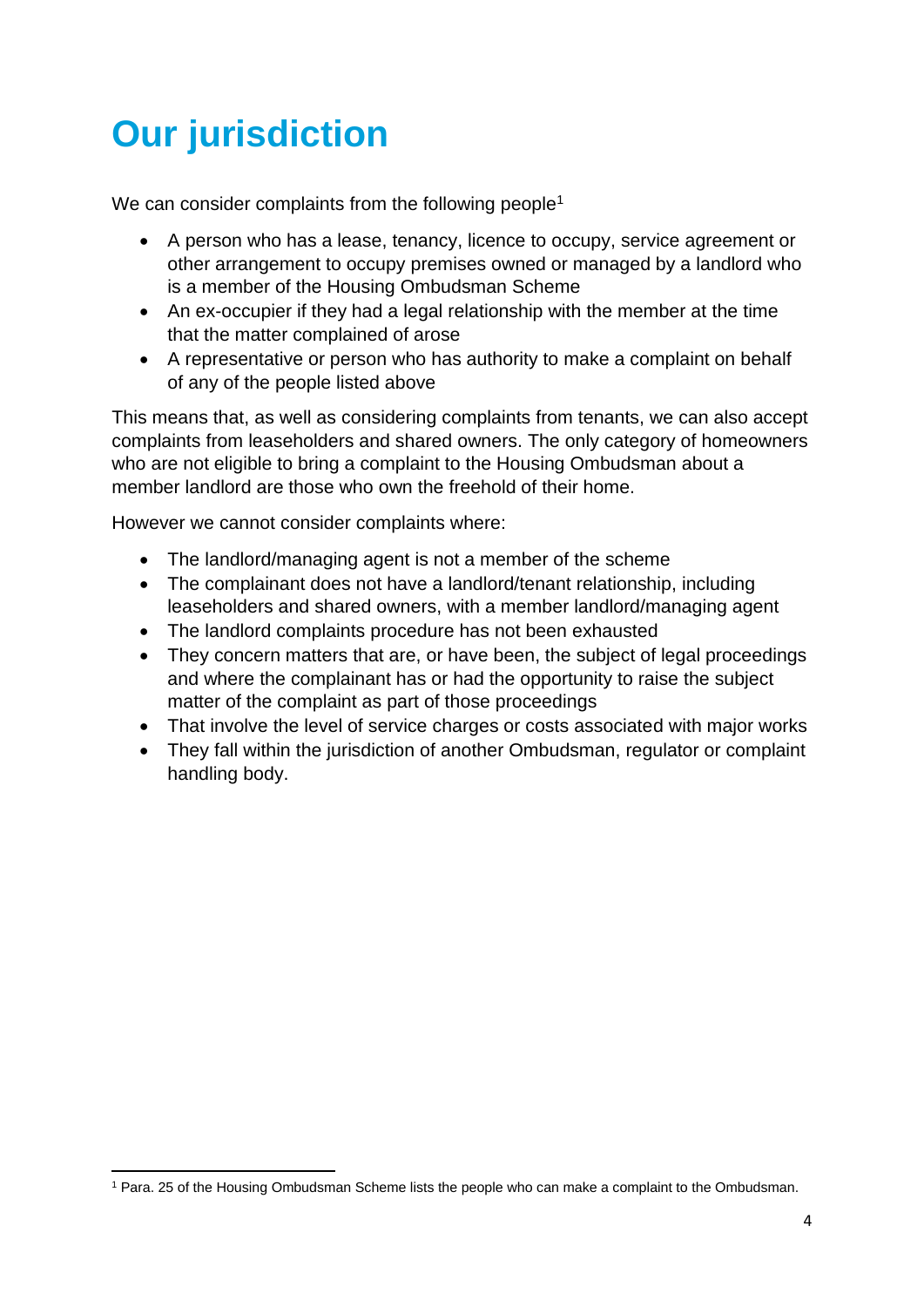# **Summary of recommendations for senior management**

#### **Chapter 1: From reactive to proactive**

| $\mathbf{1}$   | Landlords should adopt a zero-tolerance approach to damp and mould<br>interventions. Landlords should review their current strategy and consider<br>whether their approach will achieve this.                                                                                                                                                                                                            |
|----------------|----------------------------------------------------------------------------------------------------------------------------------------------------------------------------------------------------------------------------------------------------------------------------------------------------------------------------------------------------------------------------------------------------------|
| $\overline{2}$ | Landlords should consider whether they require an overall framework, or<br>policy, to address damp and mould which would cover each area where the<br>landlord may be required to act. This would include any proactive<br>interventions, its approach to diagnosis, actions it considers appropriate in<br>different circumstances, effective communication and aftercare.                              |
| 3              | Landlords should review the accessibility and use of their systems for<br>reporting repairs and making complaints to 'find their silence'.                                                                                                                                                                                                                                                               |
| 4              | Landlords should identify opportunities for extending the scope of their<br>diagnosis within buildings, for example by examining neighbouring properties,<br>to ensure the response early on is as effective as possible.                                                                                                                                                                                |
| 5              | Landlords should implement a data driven, risk-based approach with respect<br>to damp and mould. This will reduce over reliance on residents to report<br>issues, help landlords identify hidden issues and support landlords to<br>anticipate and prioritise interventions before a complaint or disrepair claim is<br>made.                                                                            |
| 6              | Where properties are identified for future disposal or are within an area<br>marked for regeneration, landlords should proactively satisfy themselves that<br>residents do not receive a poorer standard of service or lower living<br>conditions, that steps are taken to avoid homes degrading to an<br>unacceptable condition and that they regularly engage and communicate with<br>these residents. |
| $\overline{7}$ | Landlords should avoid taking actions that solely place the onus on the<br>resident. They should evaluate what mitigations they can put in place to<br>support residents in cases where structural interventions are not appropriate<br>and satisfy themselves they are taking all reasonable steps.                                                                                                     |
| 8              | Together with residents, landlords should review the information, materials<br>and support provided to residents to ensure that these strike the right tone<br>and are effective in helping residents to avoid damp and mould in their<br>properties.                                                                                                                                                    |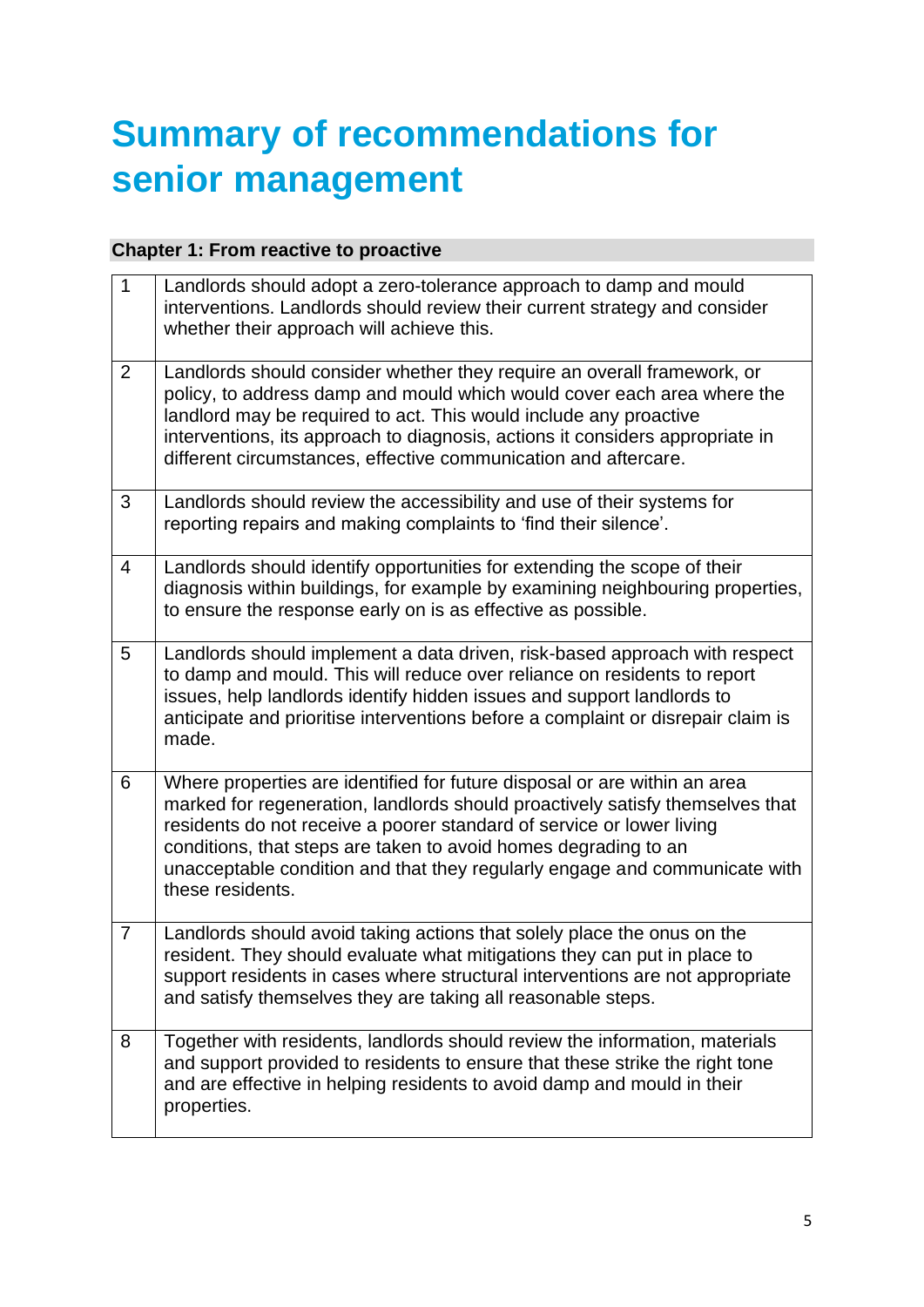| -9 | Landlords should be more transparent with residents involved in mutual<br>exchanges and make the most of every opportunity to identify and address<br>damp and mould, including visits and void periods. |
|----|----------------------------------------------------------------------------------------------------------------------------------------------------------------------------------------------------------|
| 10 | Landlords should ensure their strategy for delivering net zero carbon homes<br>considers and plans for how they can identify and respond to potential<br>unintended consequences around damp and mould.  |

### **Chapter 2: From inferring blame to taking responsibility**

| 11 | Landlords should review, alongside residents, their initial response to reports<br>of damp and mould to ensure they avoid automatically apportioning blame or<br>using language that leaves residents feeling blamed.                                                                                                                                           |
|----|-----------------------------------------------------------------------------------------------------------------------------------------------------------------------------------------------------------------------------------------------------------------------------------------------------------------------------------------------------------------|
| 12 | Landlords should consider their current approach to record keeping and<br>satisfy themselves it is sufficiently accurate and robust. We would encourage<br>landlords to go further and consider whether their record keeping systems<br>and processes support a risk-based approach to damp and mould.                                                          |
| 13 | Landlords should ensure that their responses to reports of damp and mould<br>are timely and reflect the urgency of the issue.                                                                                                                                                                                                                                   |
| 14 | Landlords should review the number of missed appointments in relation to<br>damp and mould cases and, depending on the outcome of any review,<br>consider what steps may be required to reduce them.                                                                                                                                                            |
| 15 | Landlords should ensure that their staff, whether in-house or contractors,<br>have the ability to identify and report early signs of damp and mould.                                                                                                                                                                                                            |
| 16 | Landlords should take steps to identify and resolve any skills gaps they may<br>have, ensuring their staff and contractors have appropriate expertise to<br>properly diagnose and respond to reports of damp and mould.                                                                                                                                         |
| 17 | Landlords should ensure that they clearly and regularly communicate with<br>their residents regarding actions taken or otherwise to resolve reports of<br>damp and mould. Landlords should review and update any associated<br>processes and policies accordingly.                                                                                              |
| 18 | Landlords must ensure there is effective internal communication between<br>their teams and departments, and ensure that one individual or team has<br>overall responsibility for ensuring complaints or reports are resolved,<br>including follow up or aftercare.                                                                                              |
| 19 | Landlords should ensure that their complaints policy is effective and in line<br>with the Complaint Handling Code, with clear compensation and redress<br>guidance. Remedies should be commensurate to the distress and<br>inconvenience caused to the resident, whilst recognising that each case is<br>individual and should be considered on its own merits. |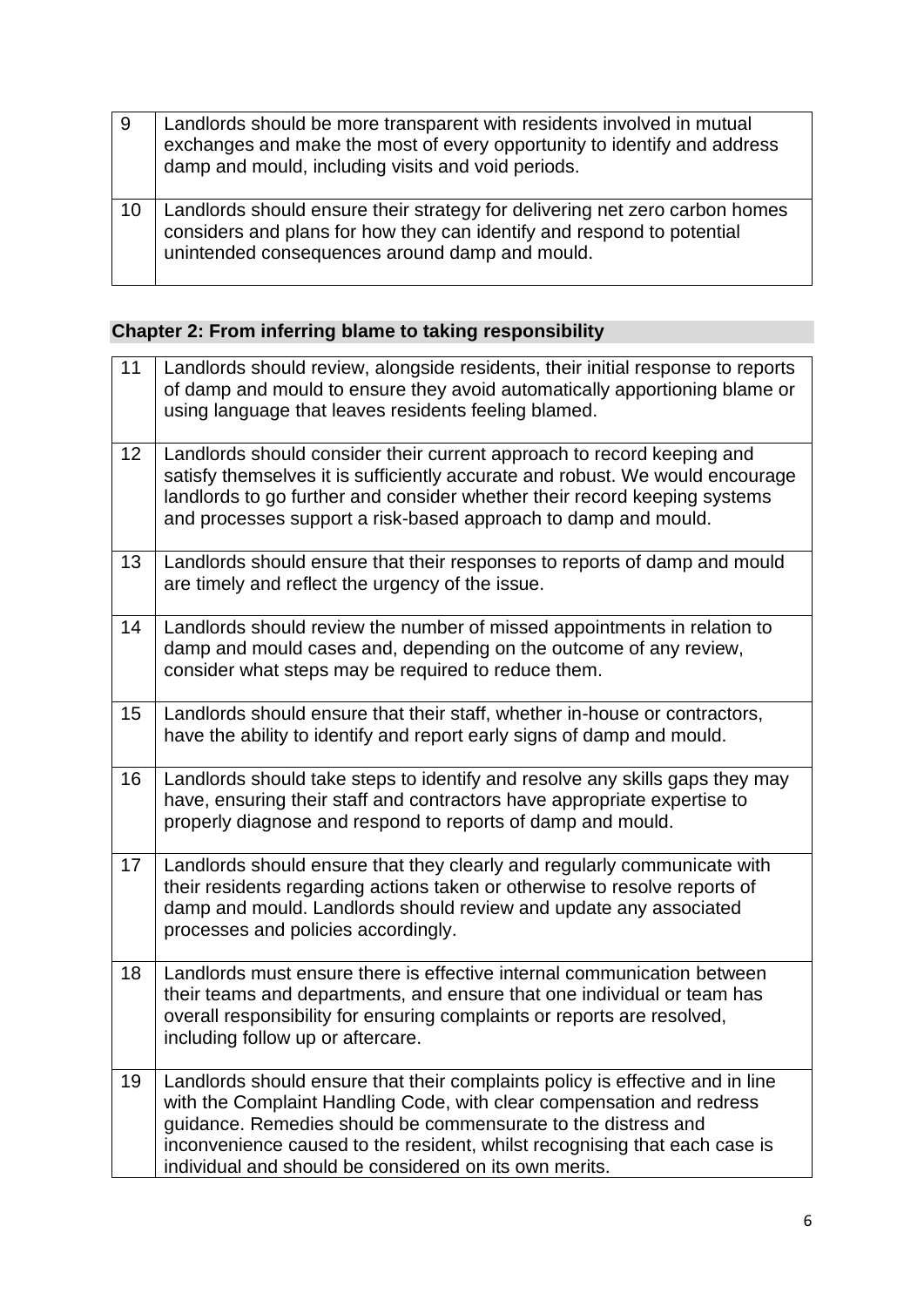### **Chapter 3: From disrepair claims to resolution**

| 20 | Landlords need to ensure they can identify complex cases at an early stage,<br>and have a strategy for keeping residents informed and effective resolution.                                                                                                                                                                                                                                                                                                          |
|----|----------------------------------------------------------------------------------------------------------------------------------------------------------------------------------------------------------------------------------------------------------------------------------------------------------------------------------------------------------------------------------------------------------------------------------------------------------------------|
| 21 | Landlords should identify where an independent, mutually agreed and<br>suitably qualified surveyor should be used, share the outcomes of all surveys<br>and inspections with residents to help them understand the findings and be<br>clear on next steps. Landlords should then act on accepted survey<br>recommendations in a timely manner.                                                                                                                       |
| 22 | Where extensive works may be required, landlords should consider the<br>individual circumstances of the household, including any vulnerabilities, and<br>whether or not it is appropriate to move resident(s) out of their home at an<br>early stage.                                                                                                                                                                                                                |
| 23 | Landlords should promote the benefits of their complaints process and the<br>Ombudsman to their residents as an appropriate and effective route to<br>resolving disputes.                                                                                                                                                                                                                                                                                            |
| 24 | Landlords should continue to use the complaints procedure when the pre-<br>action protocol has commenced and until legal proceedings have been<br>issued to maximise the opportunities to resolve disputes outside of court.<br>Landlords should ensure their approach is consistent with our jurisdiction<br>guidance and their legal and complaint teams work together effectively where<br>an issue is being pursued through the complaints process and protocol. |

### **Chapter 4: From a complaints to a learning culture**

| 25 | Landlords should consider how best to share learning from complaints and<br>the positive impact of changes made as a result within the organisation and<br>externally. Systems should allow the landlord to analyse their complaints data<br>effectively and identify themes, trends and learning opportunities. |
|----|------------------------------------------------------------------------------------------------------------------------------------------------------------------------------------------------------------------------------------------------------------------------------------------------------------------|
| 26 | Landlords should ensure they treat residents reporting damp and mould with<br>respect and empathy. The distress and inconvenience experienced by<br>residents in this area is some of the most profound we have seen, and this<br>needs to be reflected in the tone and approach of the complaint handling.      |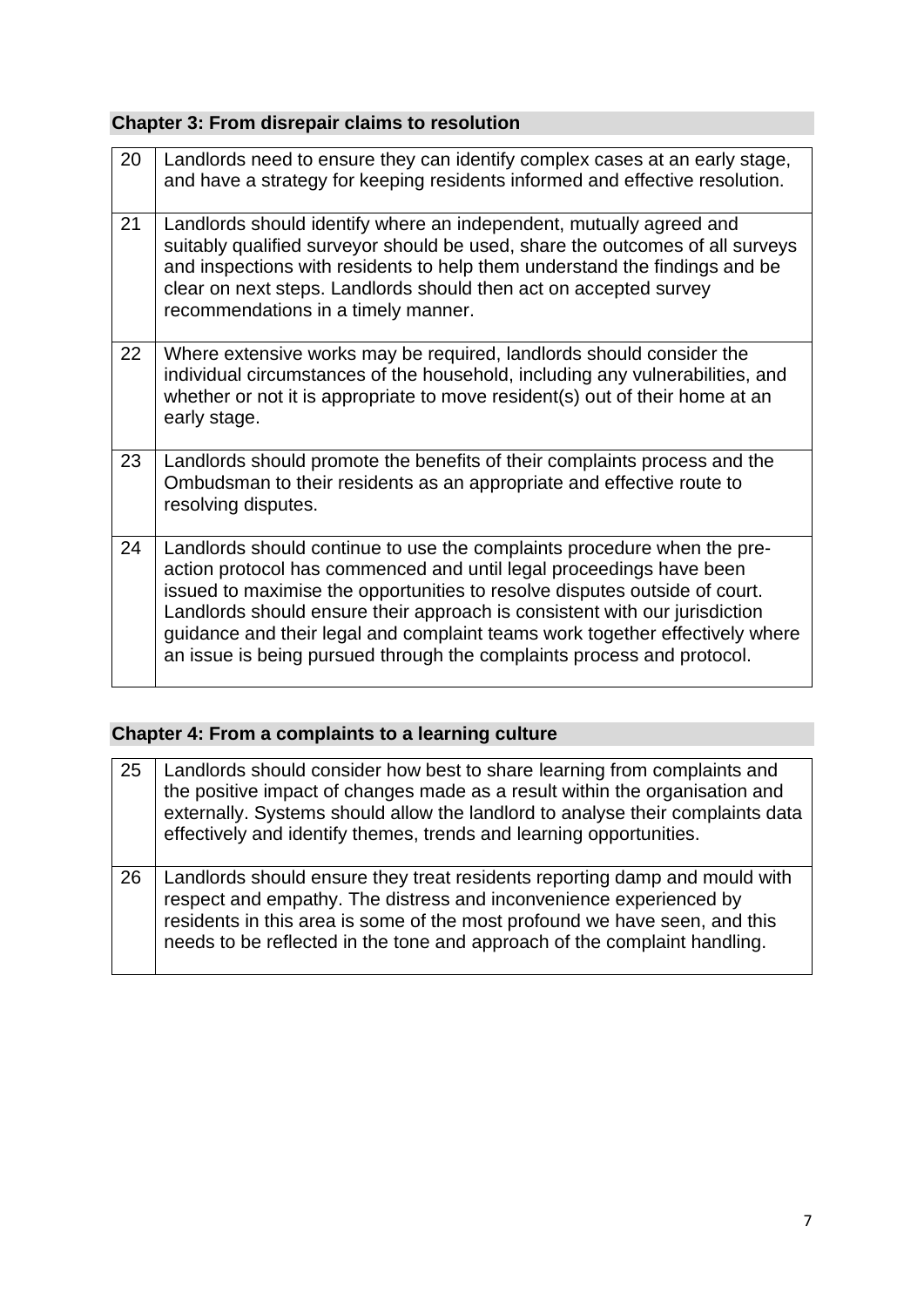# **Background and methodology**

#### **Overview**

No one can have failed to have been shocked by the conditions some residents evidenced in media coverage earlier this year. While most social housing is of a decent standard it is clear this is an area where, compared to others, residents feel a great deal of frustration and dissatisfaction. Cases like those shown in the media are thankfully a minority, however, even one such case is one too many. The recent media coverage clearly demonstrates the significant impact on residents when things do go wrong, complaints are not responded to appropriately, and lessons are not learned.

There is a strong legislative and policy basis to prevent these issues arising but it is clear that despite this, residents are still facing problems, sometimes extreme problems, and landlords are struggling to resolve these. This means we need a fresh approach.

This report is published as we move into the time of year when damp and mould is more prevalent and a rise in reports of damp and mould is probable this year as people have been spending more time at home due to the Covid-19 pandemic and subsequent changes to working patterns.

Following each news report, we reviewed our own casebook and identified that none of the cases featured had been referred to us for consideration. We are deeply concerned that we did not see any of those cases where we could have helped. The call for evidence helped us 'find our silence' and we have since seen a 50% increase in complaints about damp and mould.

The media investigation and our call for evidence highlight how vital it is that landlord complaint processes are accessible and effective for residents. Clearly there is also an awareness issue with our own service, and we have initiated a project to widen access to complaints in response<sup>2</sup>.

The nature of an Ombudsman's role means that we are more likely to see cases where things have gone wrong than cases where they have gone right. We also know that some landlords are doing excellent work in this space. As such we have highlighted examples of good practice throughout this report to help landlords make improvements to both their services and residents' lives.

This report prompts learning for three groups within landlords. Our case studies provide learning points for case handlers. Our recommendations are aimed at senior management to consider their organisation's approach. In our final chapter we ask a series of questions for governing bodies to discuss and seek assurance on, and

<sup>&</sup>lt;sup>2</sup> [Housing Ombudsman launches project on widening access to complaints -](https://www.housing-ombudsman.org.uk/2021/09/08/housing-ombudsman-launches-project-on-widening-access-to-complaints/) Housing Ombudsman (housing[ombudsman.org.uk\)](https://www.housing-ombudsman.org.uk/2021/09/08/housing-ombudsman-launches-project-on-widening-access-to-complaints/)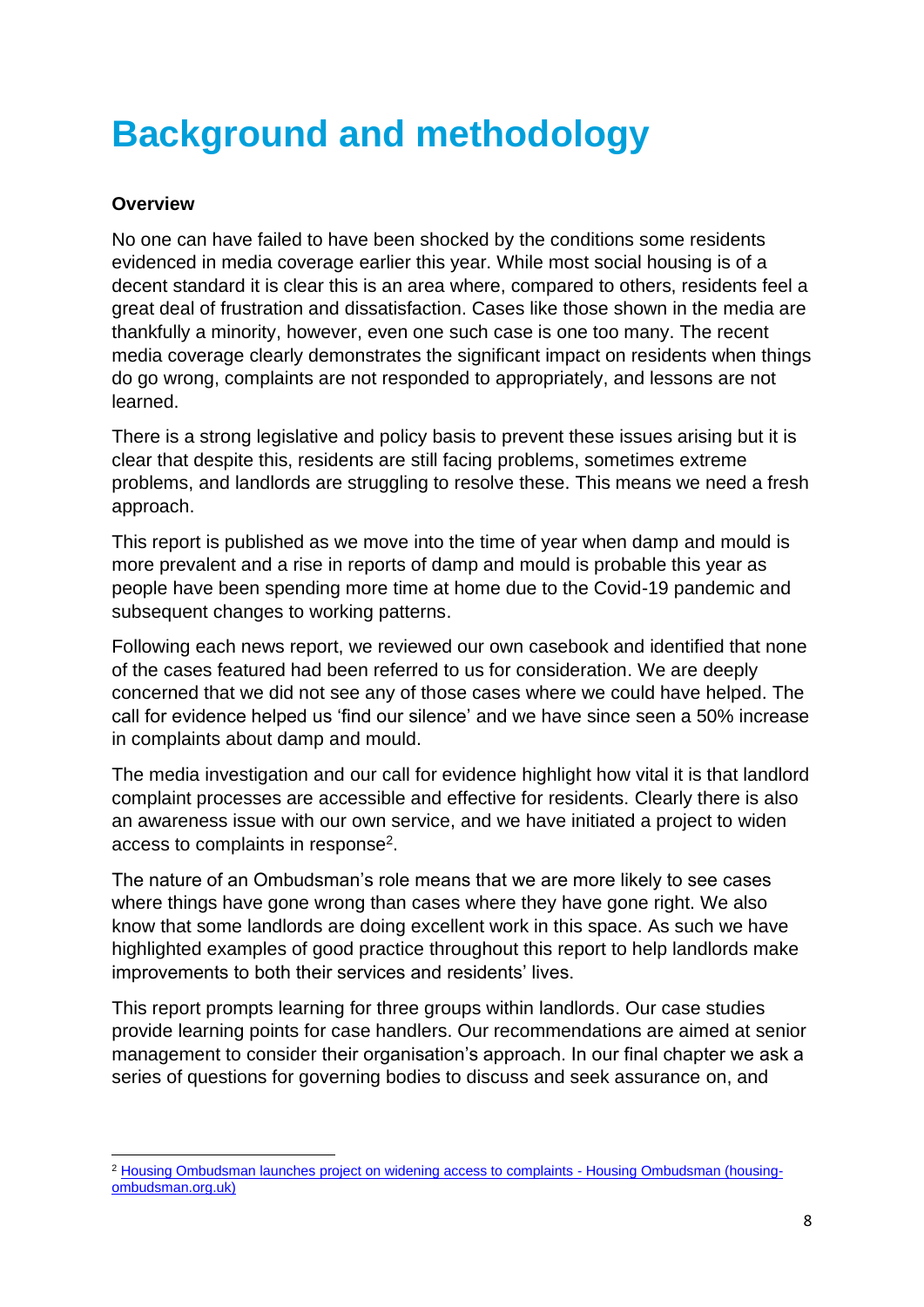strongly encourage any learning as a result of this report, or wider work by the landlord, be shared with residents.

#### **Legislative requirements**

There are legislative requirements setting out what is considered to be a decent home. The Decent Homes Standard was updated in 2006 to take account of the Housing Health and Safety Rating System (HHSRS), which replaced the Housing Fitness Standard<sup>1</sup>. According to the Standard, for a home to be considered 'decent' it must:

- 1. Meet the current statutory minimum standard for housing
- 2. Be in a reasonable state of repair
- 3. Have reasonably modern facilities and services, and
- 4. Provide a reasonable degree of thermal comfort.

However, the Government's Social Housing White Paper identified that the Decent Homes Standard does not "reflect present day concerns".

The Homes (Fitness for Human Habitation) Act 2018 amended the Landlord and Tenant Act 1985, with the aim of ensuring that all rented accommodation is fit for human habitation. While it did not create new obligations for landlords, it required landlords to ensure their properties are fit for human habitation at the beginning of, and throughout, the tenancy. The Landlord and Tenant Act does not define "fit for human habitation", but consideration should be given to repair, stability, freedom from damp, internal arrangement, natural lighting, ventilation, water supply, drainage and sanitary conveniences, facilities for preparation and cooking of food, the disposal of wastewater and any prescribed hazard.

The Act also strengthened tenants' means of redress where landlords do not fulfil their obligations, with the expectation that if tenants are empowered to take action against their landlord, standards will improve. The Act gives the tenant the right to take their landlord to court and can therefore be costly if the court does not find in the landlord's favour. For registered providers, it has led to an increase in speculative disrepair claims from solicitors on a "no win no fee" basis. This is not necessarily the most effective route to resolution for residents as some registered providers will settle the claim out of court while the underlying disrepair issue remains outstanding.

#### **Social housing compared to the private rented sector**

According to the 2019-20 English Housing Survey<sup>3</sup>, serious condensation and mould problems were present in at least one room in 133,000 (3%) social sector homes and 192,000 (5%) of homes lacked thermal comfort. Homes built between 1981 and 1990 were most likely to fail the decent homes standard for thermal comfort.

Although damp and mould is not specifically mentioned in relation to private rented sector (PRS) properties, the survey does note that the PRS had the highest proportion of non-decent homes (23%, 1.1 million). In comparison, the social housing sector had the lowest proportion of non-decent homes (12%, 504,000). We heard

<sup>&</sup>lt;sup>3</sup> [English Housing Survey 2019 to 2020: headline report -](https://www.gov.uk/government/statistics/english-housing-survey-2019-to-2020-headline-report) GOV.UK (www.gov.uk)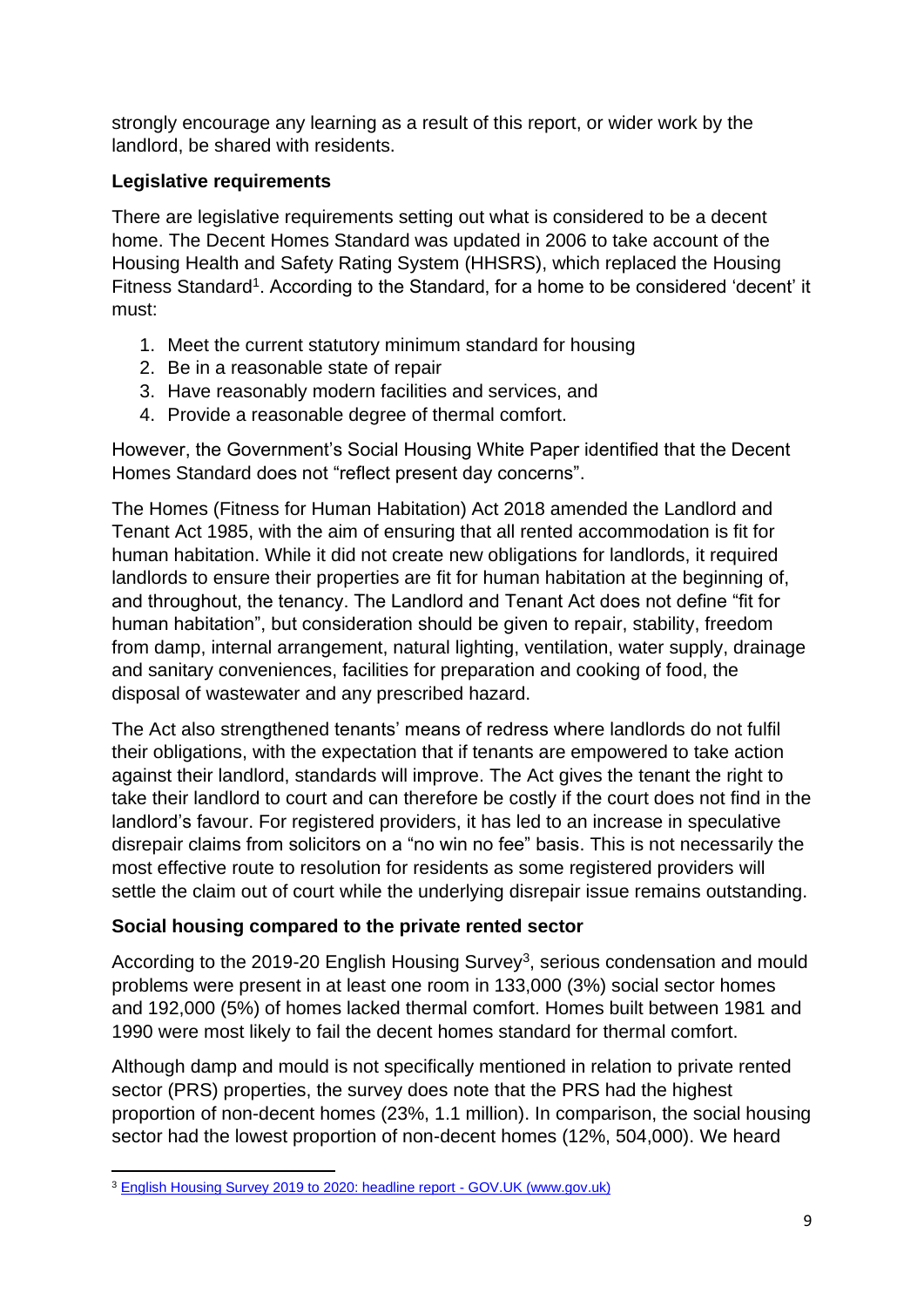from private tenants in our call for evidence, many facing problems with damp and mould. Given our mandatory membership consists of social landlords, the PRS is considered outside the scope of our recommendations but private tenants' responses evidence the need for redress to be strengthened across the housing market.

#### **Health and well-being**

One of the areas where we see damp and mould having the greatest impact is on health and wellbeing. This came across repeatedly in our casework and in our call for evidence, with distress and health issues referenced in almost every case. While our investigations do not find causation with health conditions, we do consider the detriment, and this is a reoccurring factor where we find maladministration.

Residents living in homes with damp and mould may be more likely to have respiratory problems, allergies, asthma, and other conditions that impact on their immune system<sup>4</sup>. This, set against the context of the COVID-19 pandemic, highlights the potential seriousness of this issue for residents. There are also other broader impacts on the mental health, education and career prospects of residents living with damp and mould, highlighting why there is a real urgency for change.

#### **Methodology and structure of the report**

In addition to reviewing our casebook for the last two financial years, we also conducted a call for evidence that ran for seven weeks during April to June 2021, asking for assistance from both the public and sector professionals to inform our understanding. We held discussions with landlords and with several representative bodies, including the National Housing Federation, the G15 organisation and the Northern Housing Consortium. We also held discussions with our Resident Panel and the Tenant Participation Advisory Service.

This report will set out the data from our casebook before moving onto the insight we gathered from the call for evidence. We will then explore the four themes identified by the datasets and our discussions, making recommendations, and using case examples to illustrate our findings, before drawing conclusions and setting out the next steps.

<sup>4</sup> [Can damp and mould affect my health? -](https://www.nhs.uk/common-health-questions/lifestyle/can-damp-and-mould-affect-my-health/) NHS (www.nhs.uk)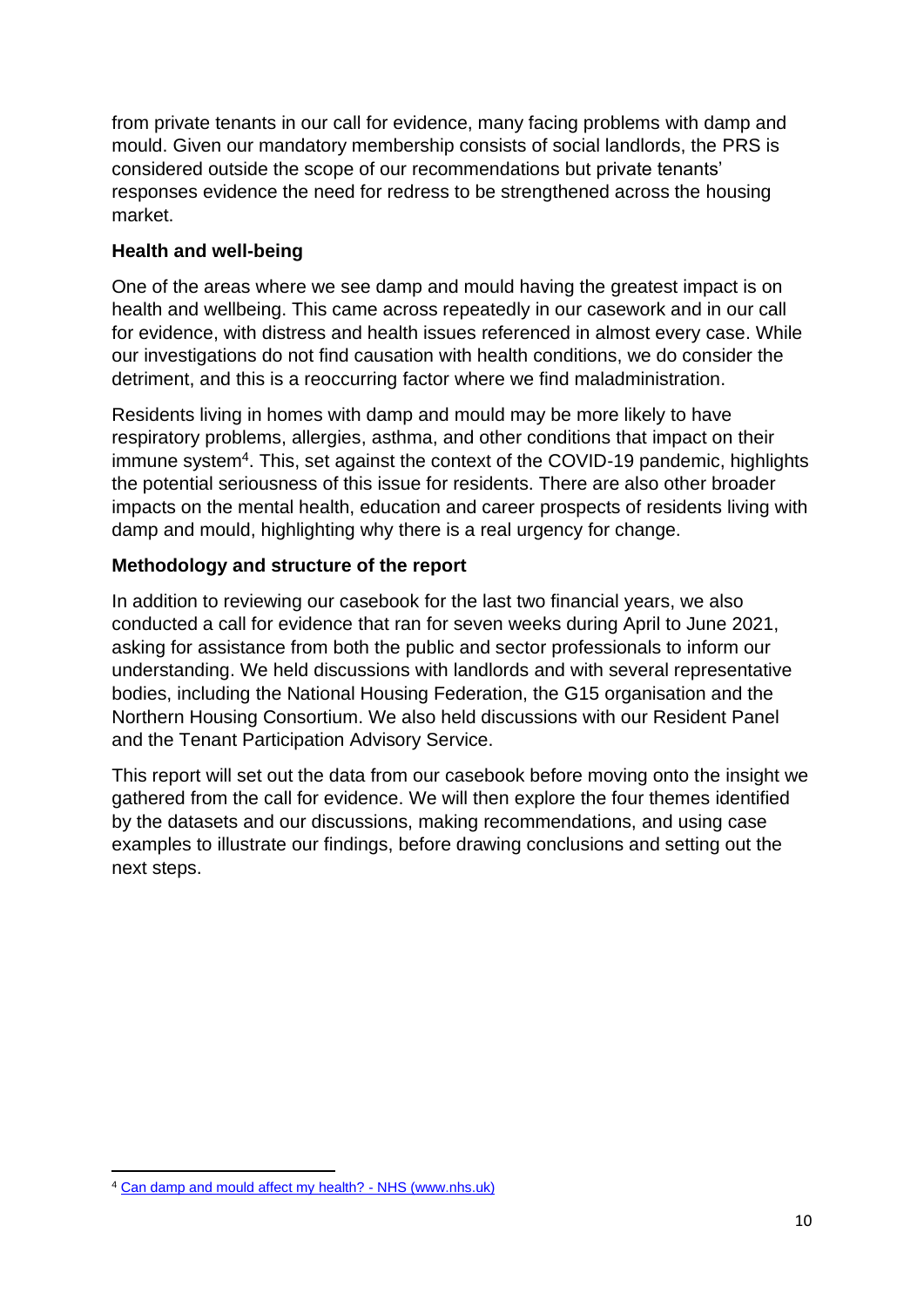# **Key data**

### **Overall complaint volumes and outcomes – April 2019 to March 2021**













1,595 complaints from residents about damp and mould were reported while within the landlord's complaint process and were assisted by our Dispute Support Team

**410** damp and mould complaints were formally investigated because the resident was dissatisfied with the landlord's response

**56%** of cases we investigated resulted in findings of maladministration

**976** individual findings were made within those complaints

**501** orders were made to put something right with 288 additional recommendations

**£123,094.57**in compensation was ordered across 222 cases, with sums over £1,000 being ordered in 21 cases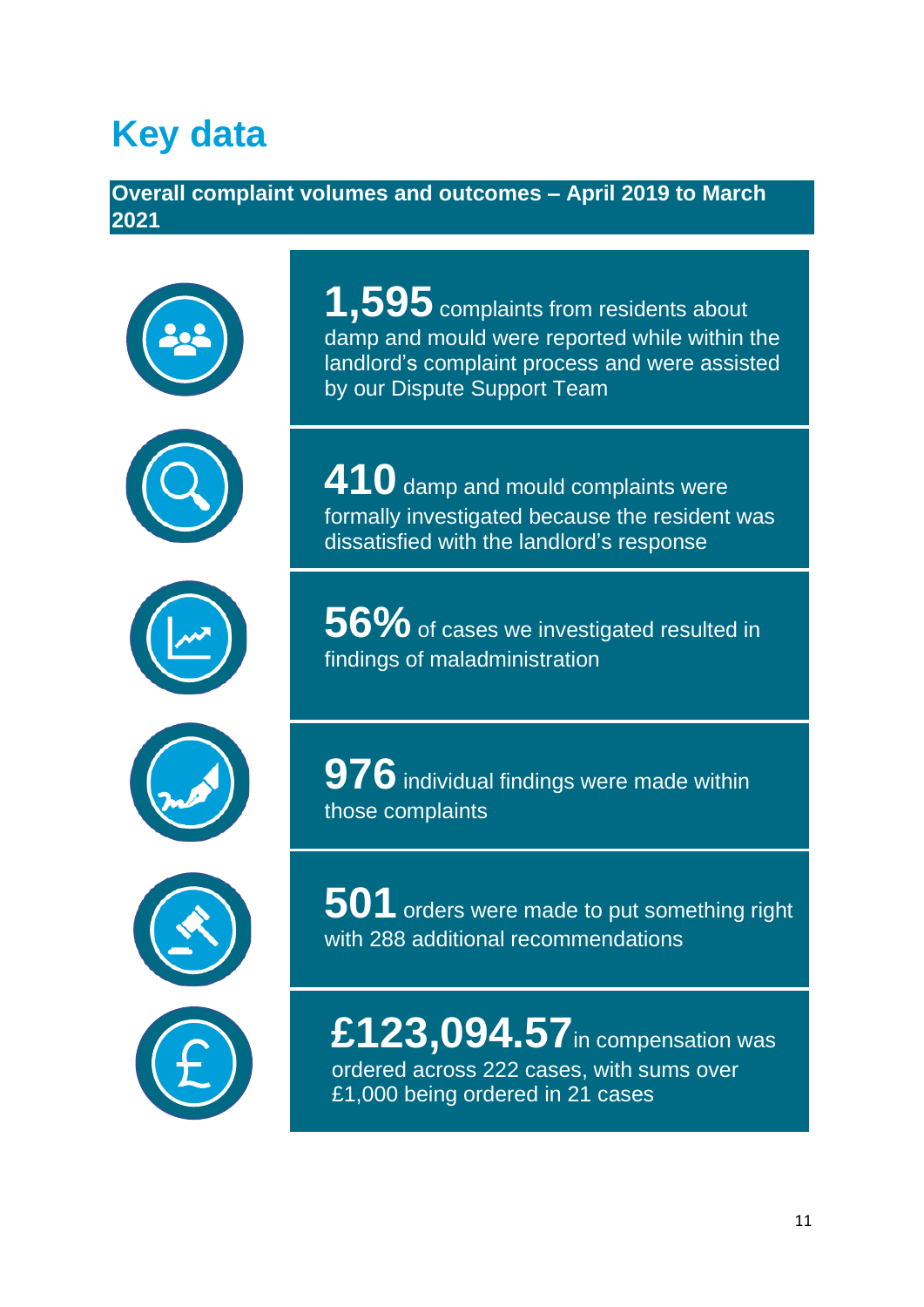### **Maladministration findings related to landlord size**

We investigated 142 landlords within our formal remit, finding maladministration against 92 of them; nearly two thirds of the landlords we investigated. As would be expected, the majority (52%) of the landlords we investigated were large landlords who account for the majority of social homes.

| Landlords investigated by size                                                     |    |     |     |  |  |
|------------------------------------------------------------------------------------|----|-----|-----|--|--|
| Over 10,000 homes<br>Under 1,000 homes<br>Between 1,000 and<br><b>10,000 homes</b> |    |     |     |  |  |
| <b>Number</b>                                                                      |    | 60  | 74  |  |  |
| Percentage                                                                         | 6% | 42% | 52% |  |  |

The following table shows a breakdown of complaints maladministration findings by landlord size.

| Maladministration findings by landlord size                                        |    |     |     |  |
|------------------------------------------------------------------------------------|----|-----|-----|--|
| Under 1,000 homes<br>Over 10,000 homes<br>Between 1,000 and<br><b>10,000 homes</b> |    |     |     |  |
| <b>Number</b>                                                                      |    | 39  | 50  |  |
| Percentage                                                                         | 3% | 42% | 55% |  |

The following table shows the maladministration rate – the proportion of their cases that we find maladministration on – by reference to landlord size.

| <b>Maladministration rate by landlord size</b>                                   |  |  |  |  |  |
|----------------------------------------------------------------------------------|--|--|--|--|--|
| Under 1000 homes<br>Over 10,000 homes<br>Between 1000 and<br><b>10,000 homes</b> |  |  |  |  |  |
| 38%<br>67%<br>65%<br>Percentage                                                  |  |  |  |  |  |

While the data may appear to indicate that there is less of a problem for smaller landlords, this is not necessarily the case as will be discussed in later chapters.

### **Landlord performance**

The following table shows landlord performance in relation to cases concerning damp and mould.

The table is ordered by maladministration (mal) findings per 10,000 homes to make a fairer comparison that accounts for the size of the landlord. The table also includes other important factors including amount of compensation paid and the maladministration rate as a percentage of all cases investigated by the Ombudsman.

All of these landlords are large landlords with more than 10,000 homes and this correlates with the perception that local councils and landlords covering high density urban areas, with a greater prevalence of flats and converted properties, have the highest maladministration rate.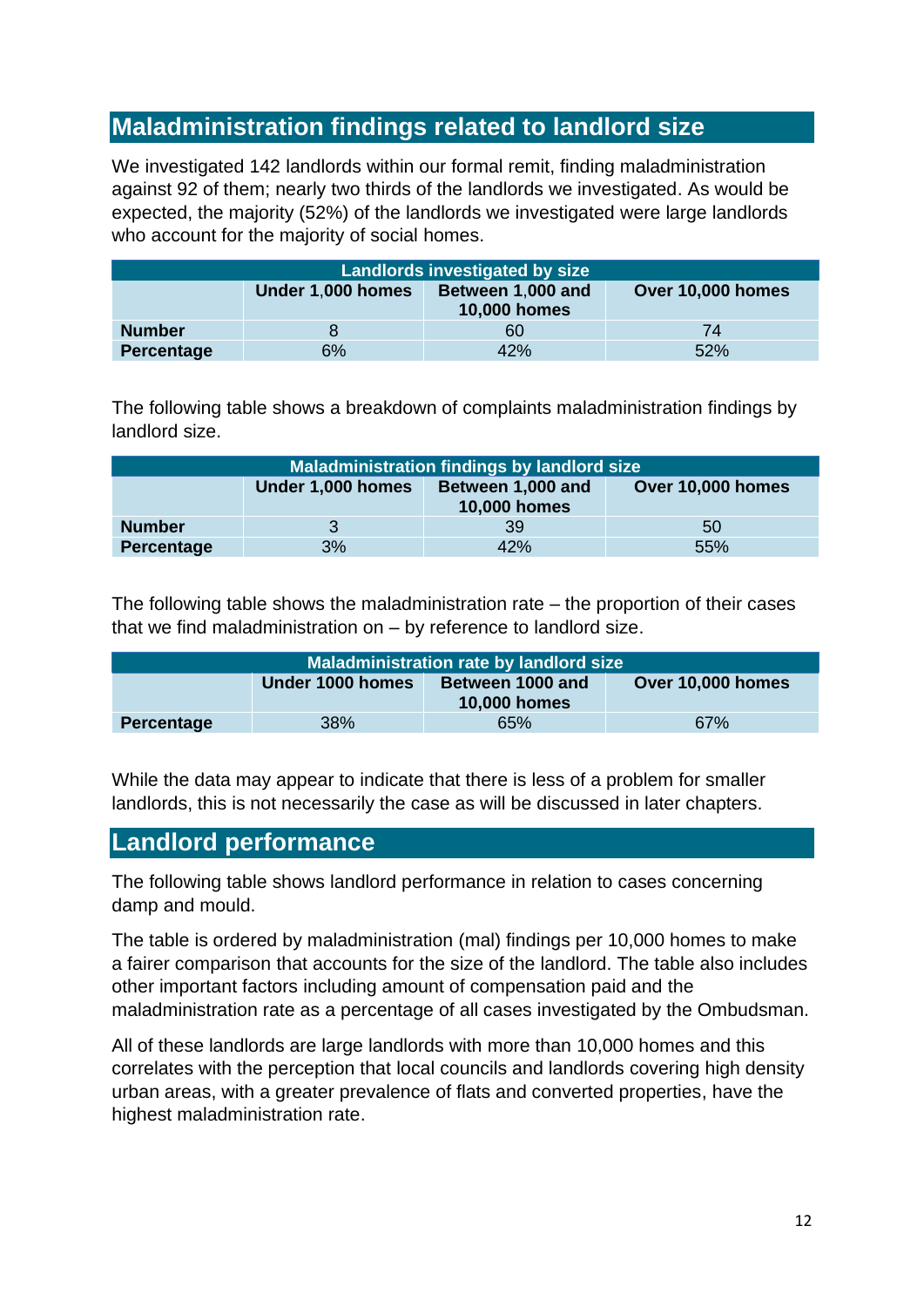| <b>Overall</b>                                           |                                      |                          |         |                                     |                              |                                   |
|----------------------------------------------------------|--------------------------------------|--------------------------|---------|-------------------------------------|------------------------------|-----------------------------------|
| <b>Landlord</b>                                          | All<br>damp<br>and<br>mould<br>cases | <b>Cases</b><br>with mal | $%$ mal | <b>Number</b><br><b>of</b><br>homes | <b>Total</b><br>compensation | <b>Mal per</b><br>10,000<br>homes |
| <b>Hammersmith</b><br>and Fulham<br><b>Council</b>       | 20                                   | 13                       | 65      | 12,022                              | £8,785.00                    | 10.8                              |
| <b>A2Dominion</b><br><b>Housing</b><br><b>Group</b>      | 11                                   | 10                       | 91      | 33,106                              | £10,037.22                   | 3.0                               |
| Camden<br><b>Council</b>                                 | 10                                   | 8                        | 80      | 32,351                              | £11,692.00                   | 2.5                               |
| <b>Lambeth</b><br><b>Council</b>                         | 10                                   | 5                        | 50      | 24,051                              | £2,882.00                    | 2.0                               |
| <b>Southwark</b><br><b>Council</b>                       | 13                                   | 10                       | 77      | 53,800                              | £3,450.00                    | 1.9                               |
| <b>Leeds City</b><br><b>Council</b>                      | 14                                   | 8                        | 57      | 56,654                              | £1,967.00                    | 1.4                               |
| <b>Clarion</b><br><b>Housing</b><br><b>Association</b>   | 21                                   | 14                       | 67      | 109,545                             | £5,557.00                    | 1.3                               |
| <b>Birmingham</b><br><b>City Council</b>                 | 13                                   | 8                        | 62      | 65,600                              | £525.00                      | 1.2                               |
| <b>Sanctuary</b><br><b>Housing</b><br><b>Association</b> | 12                                   | 6                        | 50      | 75,831                              | £9,375.15                    | 0.8                               |
| London &<br>Quadrant<br><b>Housing</b><br><b>Trust</b>   | 12                                   | 6                        | 50      | 79,811                              | £3,382.47                    | 0.8                               |

The following table shows landlord performance in relation to cases concerning damp and mould for landlords with between 1000 and 10,000 homes.

| 1,000 to 10,000 homes                           |                                      |                          |         |                                     |                              |                                   |
|-------------------------------------------------|--------------------------------------|--------------------------|---------|-------------------------------------|------------------------------|-----------------------------------|
| Landlord                                        | All<br>damp<br>and<br>mould<br>cases | <b>Cases with</b><br>mal | $%$ mal | <b>Number</b><br><b>of</b><br>homes | <b>Total</b><br>compensation | <b>Mal</b> per<br>10,000<br>homes |
| <b>Harrow</b><br><b>Council</b>                 | 4                                    | 3                        | 75      | 5,969                               | £774.00                      | 5.0                               |
| <b>Newlon</b><br><b>Housing</b><br><b>Trust</b> | $\overline{4}$                       | 3                        | 75      | 7,241                               | £4566.50                     | 4.1                               |
| Waltham<br><b>Forest</b><br><b>Council</b>      | 5                                    | 1                        | 20      | 9,653                               | £1,130                       | 1.0                               |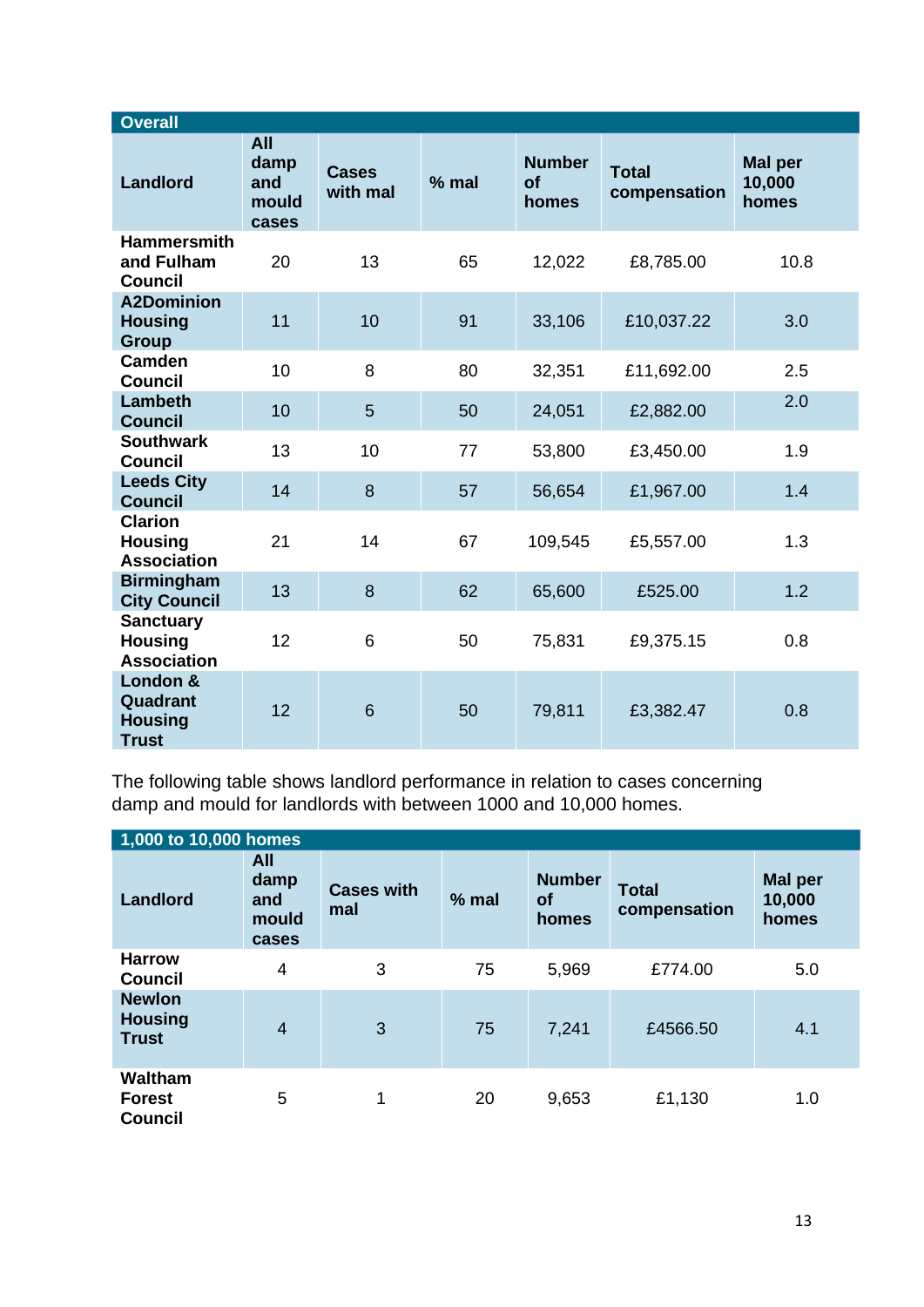No table has been produced for landlords with less than 1,000 homes as the data for this group is highly variable and does not enable meaningful comparisons to be made.

### **Heat map of maladministration cases**

The maps below show the geographical locations of all damp and mould cases with findings of maladministration and the geographical distribution of social housing. Although this clearly demonstrates a disproportionately higher proportion of cases in London, this could be influenced by other factors such as age profile and occupancy levels (i.e. overcrowding) of homes.

| <b>Region</b>                             | % of total mal | <b>Map of mal cases</b> |
|-------------------------------------------|----------------|-------------------------|
| London                                    | 57%            |                         |
| <b>West Midlands</b>                      | 11%            |                         |
| <b>South East</b>                         | 8%             |                         |
| <b>East of England</b>                    | 6%             |                         |
| <b>Yorkshire and the</b><br><b>Humber</b> | 6%             |                         |
| <b>North West</b>                         | 6%             |                         |
| <b>East Midlands</b>                      | 4%             |                         |
| <b>South West</b>                         | 2%             |                         |
| <b>North East</b>                         | 0.5%           | High %<br>Low %         |

## **Heat map of distribution of social housing<sup>5</sup>**

| <b>Region</b>                             | % of total | <b>Distribution map</b> |
|-------------------------------------------|------------|-------------------------|
| London                                    | 19%        |                         |
| <b>West Midlands</b>                      | 14%        |                         |
| <b>South East</b>                         | 13%        |                         |
| <b>East of England</b>                    | 11%        |                         |
| <b>Yorkshire and the</b><br><b>Humber</b> | 10%        |                         |
| <b>North West</b>                         | 10%        |                         |
| <b>East Midlands</b>                      | 8%         |                         |
| <b>South West</b>                         | 8%         |                         |
| <b>North East</b>                         | 7%         | Low%<br>High%           |

<sup>5</sup> We have been unable to find postcode data for leasehold properties where the freeholder, head leaseholder or managing agent is a social landlord. Consequently, the number of homes represented are for social rent only.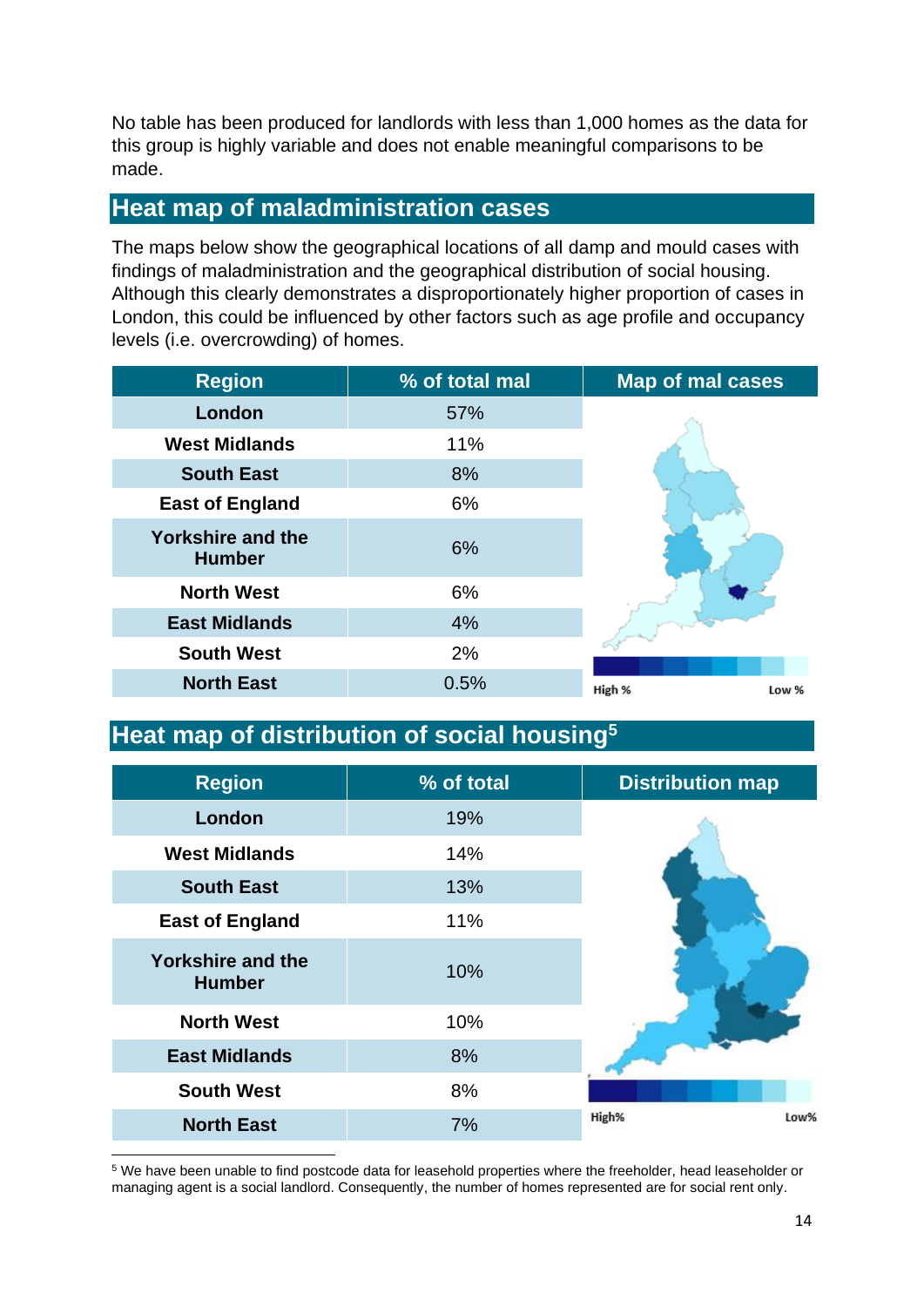### **Landlord response to fixing damp and mould problems**

This data is a subset of the overall data above showing landlord performance in relation to dealing with reports of damp and mould. This analysis uses individual findings from the cases we investigated; a single case may have one or more findings associated with it.







# **£87,553.97**

### **compensation in total was ordered in 177 cases**

The table below shows landlords with findings in relation to damp and mould. Again, local councils and landlords with portfolios in high density urban areas have the highest maladministration rate.

| <b>Landlord</b>                                      | All damp and<br>mould<br>findings | <b>Mal</b><br>findings | mal % | <b>Number</b><br><b>of</b><br>homes | <b>Mal rate</b><br>per<br>10,000<br>homes |
|------------------------------------------------------|-----------------------------------|------------------------|-------|-------------------------------------|-------------------------------------------|
| <b>Hammersmith and</b><br><b>Fulham Council</b>      | 23                                | 15                     | 65%   | 12,022                              | 12.5                                      |
| <b>Haringey Council</b>                              | 10                                | 6                      | 60%   | 15,106                              | 4.0                                       |
| <b>A2Dominion Housing</b><br><b>Group Limited</b>    | 12                                | 11                     | 92%   | 33,106                              | 3.3                                       |
| <b>Camden Council</b>                                | 12                                | 9                      | 75%   | 32,351                              | 2.8                                       |
| <b>Lambeth Council</b>                               | 11                                | 6                      | 55%   | 24,051                              | 2.5                                       |
| <b>Southwark Council</b>                             | 13                                | 10                     | 77%   | 53,800                              | 1.9                                       |
| <b>Leeds City Council</b>                            | 16                                | 9                      | 56%   | 56,654                              | 1.6                                       |
| <b>Birmingham City</b><br><b>Council</b>             | 14                                | 9                      | 64%   | 65,600                              | 1.4                                       |
| <b>Clarion Housing</b><br><b>Association Limited</b> | 21                                | 14                     | 67%   | 109,545                             | 1.3                                       |
| <b>Islington Council</b>                             | 11                                | $\overline{4}$         | 36%   | 34,594                              | 1.2                                       |
| <b>Sanctuary Housing</b><br><b>Association</b>       | 16                                | 8                      | 50%   | 75,831                              | 1.1                                       |
| <b>London &amp; Quadrant</b><br><b>Housing Trust</b> | 14                                | 8                      | 57%   | 79,811                              | 1.0                                       |
| <b>Notting Hill Genesis</b>                          | 10                                | $\overline{4}$         | 40%   | 50,466                              | 0.8                                       |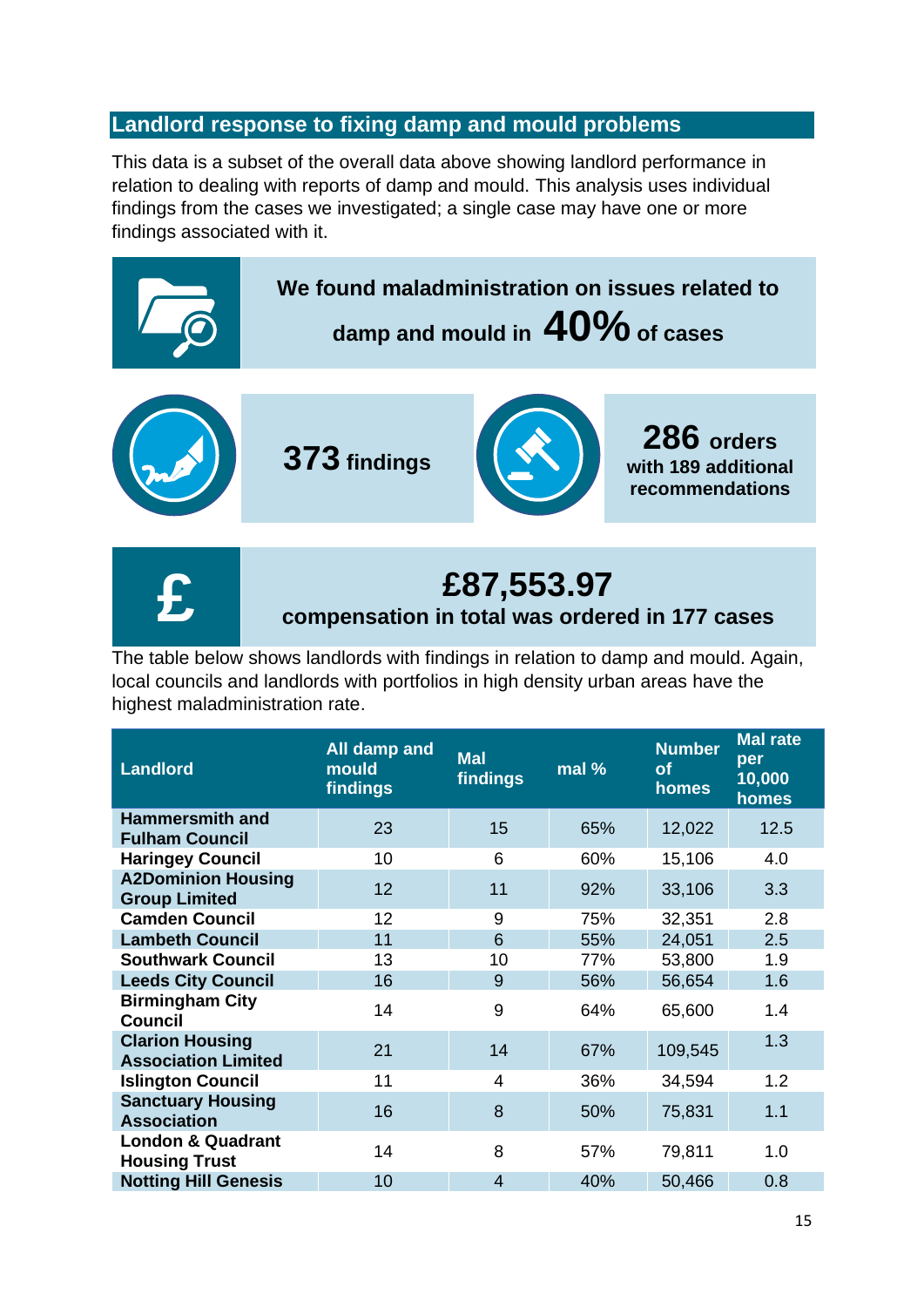### **Landlord complaint handling performance**

This data is a subset of the overall data above showing landlord performance in relation to complaint handling when the substantive issue was damp and mould. This analysis uses individual findings from the cases we investigated; a single case may have one or more findings associated with it.



The table below shows landlords with findings in relation to complaint handling with respect to damp and mould, which is a universal factor and not directly related to the location of the landlord portfolio. Local councils generally have the highest maladministration rate.

| <b>Landlord</b>                                      | <b>All</b><br>findings | <b>Mal</b><br>findings | Mal % | <b>Number</b><br>of homes | <b>Mal rate</b><br>per<br>10,000<br>homes |
|------------------------------------------------------|------------------------|------------------------|-------|---------------------------|-------------------------------------------|
| <b>Hammersmith and Fulham</b><br><b>Council</b>      | 7                      | 4                      | 57%   | 12,022                    | 3.3                                       |
| <b>Camden Council</b>                                | 8                      | 6                      | 75%   | 32,351                    | 1.9                                       |
| <b>Lambeth Council</b>                               | 6                      | 4                      | 67%   | 24,051                    | 1.7                                       |
| <b>Southwark Council</b>                             | 6                      | 6                      | 100%  | 53,800                    | 1.1                                       |
| <b>Birmingham City Council</b>                       | 5                      | 5                      | 100%  | 65,600                    | 0.8                                       |
| <b>Clarion Housing</b><br><b>Association Limited</b> |                        | 6                      | 86%   | 109,545                   | 0.6                                       |
| <b>Sanctuary Housing</b><br><b>Association</b>       | 5                      | 4                      | 80%   | 75,831                    | 0.5                                       |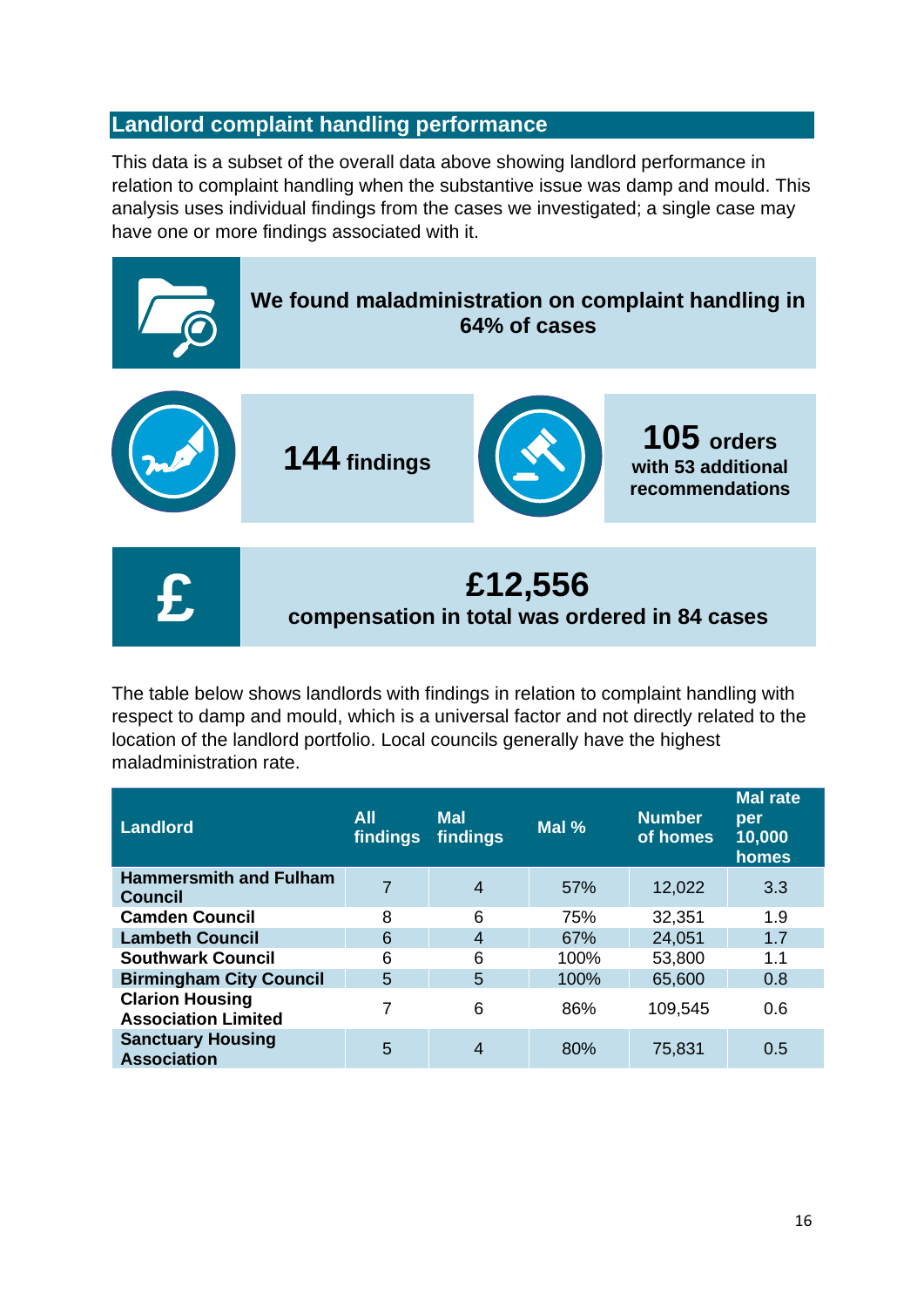### **Call for Evidence insights**

Under the new Housing Ombudsman Scheme, we can conduct investigations into potential systemic and thematic issues. In March 2021 we published our systemic framework setting out how we look beyond individual disputes to identify key issues that impact on residents and landlords' services. A review of our case data identified that damp and mould featured significantly in our work and that compensation levels are proportionately higher, reflecting that damp and mould can have a significant impact on residents.

We used our new powers to issue a call for evidence. We invited submissions from all stakeholders, including member landlords, their residents and relevant housing professionals. The call for evidence opened on 13 April 2021 and ran until 4 June 2021.

#### **Increased awareness**

Prior to the call for evidence, we received an average of 6-7 damp and mould cases per week. This has increased by approximately 50%. During the call for evidence itself, we received 523 cases relating to damp and mould, 464 of which were from member landlords with the rest from the private sector. We referred 76 responses to the call for evidence to our dispute support team for follow up action as these were of concern.

#### **Call for evidence survey responses**



We also received 20 written responses from landlords and other relevant agencies including Citizens Advice, the National Housing Federation (NHF), the Chartered Institute of Public Health, and the National Federation of ALMOs. While these written submissions have been considered and insights from them do feature throughout the report, they have not been included in our data tables.

**According to survey responses, the top three causes of damp and mould are:** 



Condensation was fourth with 18%. It should be noted that these causes are often not mutually exclusive, and our respondents acknowledged that some or all of the causes may be present in any particular case.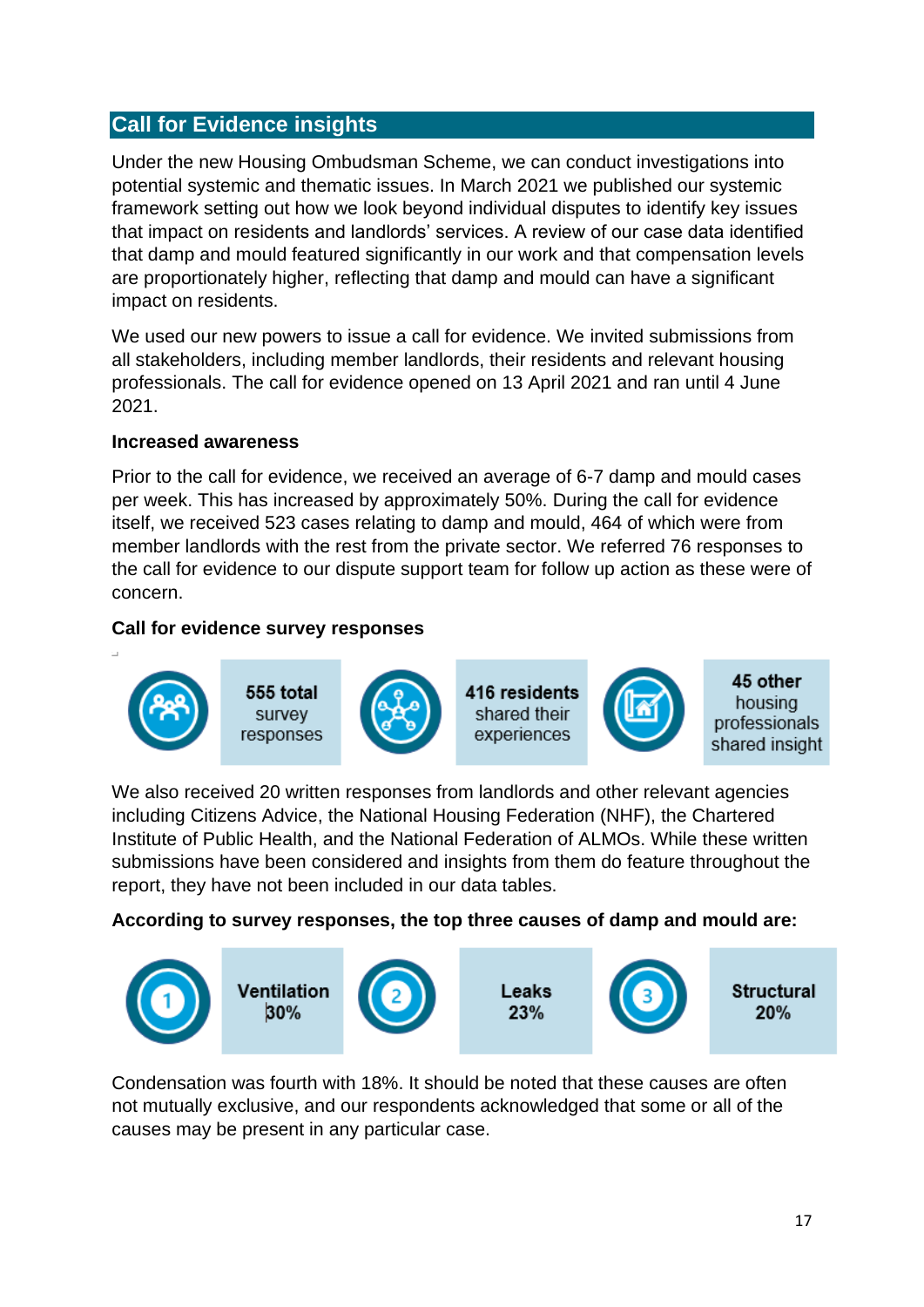#### **Resident response by residency type**



Of the 416 residents that responded to the survey, 357 said they were tenants, 44 said they were shared owners/leaseholders and 15 said they were private tenants. The Ombudsman can only consider complaints from private tenants where their private landlord has opted to be a voluntary member of the Scheme.

Most residents responding to the survey lived in a flat and are therefore likely to experience issues in addressing damp and mould issues that residents in houses do not experience, such as landlords requiring access to other properties to locate the source of a leak.

### **Heat Map of Call for Evidence respondents**

This heat map shows the geographical location of the respondents to our call for evidence. Notably, although London is top, by comparison to the location of social housing and our maladministration findings we received proportionately more responses from the South West, which may be indicative of an emerging issue for providers in that area.

| <b>Region</b>                             | % of responses | <b>Map of responses</b> |
|-------------------------------------------|----------------|-------------------------|
| London                                    | 28%            |                         |
| <b>West Midlands</b>                      | 17%            |                         |
| <b>South East</b>                         | 15%            |                         |
| <b>East of England</b>                    | 9%             |                         |
| <b>Yorkshire and the</b><br><b>Humber</b> | 9%             |                         |
| <b>North West</b>                         | 8%             |                         |
| <b>East Midlands</b>                      | 8%             |                         |
| <b>South West</b>                         | 3%             |                         |
| <b>North East</b>                         | 1%             |                         |
|                                           |                | High%<br>Low%           |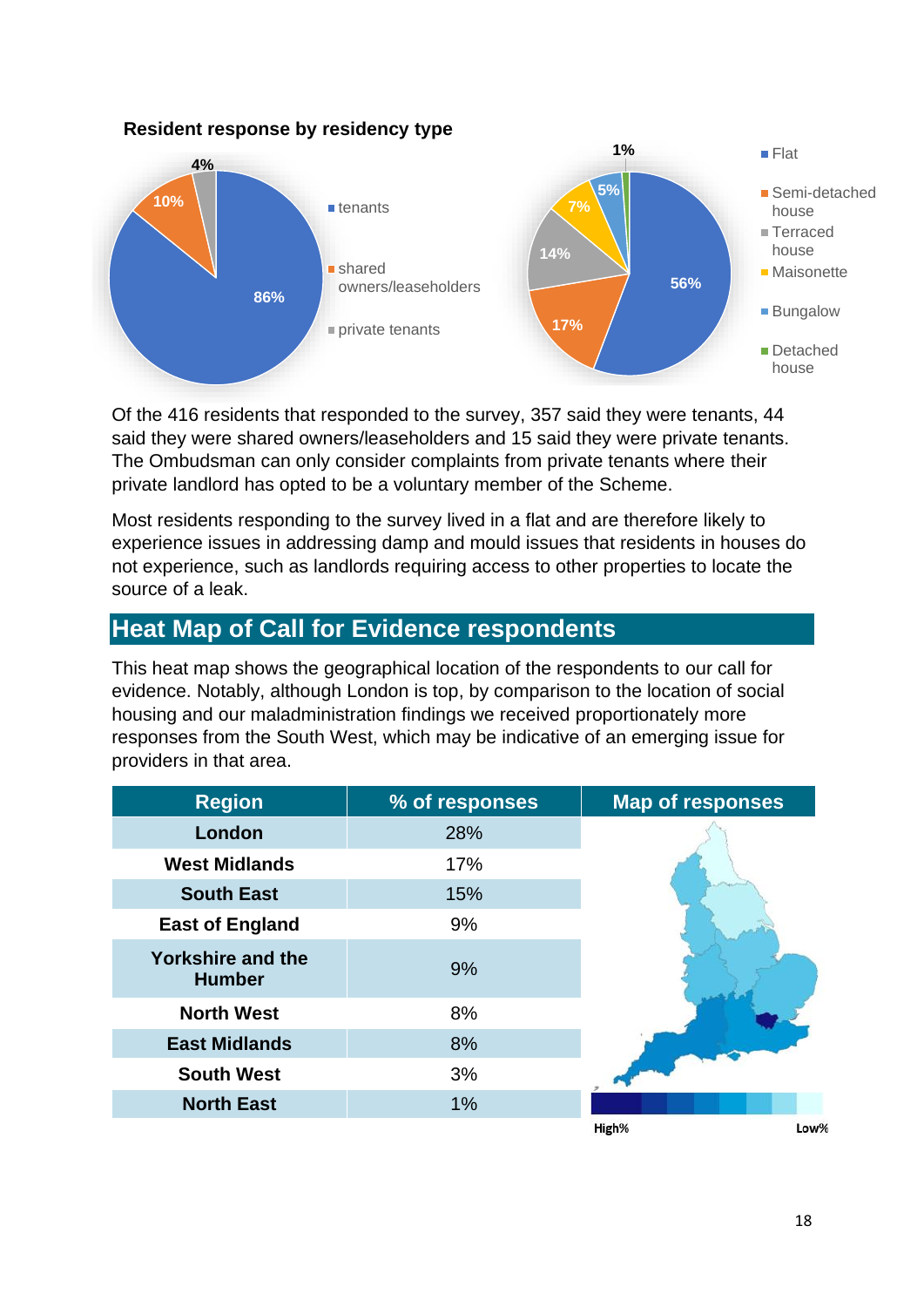#### **Quotes from respondents**

Most people surveyed did not think the root causes of damp and mould were difficult to identify but did think they were difficult to address.

The general sense of frustration felt by residents who did not feel that they were being heard or their landlord did not seem to them to be taking their repair reports or complaints seriously was apparent from several responses.

The selected quotes below are proportionate and reflective of the responses to the call for evidence.

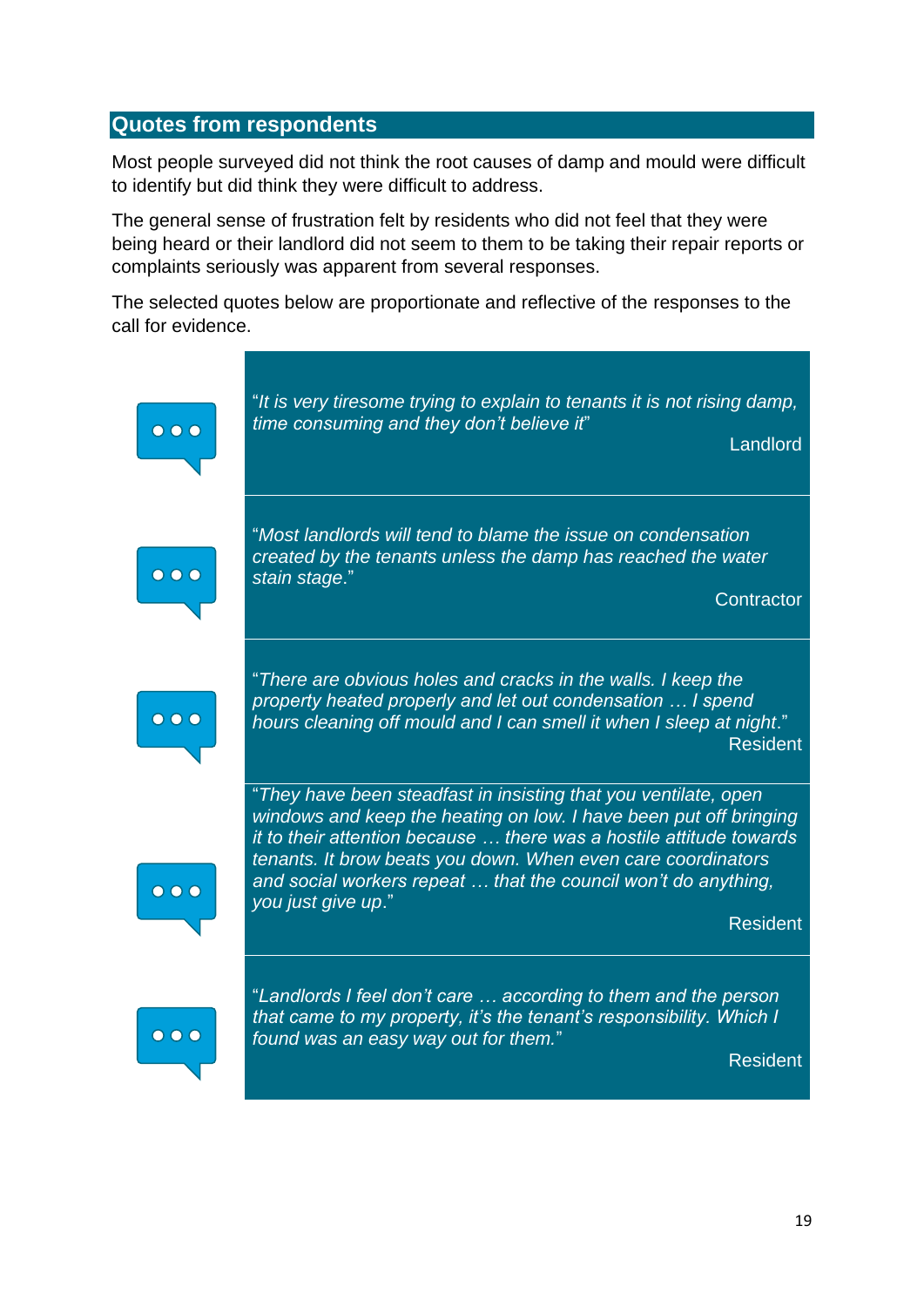# $\bullet$   $\bullet$   $\bullet$

"*It appears to be an issue that is dismissed … The inspector [that came to the house] said he doesn't know why the council are doing this inspection as they are unlikely to take any action*." Resident



"*There is a culture of not caring as they hear it all the time. There is a lack of involvement with their tenants which leads to a them and us culture and where issues could be dealt with quickly and efficiently, the lack of communication means things take much longer*."

Resident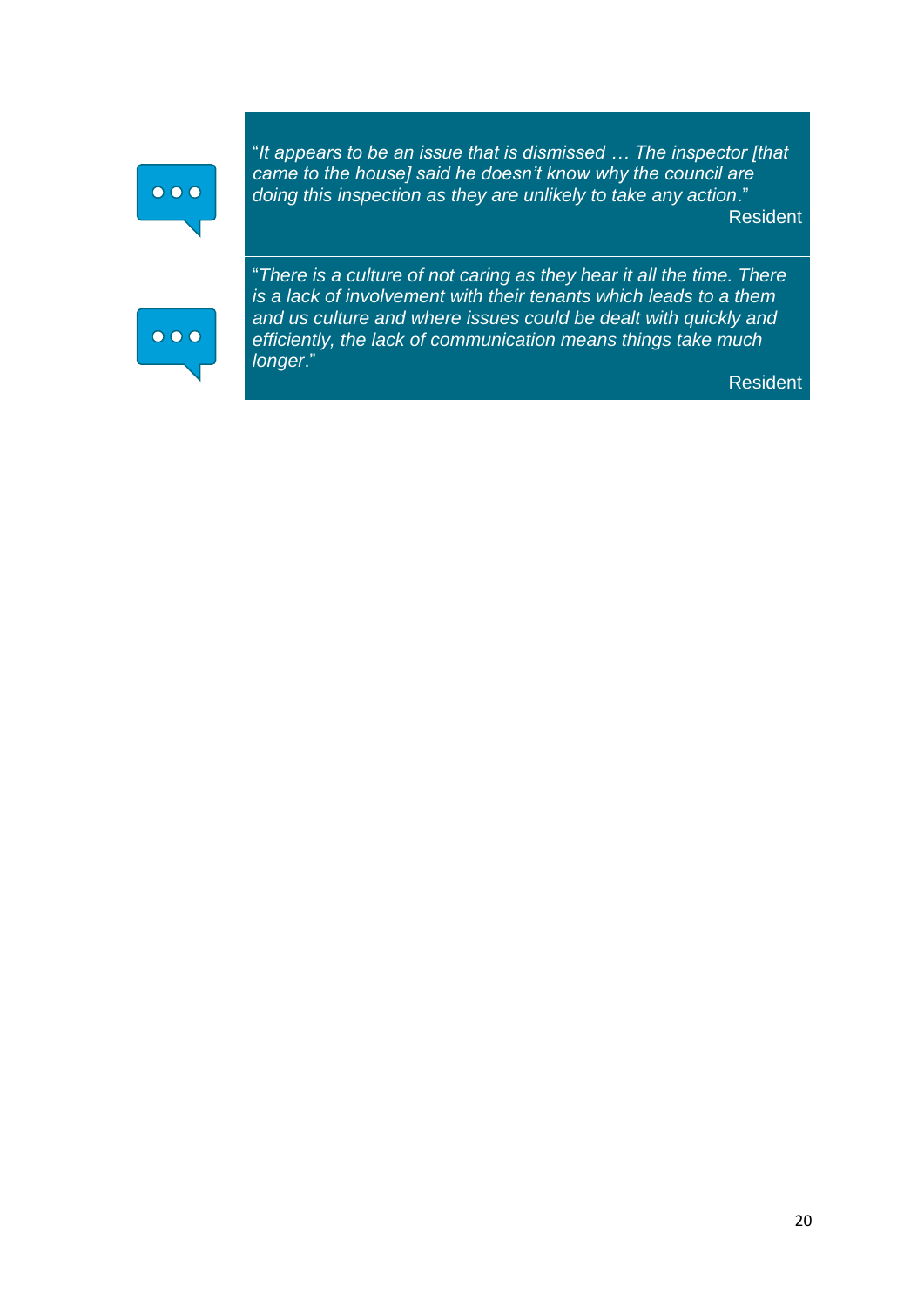# **Chapter 1: From reactive to proactive**

#### **Zero-tolerance approach**

The building safety crisis and the challenge of net zero is leading many landlords to proactively examine the homes they rent or lease. This is an opportunity for landlords to improve their approach to damp and mould by adopting a zero-tolerance approach. Both our casework and call for evidence suggest that landlords miss opportunities to address issues early on either because of a protracted diagnosis or by failing to extend their investigations to other properties within a block after a problem is reported. Moving from a reactive to proactive approach to tackling damp and mould is essential to improving the experience of residents.

The need to address damp and mould has been raised in successive policy measures, including legislation, seeking to improve the conditions of homes. The Government has also said it will review the Decent Homes Standard, as it does not fully reflect present day concerns.

Our investigation indicates that addressing damp and mould needs to be a higher priority for some landlords. A proactive attitude needs to be the bedrock of a revised approach. We are aware that some landlords are revising their approach, but this is not necessarily universal.

Nor is it evident that all landlords have a clear, comprehensive, and consolidated framework, or policy, to respond to damp and mould. This means that landlords may need to rely on different policies or procedures to inform their response to the resident, such as their repairs policy if there are structural issues. This can lead to a lack of clarity and inconsistency and make it harder to manage the resident's expectations. Such a policy or framework would ensure a shared understanding and approach across different teams within the organisation, to reduce the risk of silos.

#### **Good practice – a consolidated, comprehensive policy**

One council has implemented a specific damp and mould policy with the key principles of ensuring they provide dry, warm, healthy homes for their tenants, and to ensure that the fabric of the buildings are protected from deteriorating due to damp and mould.

The policy also outlines their approach to proactive and reactive investigations, planning of resources in anticipation of periods of higher demand, budget management to reduce instances of damp and mould and ensuring staff have the correct equipment to assess cases.

The policy clearly sets out how they will achieve those aims with a focus on reducing condensation, recognising the health risks of living with damp and mould, staff training to enable them to spot risk factors and understand the stock portfolio. They are also committed to seeking out and adopting best practice from other organisations.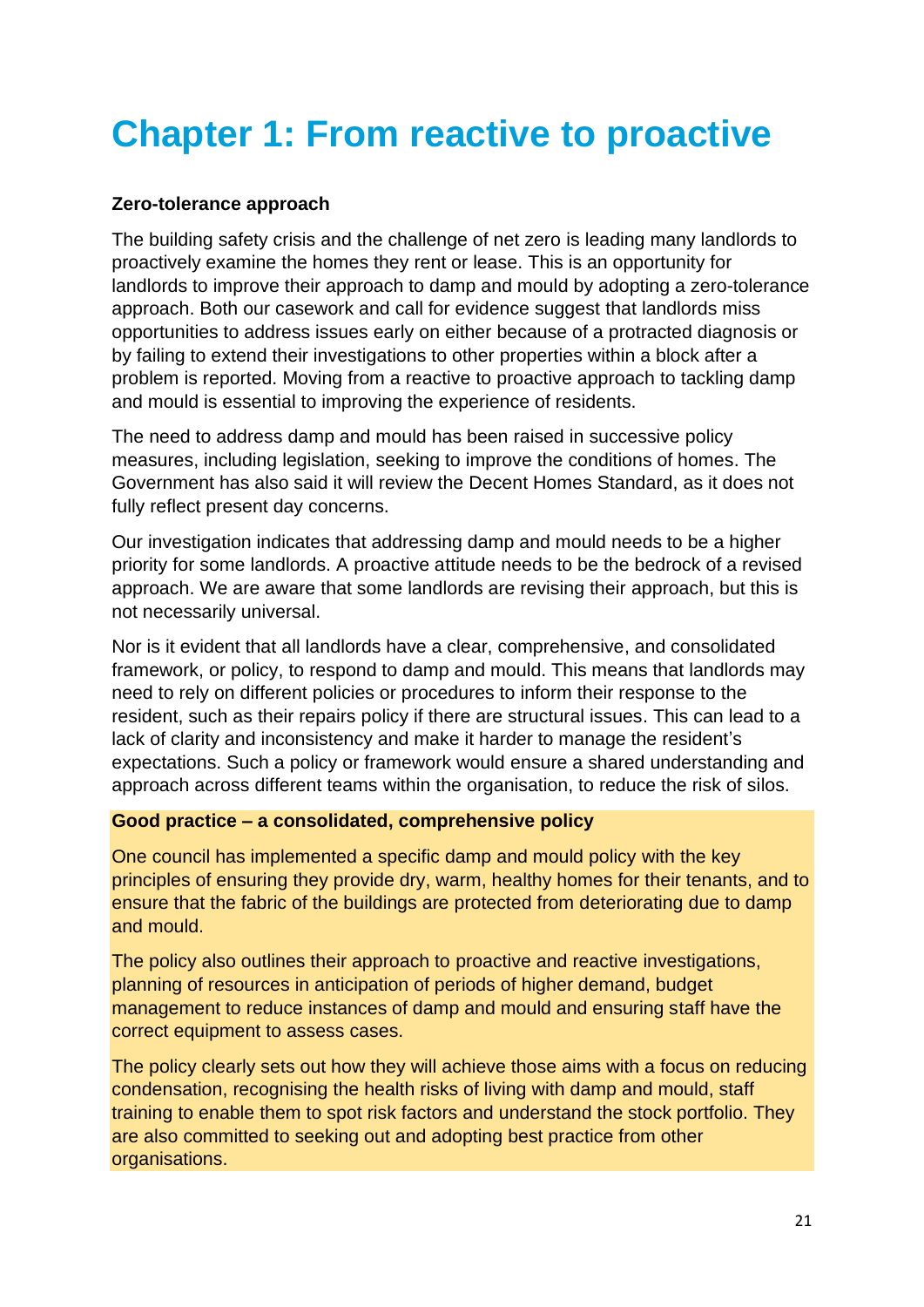#### **Recommendation 1 for senior management**

**Landlords should adopt a zero-tolerance approach to damp and mould interventions. Landlords should review their current strategy and consider whether their approach will achieve this.**

#### **Recommendation 2 for senior management**

**Landlords should consider whether they require an overall framework, or policy, to address damp and mould which would cover each area where the landlord may be required to act. This would include any proactive interventions, its approach to diagnosis, actions it considers appropriate in different circumstances, effective communication and aftercare.**

#### **Reducing over-reliance on residents to report issues**

It is evident that many landlords have been too reliant on residents reporting issues. We have also heard from landlords that many of their customers complained after having to chase missed appointments and report recurrence of damp and mould in their homes. Landlords should consider proactive actions to identify homes that have, or may be at risk of, developing problems rather than waiting for their residents to report issues.

The challenges which some residents face in accessing complaints procedures may also mean issues are not being addressed. Responses to our call for evidence suggest some residents may simply give up reporting issues to their landlord where trust has been eroded. This means there is likely to be a gap between what is known by the landlord and the true extent of these issues. By taking steps to 'find your silence' landlords can reduce the size of that gap.

Options include surveying residents, especially where there have been previous reports of damp and mould, or identifying underrepresented groups who are not approaching the landlord.

#### **Recommendation 3 for senior management**

**Landlords should review the accessibility and use of their systems for reporting repairs and making complaints to 'find their silence'.**

#### **Understanding and managing risk**

Where we have found maladministration, it is often because the landlord missed opportunities to identify and address problems earlier in an individual case. This lesson can be applied across all the homes for which the landlord has responsibility. We have found some landlords are proactive in their approach and use information held about the homes and households on their systems to ensure they understand the risk profile in relation to damp and mould. This includes exploring to see if there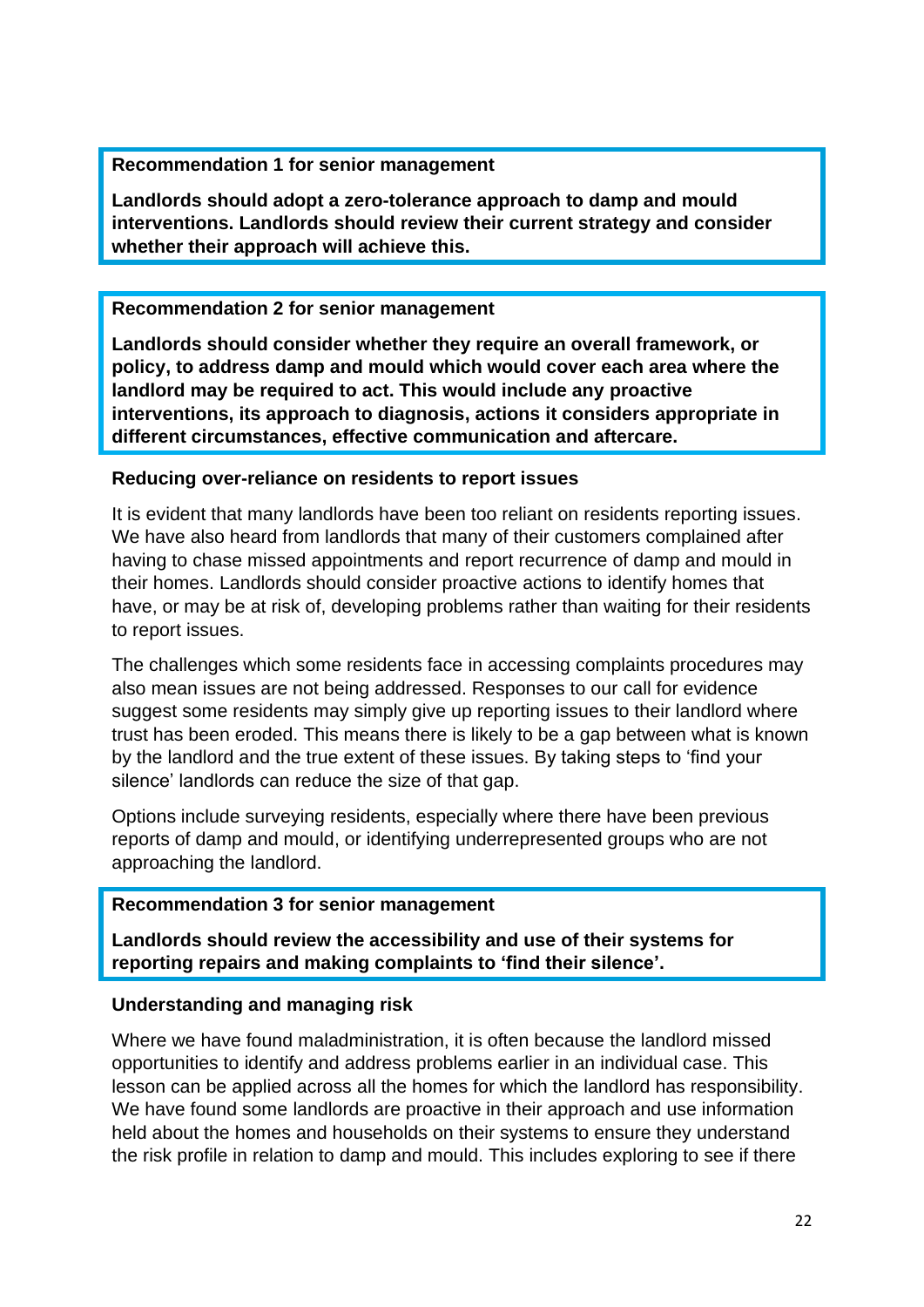are wider problems within a building or linking reports to other cases thereby avoiding additional time, cost, and impact on their residents at a later stage.

Crucially the way we use our homes has changed significantly over the last 18 months as a result of the COVID-19 pandemic and this change may extend into the future, potentially altering the risk profile of properties for damp and mould. Landlords should consider how they incorporate these changes into the intelligence they hold about their stock.

There are a range of factors that will affect the risk profile of a property which we have divided into two categories: structural and occupancy. Structural factors include property age, design, and modifications. For example, certain types of properties such as converted street properties, buildings of concrete construction or traditional solid type construction are more susceptible to damp and mould than others and can require significant investment to address the issues.

Occupancy factors may include overcrowding and the availability and use of heating and ventilation systems. They also include individual circumstances such as disability, financial hardship, and health conditions. Proactive management could potentially involve checks from landlords to assure themselves about the condition of the property. While the upfront cost may be significant, this can aid resolution and reduce the time and cost of repeat visits to the same properties to respond to damp and mould issues.

#### **Good practice – Adopting a data led, proactive approach**

Following a review of current approaches and interventions in response to damp and mould, one large landlord adopted a data-led, proactive approach and have implemented eight key changes. They have building reports based on where they have known issues with damp and condensation to help identify building typologies, locations, property age and tenancy types that are more vulnerable to condensation, damp, and mould. The model will be used to proactively target properties for specialist interventions before problems arise.

In 2018, another large landlord undertook a pilot scheme in one of their estates. They completed a risk assessment of nearly 300 homes to classify properties as low, medium or high risk of condensation, damp, and mould. Interventions for the homes included:

- Low risk: 1-to-1 energy advice and anti-mould paint applied to affected room(s).
- Medium risk: as low risk plus a smart heating controller.
- High risk: as medium risk plus a centralised mechanical extract ventilation system.

On review a year later 100% of residents reported that their condensation, damp, and mould issues had been rectified. The landlord concluded that the use of risk assessments enabled targeted interventions.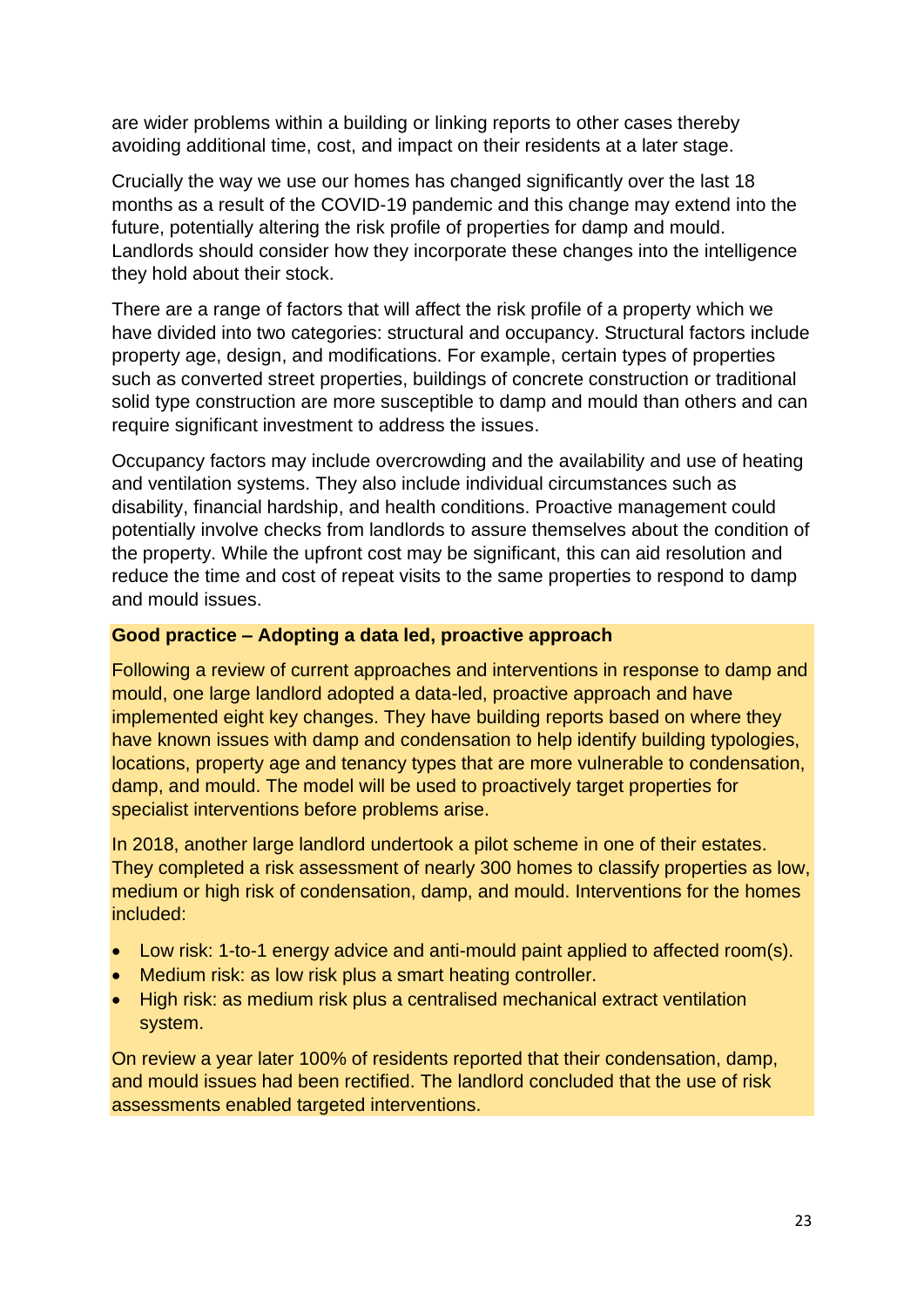**Recommendation 4 for senior management**

**Landlords should identify opportunities for extending the scope of their diagnosis within buildings, for example by examining neighbouring properties, to ensure the response early on is as effective as possible.**

#### **Recommendation 5 for senior management**

**Landlords should implement a data driven, risk-based approach with respect to damp and mould. This will reduce over reliance on residents to report issues, help landlords identify hidden issues and support landlords to anticipate and prioritise interventions before a complaint or disrepair claim is made.**

#### **Case study – Landlord failed to take proactive action to ensure property was of a decent standard**

Within three months of moving into his home, Mr A reported that the wall in his bedroom was wet and there was extensive mould. On inspection, the landlord found wallpaper that had been put up a week earlier was already peeling off, the underside of the carpet was mouldy, and the wardrobe and drawers were also mouldy. A damp survey indicated there was no evidence of damp in or around the bedroom wall. Mr A submitted a claim for damage to his belongings, which the landlord acknowledged and advised it would respond to on receipt of a technical survey.

Following a further inspection, the landlord noted the ventilation brick had been blocked by expanding foam, which it attributed to the previous tenant. The landlord ordered the installation of additional air bricks in three rooms and offered Mr A £250 for the damage to his belongings which he accepted. Mr A was decanted for remedial works to start but an inspection a week later noted the remedial works had not solved the problem and the property was uninhabitable due to the *"foul smell and sheer amount of mould growth."* The landlord ordered further air bricks and left the property to dry out.

Three months later, the landlord ordered further remedial works including the removal of plaster in the hallway and bedrooms, and the installation of foil-backed plasterboard. It subsequently fitted new flooring, a new radiator and adjusted the internal doors which had swollen due to the amount of moisture in the property.

Mr A submitted a complaint and received two letters from the landlord on the same day. One acknowledging the complaint and outlining the timeframe for a response, the other summarising the complaint and advising an offer of compensation would be made shortly. After not receiving an offer of compensation, Mr A asked for his complaint to be escalated. In its response the landlord offered to pay a cleaning company to clean his sofa, carpet, and cushions, to replace Mr A's bed and bedding and £500 in recognition of the disruption caused.

Mr A accepted the offer apart from the cleaning of furnishings, as he wanted to replace the sofa instead and brought his complaint to the Housing Ombudsman.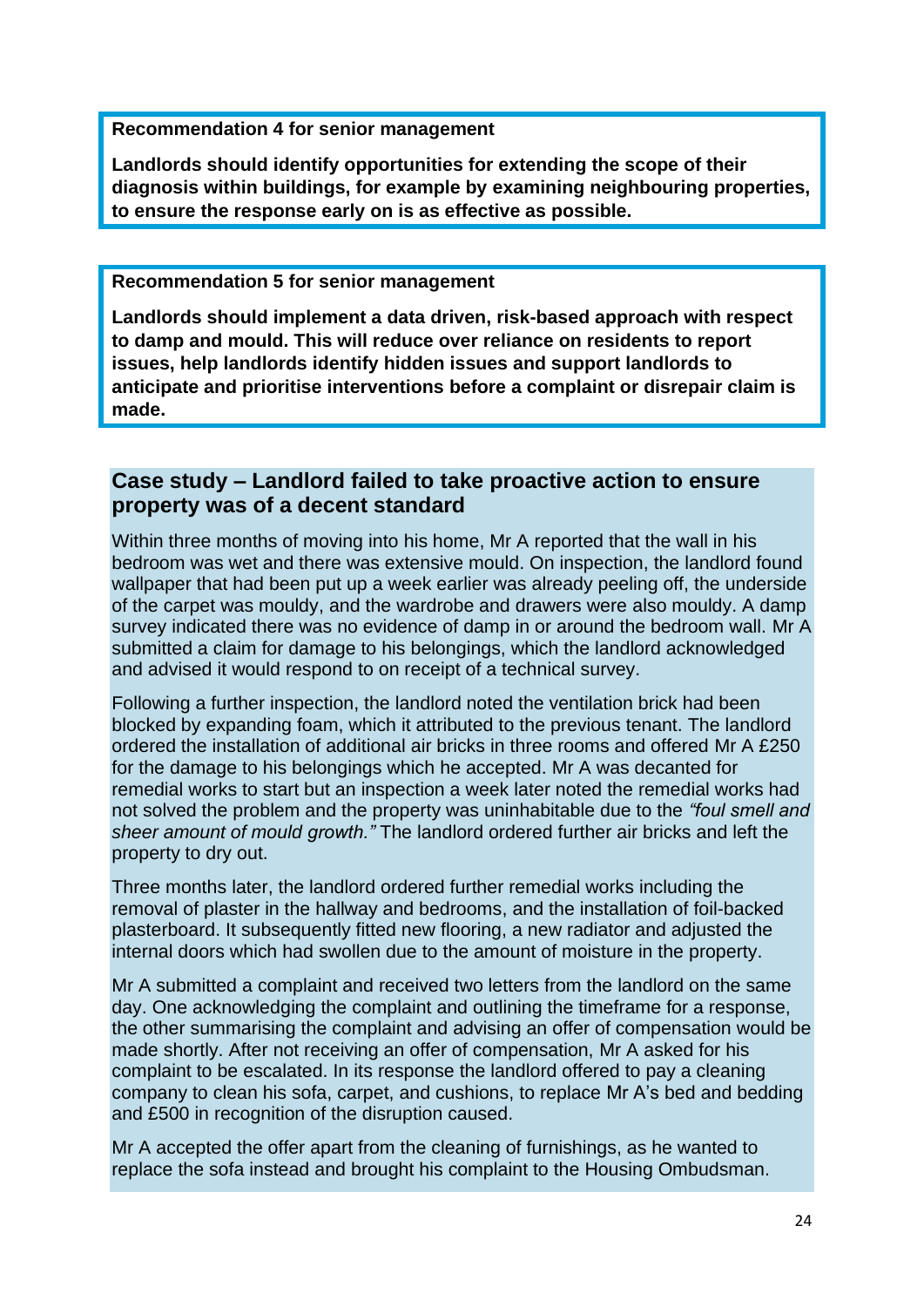#### **Outcome**

We found service failure in the landlord's response to the reports of damp and mould and its complaint handling. We found the landlord had not adequately inspected the property prior to re-letting it and had failed to inspect the ventilation bricks. The landlord acknowledged the property was in such a poor state that it should not have been re-let. We also found the landlord delayed unreasonably in responding to Mr A's reports and that it did not follow its complaint policy. We ordered the landlord to pay the £870 to Mr A directly instead of the cleaning company so Mr A could replace his sofa. We also ordered the landlord to replace the items and pay the £500 in compensation as per its final offer.

#### **Learning**

Landlords should ensure that they thoroughly inspect empty properties before reletting them and consider whether the property is suitable for re-letting in its current state. If a property is not suitable for re-letting, landlords should ensure works are completed to bring it to a reasonable standard before it is re-let. If this is not possible, landlords should manage the property in accordance with its disposal policy.

#### **Questions for landlord complaint handlers**

- What processes do you have in place to ensure properties are of a reasonable standard before being re-let?
- Does your void checklist cover the repairs history of the property as well as checking ventilation such as air bricks and extractors?

#### **Disposal and regeneration**

Landlords should be especially mindful of how they respond to reports of damp and mould in stock that may be nearing the end of its life or is within an area earmarked for future regeneration as this may influence how staff deal with such reports. The regeneration process can be complex and costly, but landlords still have an obligation to ensure the homes they provide are of a decent standard.

Landlords should consider the condition of properties identified for regeneration and that ensure appropriate steps are taken to mitigate against the risk of homes degrading into an unacceptable condition through reduced investment and maintenance. This includes regular resident engagement and communication to manage expectations and enable open dialogue. Crucially, landlords should remember that their asset is someone's home, and they should not receive a lesser service than residents living in other areas.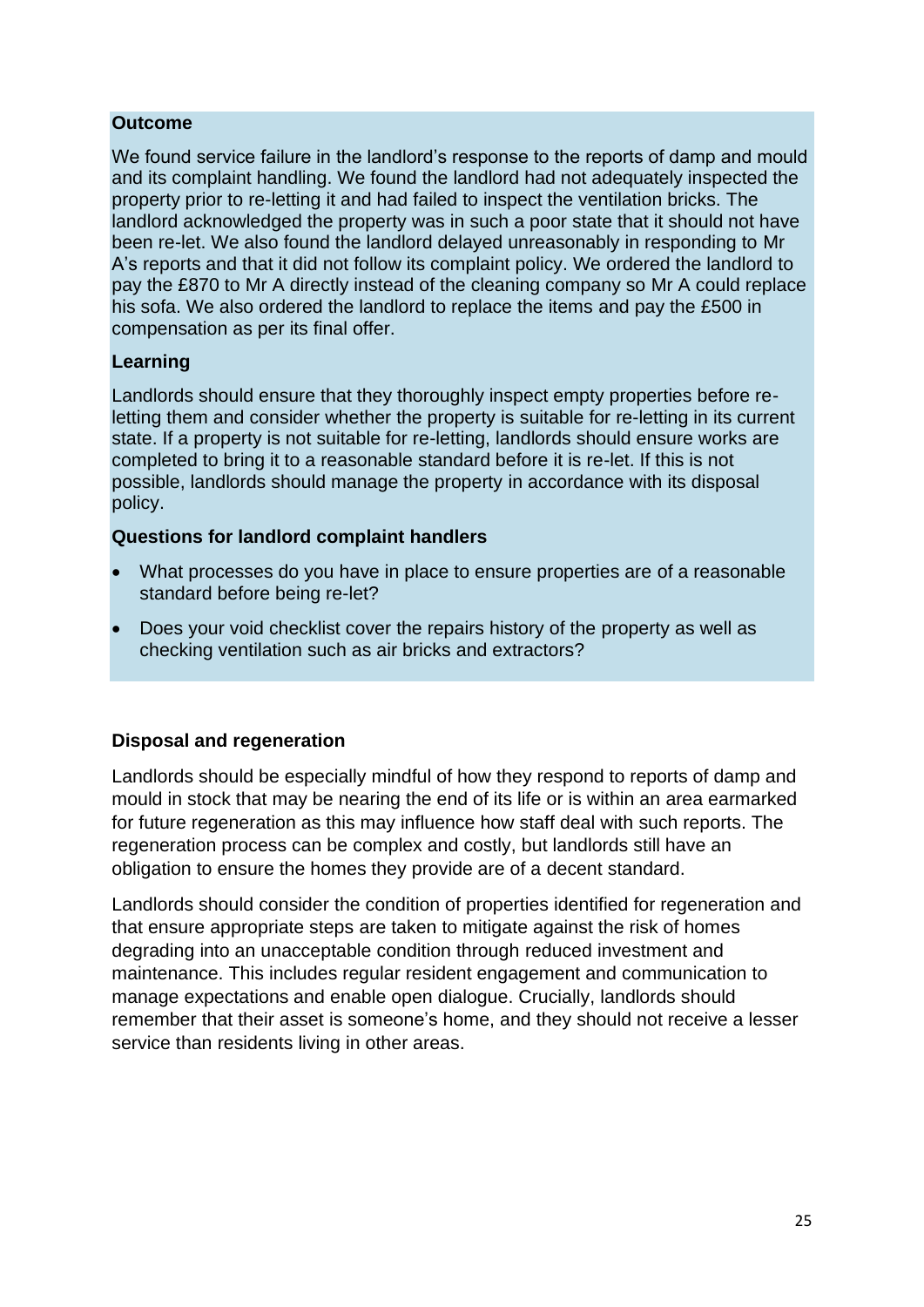#### **Recommendation 6 for senior management**

**Where properties are identified for future disposal or are within an area marked for regeneration, landlords should proactively satisfy themselves that residents do not receive a poorer standard of service or lower living conditions, that steps are taken to avoid homes degrading to an unacceptable condition and that they regularly engage and communicate with these residents.** 

#### **Occupancy**

Where the cause of damp and mould is non-structural it can be too simplistic to blame residents for drying their laundry on radiators if there is no space in their home for a tumble dryer or the weather is poor, other than those residents fortunate enough to have outdoor space.

Occupancy factors do not mean that the landlord has no responsibility, and landlords should recognise that some homes were not designed with modern living in mind. Landlords should take reasonable steps in partnership with residents in these circumstances including considering improving ventilation or other appropriate measures.

#### **Insight from the Call for Evidence**

*"Change the thought process from an industry consideration that it's always condensation and lifestyle – instead of seeing how the lifestyle needs to be adapted to suit the property – how can the property be adapted to suit the lifestyle."*

Landlord

#### **Recommendation 7 for senior management**

**Landlords should avoid taking actions that solely place the onus on the resident. They should evaluate what mitigations they can put in place to support residents in cases where structural interventions are not appropriate and satisfy themselves they are taking all reasonable steps.** 

#### **Communication with residents**

Throughout this investigation, residents expressed strong reservations about the tone, suitability, and practicability of some of the advice and information they were provided by landlords. Landlords have also acknowledged to us that some of the information they are providing is not having the impact they expected. This aspect is considered in more depth in Chapter 2.

Advice can be a useful tool in a landlord's response, but the advice should be unambiguous and easy to understand; for example comparing the cost of running mechanical ventilation to the cost of running everyday appliances rather than stating "6p per hour" and clearly stating how long a window should be left open or a fan should be turned on after cooking. Providing customised advice to residents at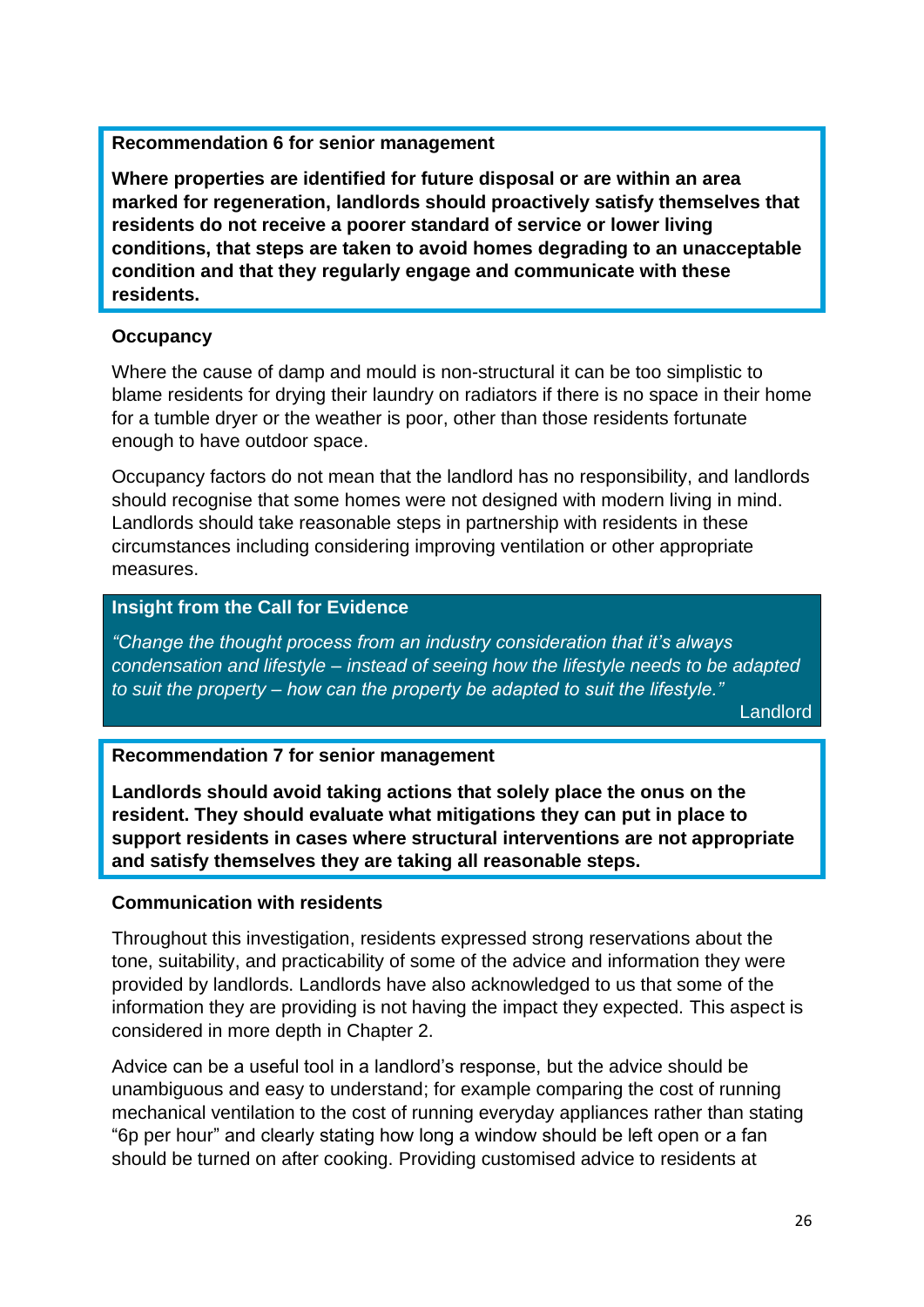tenancy sign up about how to best manage the environment within their home can help to prevent damp and mould occurring.

Landlords should ensure that any information available for residents is accessible to all. Several landlords reported they had specific damp and mould mini-websites which, whilst a good preventative tool, could be inaccessible to some residents.

Landlords should use their resident engagement mechanisms to involve residents in the design of their information resources to ensure they are accessible and easy to understand. Where a particular format is not working for a resident, landlords should consider how they can adapt their approach to ensure a positive outcome for both parties.

#### **Recommendation 8 for senior management**

**Together with residents, landlords should review the information, materials and support provided to residents to ensure that these strike the right tone and are effective in helping residents to avoid damp and mould in their properties.** 

#### **Maximising opportunities for intervention**

Periods of time where the house is not inhabited (known as void periods) are an ideal time to proactively respond to damp or mould issues before the incoming resident moves into the property.

Whilst landlords may have re-let targets, this should not drive poor service provision to the incoming resident. Our casebook shows that this is a particular problem for mutual exchanges where residents are expected to accept the property "as seen". If landlords are already aware of reports of damp and mould, they should be transparent with the incoming resident at an early stage to make them aware and to resolve the matter as soon as possible.

#### **Insights from call for evidence**

*"…I had it suggested to me by a housing officer to do a property swap with someone else and hope they don't notice it. Despicable."* 

Resident

We have investigated complaints where the landlord has argued that the resident accepted the property in its current condition and therefore, they have no obligation to resolve their complaint of damp, or mould. This is unreasonable, and landlords have an obligation to provide a decent home that is fit for human habitation regardless of the condition of the property at the start of the tenancy.

#### **Good Practice - Using the void period**

One landlord's void standard requires the replacement of all faulty fans or upgrading existing fans with improved design trickle-fed humidistat units. They also ensure doors and windows are serviceable and can effectively ventilate the property and apply mould treatments where necessary.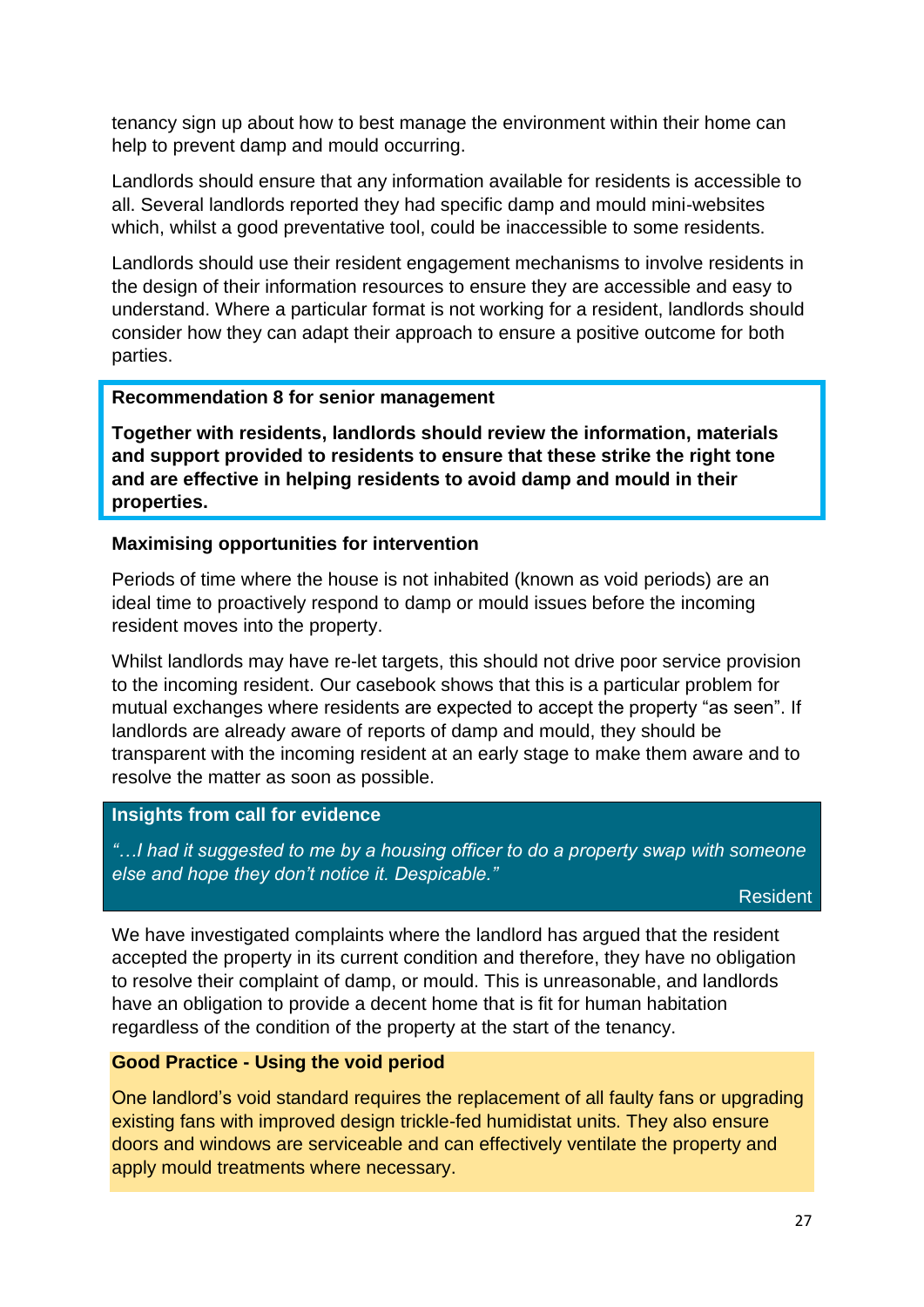Another landlord's void standard requires operatives to clean extractor fans to ensure they are working well, and they install mechanical ventilation to any void property that shows signs of condensation or mould.

A council completes a damp profile survey during the void period whilst another completes works during the void period to bring properties up to an EPC B rating.

#### **Case study – Landlord policy prevented resident from reporting inherited damp and mould issues**

Ms F moved into her home following a mutual exchange and immediately raised several repair issues with the landlord including damp and mould. The landlord told her that as she had taken the property under the mutual exchange process, she would have to wait six months before repairs to be actioned, except for emergency repairs.

Ms F submitted two complaints to the landlord, approximately five months apart. She complained about the outstanding repairs including that she could not use her lounge due to damp and mould, missed appointments, dissatisfaction with repairs and in the second complaint, the landlord's handling of the complaint. The landlord responded acknowledging that its service had fallen below the standard expected, apologised for the inconvenience, and outlined a list of repairs it had completed and those outstanding.

Ms F asked for her complaint to be escalated, stating some repairs listed as completed had not been and that as she had not been able to live in her home properly for a year, she was seeking legal advice regarding compensation. She subsequently confirmed that she was seeking compensation for the inconvenience, stress, delays, not having full use of her home, the impact on her health and the damage to her belongings.

The landlord arranged a survey which stated Ms F was living in damp rooms; mould growth behind the wallpaper in the bedroom was inevitable and was already evident in the lounge. The report recommended internal waterproof tanking and plastering was completed *"as soon as possible to allow a decent standard of living."* Ms F was subsequently decanted from the property for six weeks while works were completed. After returning to the property, the landlord offered £512.92 in compensation for belongings that had been damaged. Following negotiations between the landlord and Ms F, this was increased to £1,827 in recognition of the damage to her belongings and the gas and electricity costs incurred during the time she was decanted. The landlord also offered a goodwill gesture of £750. Following contact from the Ombudsman, the landlord explained its compensation policy had changed and increased its goodwill gesture to £1,275.

#### **Outcome**

We found that it would have been appropriate for the landlord to apply its compensation policy and provide a refund of 20% of the rent for the period in question. We found maladministration for the landlord's response to Ms F's compensation request and ordered the landlord to pay the resident an additional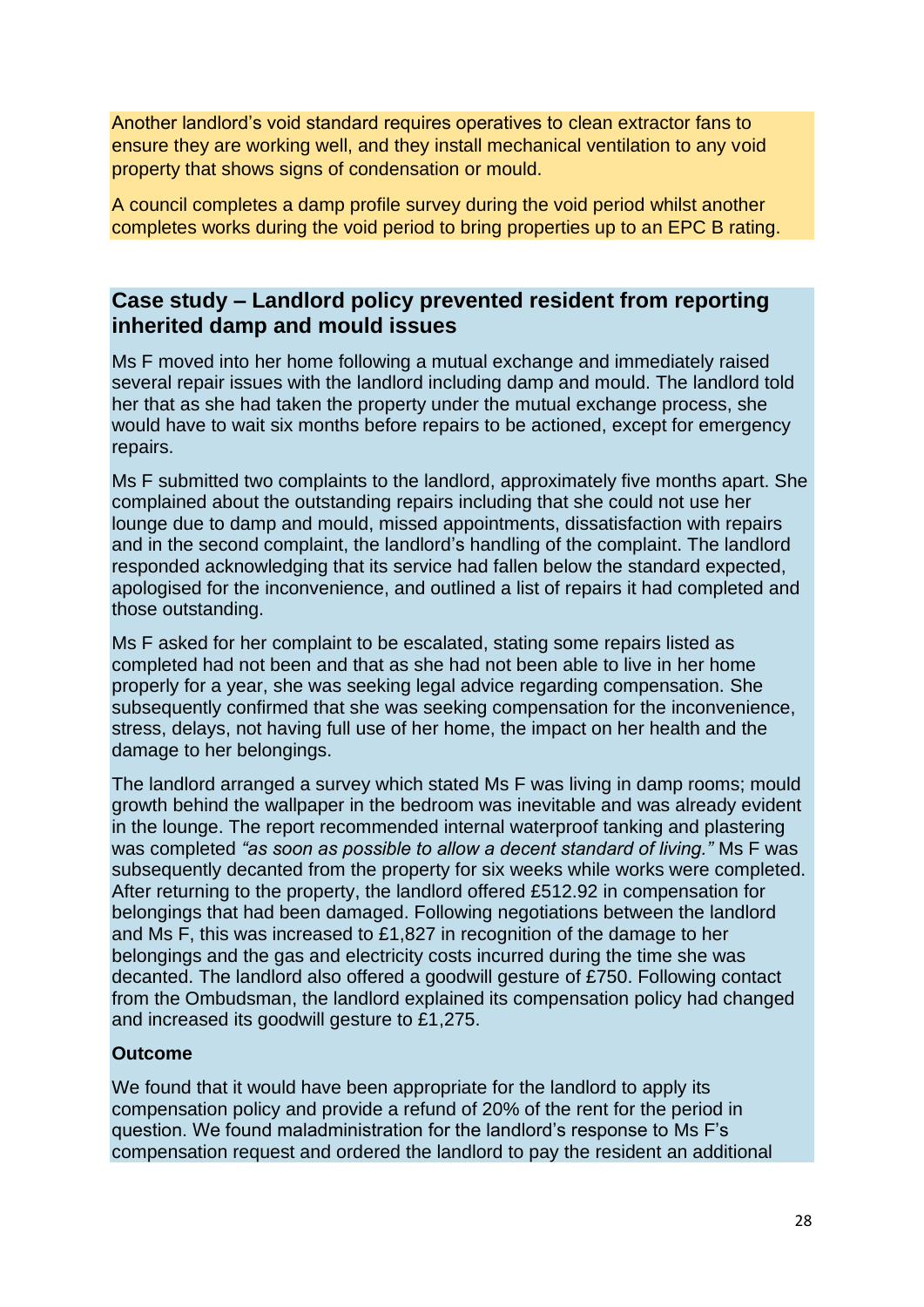£1,075 in compensation relating to the period the property did not meet the decent living standard.

#### **Learning**

Landlords should ensure that their policies do not treat residents who have accepted a property through the mutual exchange process differently to residents who have been allocated a home through the usual allocation process. Regardless of how a resident came to reside in their home, landlords have the same legal obligations to maintain the home to a reasonable standard and respond to reports of repairs in a reasonable manner.

#### **Questions for landlord complaint handlers**

- Does your policy treat residents differently depending on how they came to live in their home?
- How do you ensure that homes allocated through mutual exchange are of a reasonable standard?

#### **Recommendation 9 for senior management**

**Landlords should be more transparent with residents involved in mutual exchanges and make the most of every opportunity to identify and address damp and mould, including visits and void periods.** 

#### **Fit for the future**

The social housing sector has significant challenges ahead on its journey towards net zero carbon. Updated building regulations will require all new homes to reduce carbon emissions by 31%, but the question for landlords is how to bring ageing homes, and residents who live in them, on the journey. This was a point which came across strongly during our evidence session with landlords.

Landlords have already been retrofitting modern solutions to homes in the form of double glazing, upgraded heating systems, modern insulation, and ventilation. Retrofitting homes with modern technology can prevent damp or mould and can improve the efficiency of the home, but evidence indicates that it can also have unintended consequences, particularly where adequate mechanical ventilation is not installed to counter the building being "sealed". There are also significant issues with the higher costs of running electrical heating, compared to gas. Some landlords have committed to contributing to heating costs to mitigate against the higher cost of electrical heating for their residents.

Landlords need to be confident their net zero carbon strategy considers and plans for how they can identify and respond to these unintended consequences which may increase the prevalence of damp and mould in their residents' homes.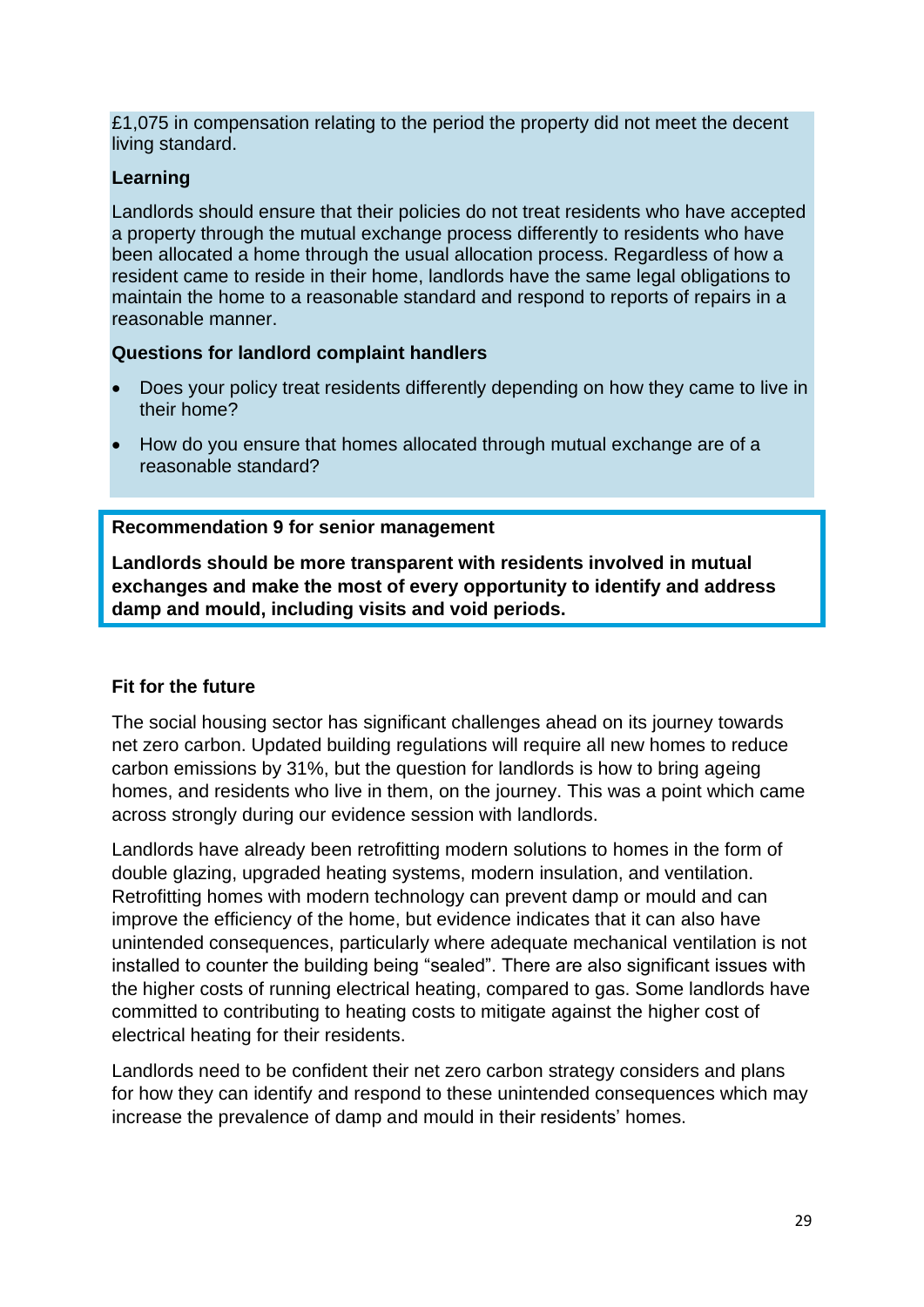#### **Insights from Call for Evidence**

*"Older properties where we have retrofitted new windows and doors or central heating systems cause the property to sweat." [Landlord response]*

*"Retrofitting energy efficiency measures such as double glazing over the last 30 years designed to make houses more efficient and lower energy bills have improved the airtightness of our homes but are making this situation worse, there has been no requirement to assess the ventilation strategy employed which means the home cannot breathe and the moisture-laden air can't escape. As a result there is a buildup of water vapour causing condensation and increasing the risk of mould forming."*

Ventilation manufacturer, installer and surveyor

#### **Recommendation 10 for senior management**

**Landlords should ensure their strategy for delivering net zero carbon homes considers and plans for how they can identify and respond to potential unintended consequences around damp and mould.**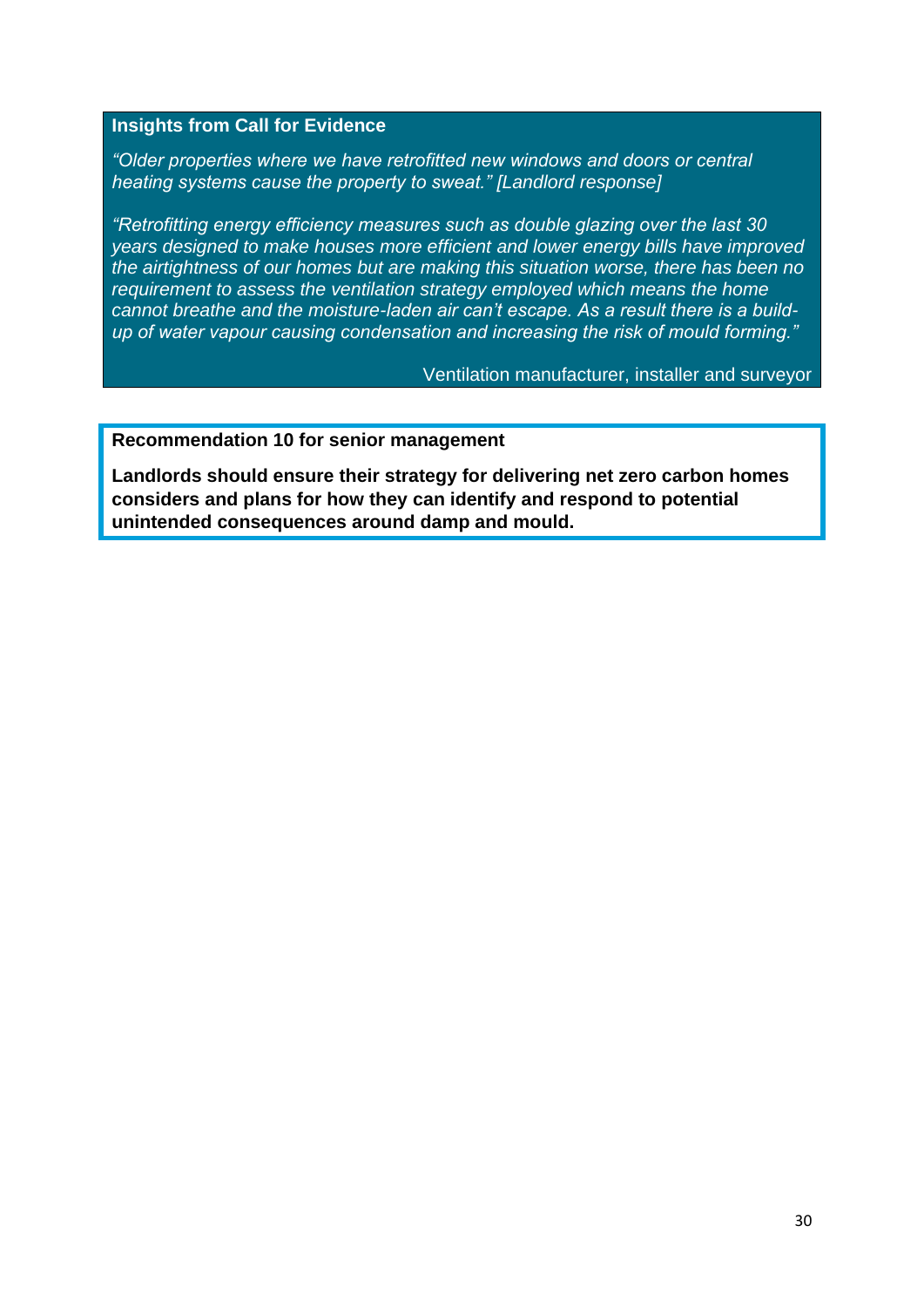# **Chapter 2: From inferring blame to taking responsibility**

#### **Avoiding blame**

Our investigation found that complaints about the landlord's response to reports of damp and mould are more likely to occur where the landlord has not taken responsibility for resolving the issue. Where landlords do not take responsibility, their response is unlikely to be effective or timely. There is also usually poor communication with the resident and associated remedial works can become protracted.

An effective response begins when the resident first contacts the landlord. It is crucial that landlords avoid paternalistic attitudes, automatically apportioning blame or using language inferring blame on the resident. We have seen examples of this with landlords initially assuming that the cause is condensation due to the resident's 'lifestyle'. The term 'lifestyle' suggests that it is a resident's choice to live in that way. As noted in the previous chapter, this was a common and reoccurring theme in the call for evidence and can lead to the relationship between the resident and the landlord deteriorating and result in missed opportunities to address the problem.

#### **Insights from Call for Evidence**

*"…most common mistake is assuming that condensation will be resolved by adjusting heating, ventilation, or 'atmospheric moisture input' – serves to focus blame on the tenant or their 'lifestyle'."* 

Chartered Institute of Environmental Health

*"…they talk about the problem being caused by cooking/breathing/bathing/lack of air circulation. All of which is possible and factual but when foundation bricks are literally breaking down into dust and brickwork on outside is in need of repointing with visible green mould growth and a history of leaking roof and gutters unblocked for several years which all cause greater damage and problems…"*

#### Resident

It is clear some landlords are revising their approach in response to residents raising these concerns. For instance, one landlord explained how their perspective had changed and it now recognises that in many cases 'lifestyle' issues are *"more about the challenging realities of modern life in social housing settings than quick behavioural fixes: families grow but available space doesn't".* Its research has also shown a strong link between fuel poverty and damp and mould, with 44% of 10,000 homes surveyed experiencing fuel poverty, and over 25% experiencing mould issues.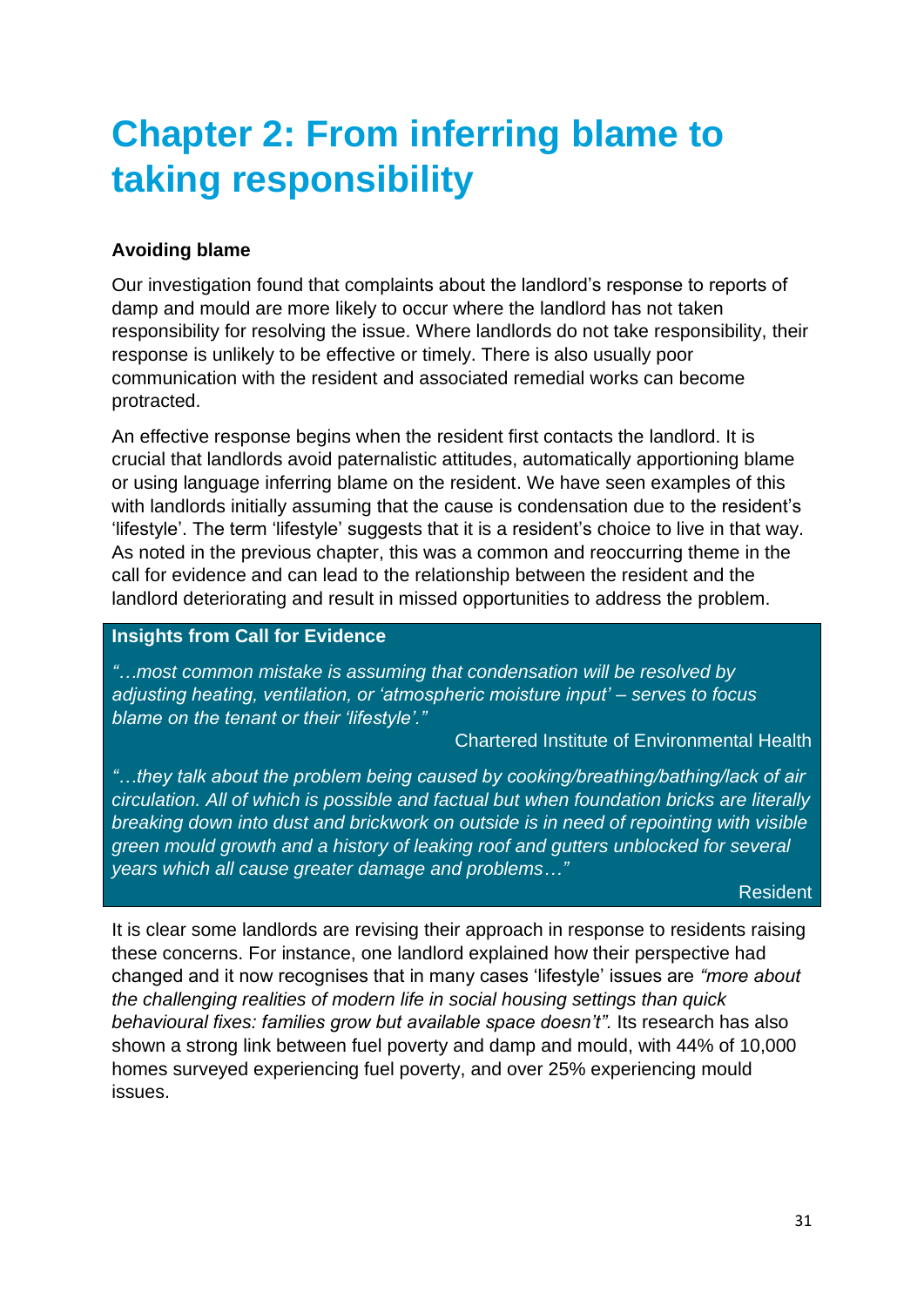#### **Good Practice - Taking a holistic approach**

One landlord's programme seeks to tackle issues of damp and mould by looking at a property as a whole and the pattern of mould, installing humidity and temperature sensors, and supporting behavioural change where necessary. As part of the programme, during visits the landlord identifies any factors that may lead to mould rather than just cleaning the mould. It identified fuel poverty as often an understandable cause of residents neither heating nor ventilating their homes adequately and, therefore as part of this programme, support is offered to help people manage their heating costs in a way which avoids the risk of damp and mould issues.

#### **Recommendation 11 for senior management**

**Landlords should review, alongside residents, their initial response to reports of damp and mould to ensure they avoid automatically apportioning blame or using language that leaves residents feeling blamed.**

#### **Record keeping**

It is evident from across our casework that some landlords struggle with record keeping, even at a basic level, and damp and mould complaints are no exception. Improving record keeping would result in significant benefits for both landlords and residents.

For individual complaints it would enable accurate information to be shared across teams and with residents which would improve the landlord response. It would also assist our investigations by improving our understanding of the situation at the time of the landlord response. More broadly, it would allow the landlord to better understand the resident, the history of the property and previous actions in relation to both so that they can consider the most appropriate response.

For landlords to have an effective proactive and risk-based approach to managing damp and mould across their homes – as outlined in the previous chapter – it will need to be data-driven and heavily reliant on accurate records. For some landlords this will mean significant investment in their systems.

#### **Recommendation 12 for senior management**

**Landlords should consider their current approach to record keeping and satisfy themselves it is sufficiently accurate and robust. We would encourage landlords to go further and consider whether their record keeping systems and processes support a risk-based approach to damp and mould.**

#### **Timely response**

It is imperative that residents are not left living with damp and mould for an extended period. However, a consistent theme identified through our casework is a lack of timely response from landlords. This not only increases the frustration and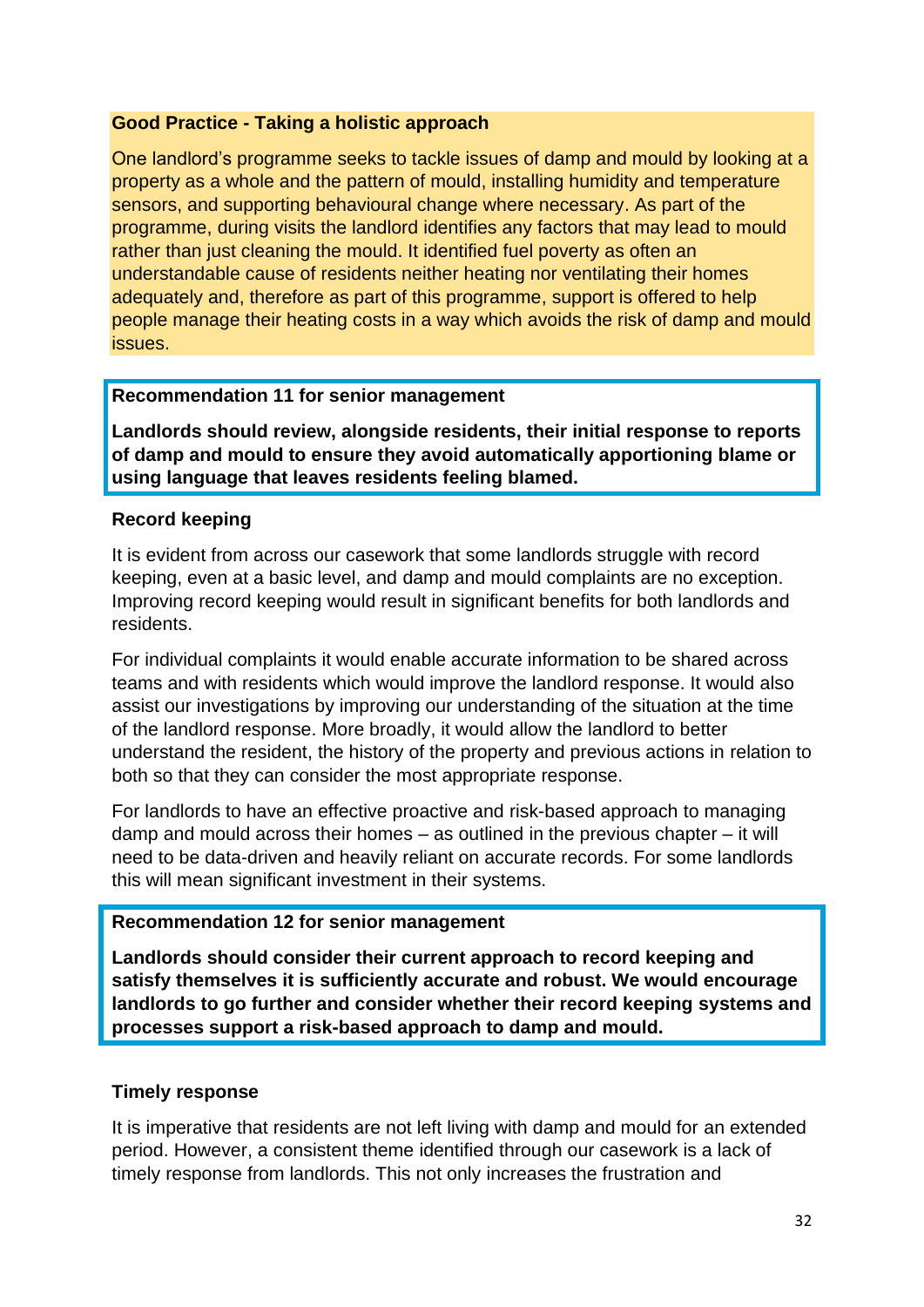discomfort of the resident but can lead to problems worsening and becoming more complex and intrusive to resolve. This reinforces the importance of focussing on an accurate diagnosis at an early stage.

#### **Good practice – urgency of response**

One landlord aims to respond to reports of damp and mould on the day they are reported with works such as mould washes completed, and advice provided at the visit. If the job is likely to take longer than two hours or is more complex, it is referred to the supervisor who will also attend the same day or at a time agreed with the resident. The supervisor will identify any work required and if the resident's circumstances appear to be a contributory factor, advice is given along with a hygrometer. Any contributing factors are referred to the housing management team. If the supervisor is unable to identify the cause, or the cause is disputed by the resident, the matter is referred to the asset management team for a survey or to a third party if a solution cannot be agreed upon.

Landlords should recognise that issues can have an ongoing detrimental impact on the health and well-being of the resident and should therefore be responded to in a timely manner. Landlords should consider appropriate timescales for their responses to reflect the urgency of the case and set these out clearly for residents so their expectations can be managed. In addition, landlords should ensure that any follow up appointments are booked for as soon as possible.

#### **Recommendation 13 for senior management**

**Landlords should ensure that their responses to reports of damp and mould are timely and reflect the urgency of the issue.** 

#### **Missed appointments**

Missed appointments are a frequent reason for an ineffective response, resulting in jobs being closed prematurely or residents having to repeatedly chase the landlord.

Landlords must ensure that jobs are not closed before they are fully resolved and that new appointments are booked quickly. If landlords are aware an appointment will be missed, they should inform the resident early on and rearrange it at the same time.

We are aware that there will be instances where appointments are missed because it is not possible to gain access to the property. Landlords should have processes in place to follow up with the resident to rearrange the appointment promptly.

#### **Case study – Landlord took five years to resolve report of damp**

Ms B first reported damp in 2014 and subsequently made a complaint. The landlord's final response in December 2015 confirmed it had found damp in broadly the same areas as those found in an earlier inspection in 2014. It noted the persistent or reoccurring damp had existed at the property for a considerable amount of time. The landlord accepted that the need for a specialist damp report had repeatedly been identified but not actioned and during this time Ms B had been left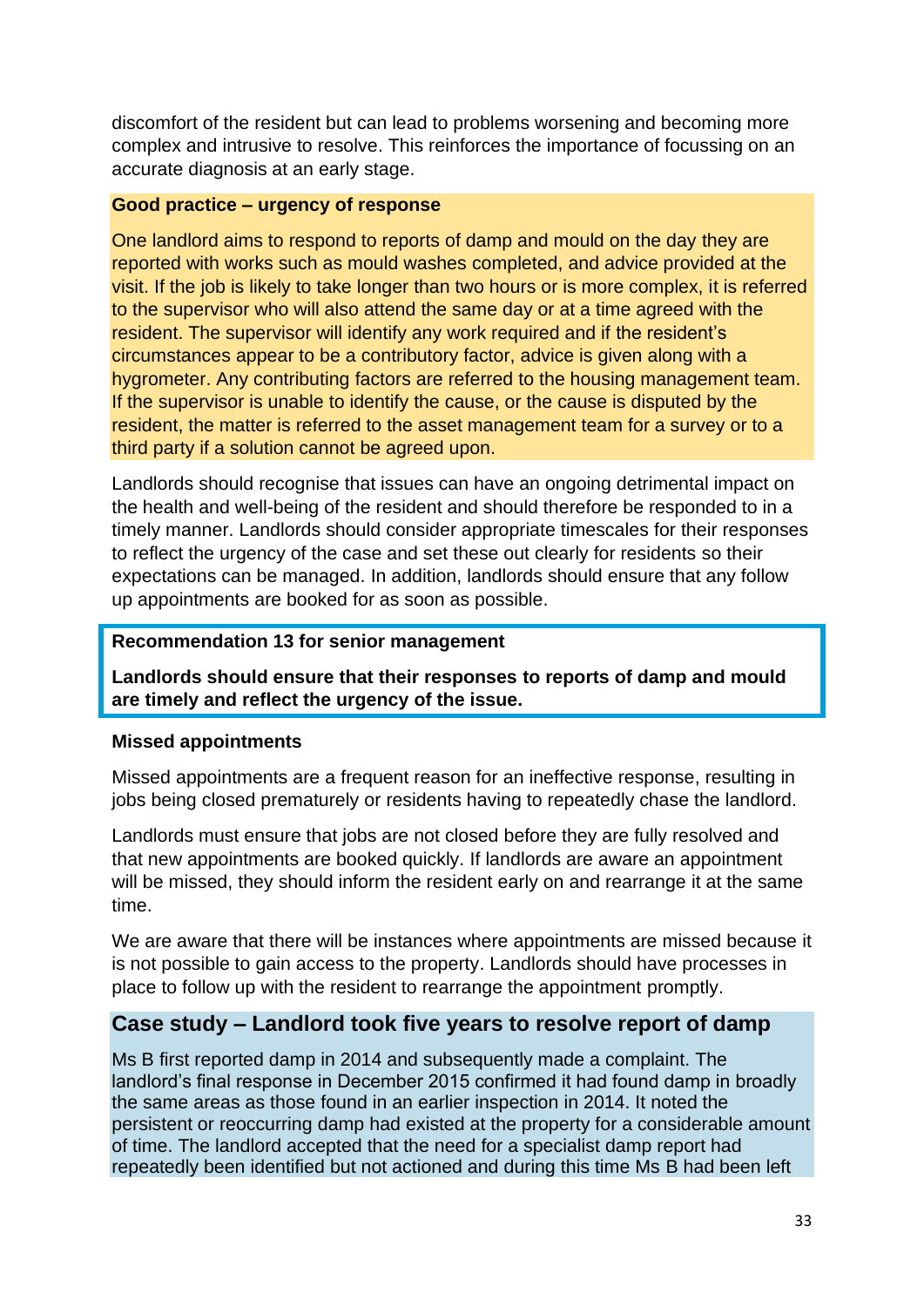for extended periods of time without bathing facilities or with no water supply to the kitchen. The landlord recommended that a programme of outstanding works was produced, a member of staff was identified as a single point of contact and Ms B was kept informed of intended actions and timescales.

In 2016, Ms B expressed dissatisfaction that little progress had been made in six months, and by February 2017 the outstanding works were still extensive. Ms B complained about the length of time works were taking and raised concerns that she had been paying rent for a property she could not live in since 2015.

In its response to Ms B's second complaint, the landlord advised that the rent rebate was in dispute and noted she had arranged her own accommodation rather than waiting to be decanted by the landlord. It explained how it would calculate any rent rebate owed, taking into account the period of time Ms B could not reasonably have been expected to live in the property and the estimated cost of alternative accommodation if it had been provided by the landlord. The landlord also advised the resident that she should claim for any damage to her belongings on her own contents insurance or under the landlord's policy if liability was accepted.

The matter of compensation for the periods Ms B considered the property to be uninhabitable remained under dispute. Ms B stated she had to vacate the property on three occasions between 2014 and 2017, and at the time of her complaint to the Ombudsman, she was still not residing at the property. The landlord's position was that Ms B only needed to vacate the property between April and July 2017 when damp work and occupational therapy adaptations were completed. The landlord maintained that whilst it accepted Ms B could not live in the property alone, it was not unfit for habitation. In November 2018, the landlord asked Ms B to confirm when she would return to the property.

Following further works that would ordinarily have been the resident's responsibility, the landlord confirmed in May 2019 that the property was ready for Ms B to return to. It advised any compensation due would be calculated by the complaints team the following week. At the time of Ms B's complaint to the Ombudsman, no substantial compensation had been offered.

#### **Outcome**

Works were first requested in 2014 and the matter took until May 2019 to be resolved. The reports in response to the complaints in 2014 and 2017 indicated there were extensive problems at the property and it would not have been reasonable for Ms B to live there.

Throughout the life of the complaint there was a succession of promises that financial redress would be forthcoming once the works were completed but only a very limited offer was made. Nor did we see any offer of alternative accommodation. We found severe maladministration and ordered the landlord to pay Ms B £4,000 in compensation and to refund the rent it had previously agreed.

#### **Learning**

Where landlords make recommendations in response to a complaint, they must be acted on in a timely manner. It is not acceptable for residents to have to raise multiple complaints in order to progress a repair. Landlords should ensure that where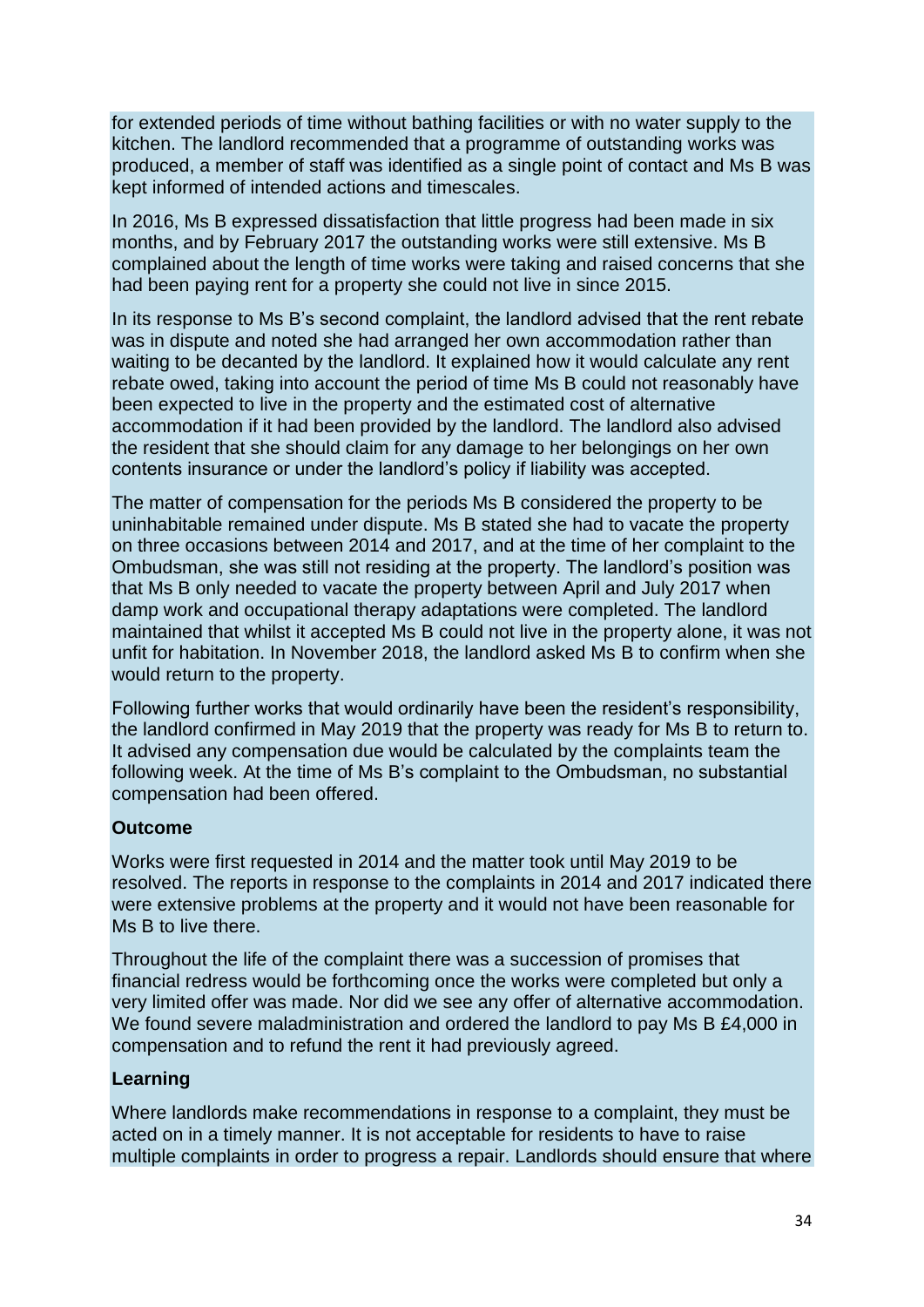a resident is given a single point of contact that that person is empowered to progress the matter when things stall.

#### **Questions for landlord complaint handlers**

- How do you ensure that recommendations made after a complaint investigation are acted on?
- What mechanisms do you have in place to ensure that where issues are ongoing for a significant period of time, they are identified and escalated appropriately?

#### **Recommendation 14 for senior management**

**Landlords should review the number of missed appointments in relation to damp and mould cases and, depending on the outcome of any review, consider what steps may be required to reduce them.** 

#### **Professional standards**

We are aware that many landlords are encouraging their staff to identify other potential issues when visiting the homes of residents and this is particularly important in relation to damp and mould to avoid cases becoming more complex to resolve later on. We encourage landlords to consider the Chartered Institute of Housing's Professional Standards if they have not already done so.

In particular the 'Skilled' standard requires housing professionals to '*solve problems, be flexible, adaptable and respond to situations creatively, in the moment'* and considers practical application of this standard to include *'taking pre-emptive action and proactively problem solving'* and *'finding solutions, even if they lie outside "normal" activity.'* 

Crucially, landlord staff and contractors should respond proactively rather than take a "not my department" approach to issues that fall outside of their area of expertise. At its most simple, this could consist of raising repairs on the resident's behalf or ensuring the relevant team is informed of the problem. This requires staff to be trained and knowledgeable about the signs of damp and mould and have clear policies in place to respond appropriately.

We would encourage landlords to ensure they are supporting residents whose homes are overcrowded and actively explore solutions such as management moves and mutual exchanges, as well as ensuring the resident is registered with the relevant housing authority and supporting them to check their application has been given the correct priority banding.

#### **Making the most of every visit**

For early prevention work, one landlord will use every visit to a property, whether it is a gas servicing visit, a repair visit, an electrical test, a visit from the housing officer or any other opportunity they create to identify early signs of damp or mould. Like their safeguarding response, they consider that everyone has a responsibility to highlight potential concerns.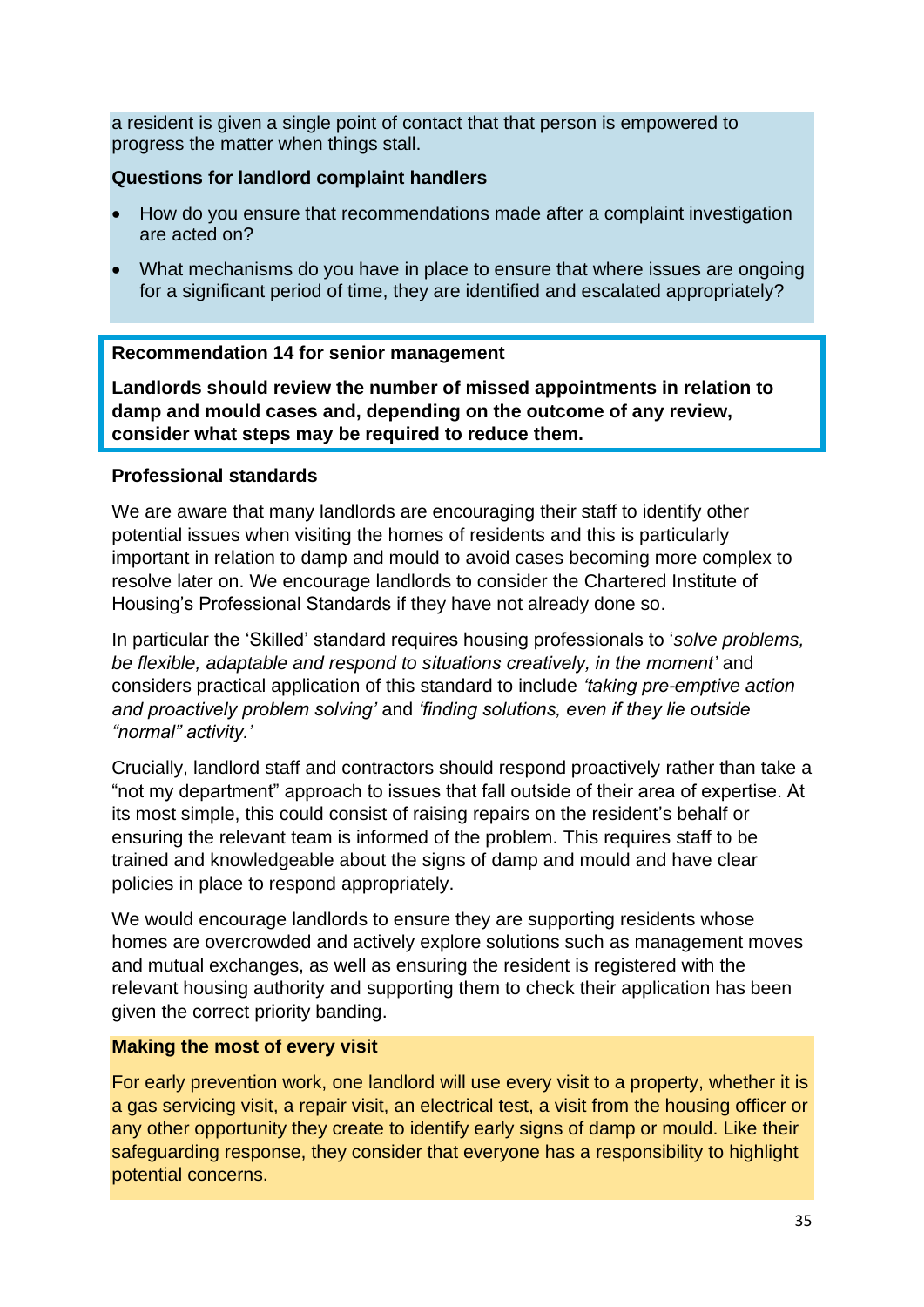#### **Case study – Landlord issued with Improvement Notice following failure to act on survey recommendations**

Following a report of mould growth at a home, the landlord visited and recommended a specialist contractor came to inspect. The specialist contractor recommended extensive works, but after two months, the landlord had not taken any further action so Ms J emailed for an update. The landlord did not respond resulting in her visiting the landlord's offices two months later. The landlord informed her there had been staffing changes, but despite it advising it would investigate and provide an update, it did not.

Although there had been a specialist inspection five months earlier, the landlord used its own staff to inspect the property again. This report noted the property had *"severe damp/mould"* and that it was caused by *"lifestyle and the amount of residents living in the property."* The scheduled works to complete a mould wash, apply anti-mould paint and treat the windows were not completed due to a lack of access, which Ms J disputed. The landlord did not supply the Ombudsman with any evidence regarding what happened over the next three months, but a specialist contractor visited the property again after this period and according to Ms J noted that overcrowding was a factor. Ms J had to chase the landlord again a month later as she had not had any update from the landlord. She contacted environmental health who inspected the property and wrote to the landlord about the condition of the property. The landlord did not respond, so environmental health issued an Improvement Notice. A month later the landlord completed a planned visit to Ms J and advised that due to the extensive works required, she would need to be decanted.

There was a delay in the works taking place as the paperwork completed in preparation for the decant was inaccessible due to staff sickness. This also resulted in a disagreement between Ms J and the landlord regarding whether a permanent decant had been agreed.

In response to Ms J's complaint, the landlord stated it had handled the decant to the best of its ability and in line with policy. It acknowledged it should have been clearer that a permanent decant was not guaranteed, but that as the mould was treatable it did not consider a permanent decant was necessary. The landlord apologised for the delays and the stress and inconvenience caused and offered £100 compensation. Ms J asked for her complaint to be escalated stating the landlord had not considered that overcrowding was a contributory factor and the environmental health report. In its response, the landlord reiterated its offer of £100 and explained Ms J's property had been allocated to her based on her original household size and that she was in the correct banding.

Following Ms J's contact with the Ombudsman, the landlord reviewed its response and offered £3,025. It also offered its sincere apologies and advised it had taken steps to prevent reoccurrence.

#### **Outcome**

We found maladministration in respect of the landlord's response to reports of mould at the property and its handling of the decant. We also found service failure for its handling of the banding assessment and its complaint handling. We ordered the landlord to re-evaluate Ms J's priority banding taking the overcrowding and health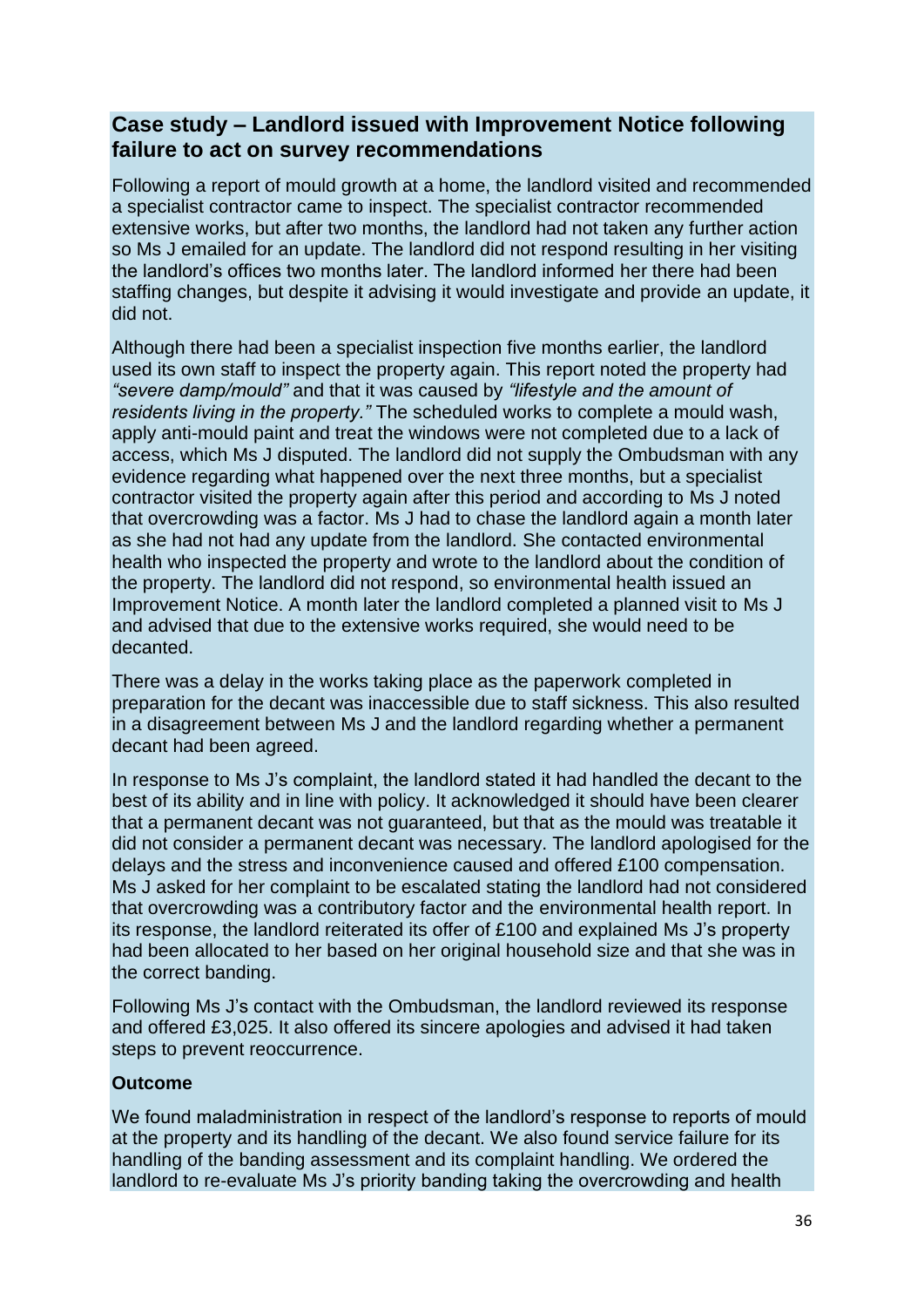concerns into account, thoroughly explain her housing options to her in writing, pay the previously offered compensation of £3,025, and to calculate and pay an additional sum of compensation of 30% of the rent over a period of approximately ten months.

#### **Learning**

Where inspections result in recommended works to tackle condensation, damp or mould landlords should ensure they act on the recommendations in a timely manner. Any deviations from the recommendations should be clearly documented and explained to the resident. Landlords should also consider sharing reports with residents to promote openness. Landlords should also ensure that information is available to all relevant staff, so cases are not delayed in the event of staff absence.

#### **Questions for landlord complaint handlers**

- What actions do you take to proactively support households that are overcrowded?
- How do you ensure that recommendations following property inspections are acted on in a timely manner?
- What procedures do you have in place to respond appropriately to contact from environmental health?
- What procedures do you have in place to ensure that records are accessible to all staff who may need them?

#### **Recommendation 15 for senior management**

**Landlords should ensure that their staff, whether in-house or contractors, have the ability to identify and report early signs of damp and mould.** 

#### **Appropriately skilled staff**

We know from our casebook that landlords assigning jobs to operatives who do not have the correct skills can be extremely frustrating for residents and lead to jobs being closed prematurely. The National Federation of ALMOs, amongst others, reported that their members' evidence showed having well-qualified, experienced, customer-focused surveyors, technical staff and repairs managers willing and able to properly inspect and remedy issues was crucial to being able to identify root causes.

We are aware some landlords have developed specialist teams for the diagnosis of, and remedial work to, damp and mould and others have directly employed surveyors to ensure they can swiftly respond to reports. Others have set up networks to share best practice, procedures, technical expertise and staff between organisations to overcome this problem.

Whilst accessing the right skills can be challenging, landlords should have appropriate plans in place to address any skills gaps.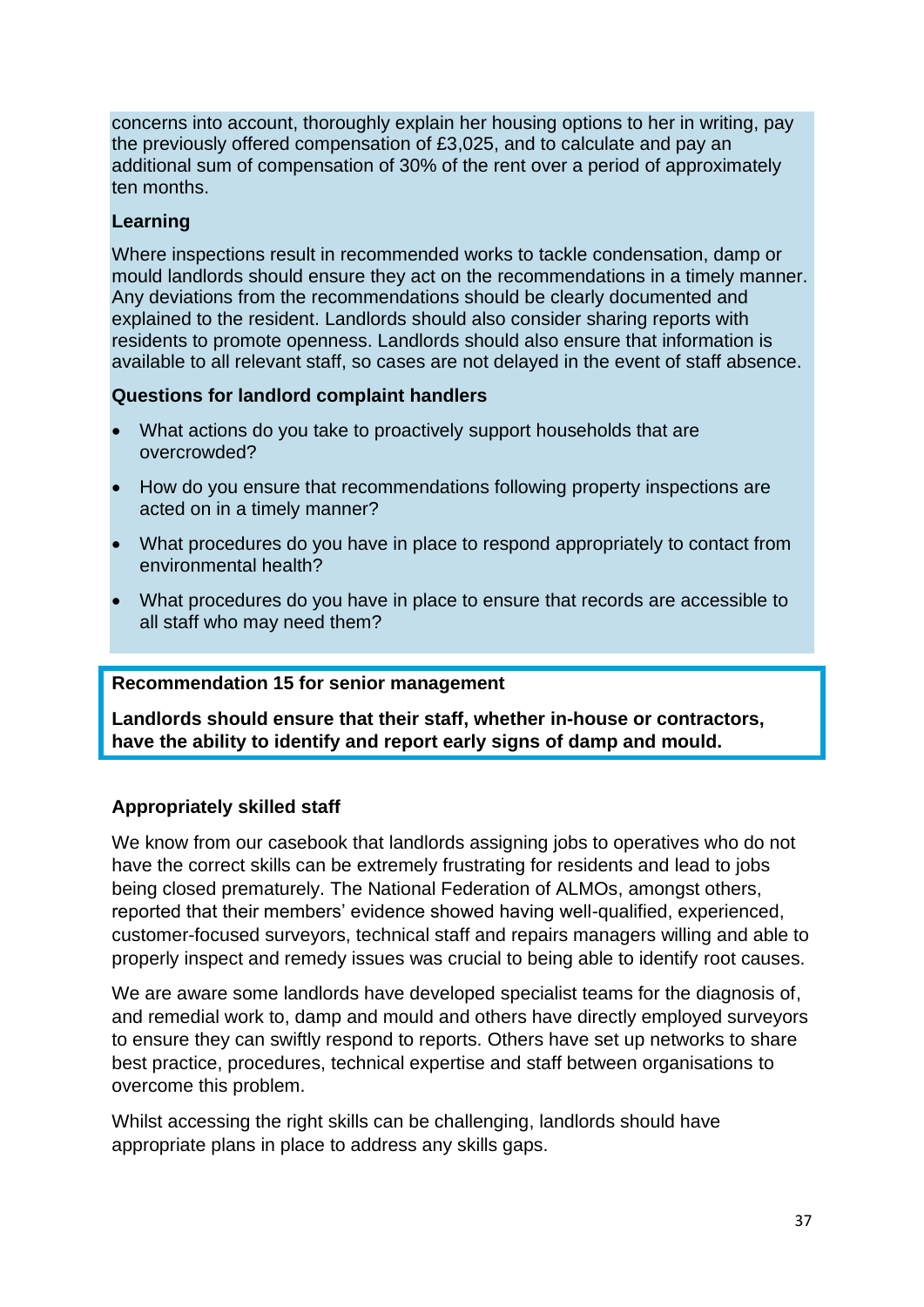#### **Case study – Appropriately qualified staff are crucial to early diagnosis of issues**

Following a report of damp in the bedroom, the landlord inspected the home and identified a leak from a pipe beneath the bath, which was suspected to be the cause of the damp. The landlord repaired the pipe, replaced the ceiling in the bedroom, and installed heaters and dehumidifiers. Mr E continued to report damp and mould at his home, including that it had spread to the living room, and he subsequently raised a claim for damage to his belongings with the landlord's insurer. The landlord offered Mr E £50 in compensation for delays to repairs and arranged for a surveyor to visit.

This inspection also identified a leak to the pipe beneath the bath was the likely cause of the continuing damp and although the damp was contained to the bathroom, mould was evident throughout the home. The surveyor recommended further repairs to the bedroom, anti-mould wash to the internal walls, installing a new chemical damp proof course and upgrading the fans to the kitchen and bathroom. The landlord accepted the recommendations, and the work was completed the following month.

It is evident issues continued as environmental health inspected the home five months later and found high damp readings, which appeared to come from the floor and recommended further investigations to identify the cause. They also recommended that Mr E vacated his home until the damp issues had been resolved, which he did. The landlord arranged another inspection by its surveyor who found mould in the bedroom, living room and bathroom and suggested the damp was caused by the property being unoccupied with limited heating left on. The landlord's surveyor recommended the installation of a larger radiator to the living room and improved ventilation in the bathroom. Although not mentioned in the report, the landlord also repaired the guttering and exterior brick work.

Mr E complained to the landlord that the leak in the bathroom should not have been left for three years and that the landlord's contractors had misdiagnosed the damp, which had still not been resolved. The landlord completed a heat survey and introduced dehumidifiers to the property to reduce condensation. It also completed further damp investigations including a CCTV survey, which found no evidence of damp penetrating the property from outside. The landlord subsequently fitted a new kitchen (as part of major works), installed the larger radiator, and applied a mould wash as recommended by its surveyor, fitted a new boiler, and installed cavity wall insulation. The landlord then met with environmental health and following their recommendation completed a water test to confirm the property was no longer damp. Following this, the landlord completed a final inspection and confirmed to Mr E his home was ready for him to return to. Mr E said he could not return as he could not afford to replace his damaged belongings.

The landlord responded to Mr E's complaint six months after he submitted it. It advised it would refer his claim for damages to its insurer and apologised for the length of time it had taken to complete repairs. It offered compensation of £2,995.48 in recognition of the inconvenience caused by the delays, the cost of running the dehumidifiers and the cost of rent between February and July 2018. The landlord subsequently redecorated the property and in its final response, it increased the compensation to £4,242.22 in recognition of environmental health declaring the home uninhabitable in November 2017 and confirmed its insurer had also offered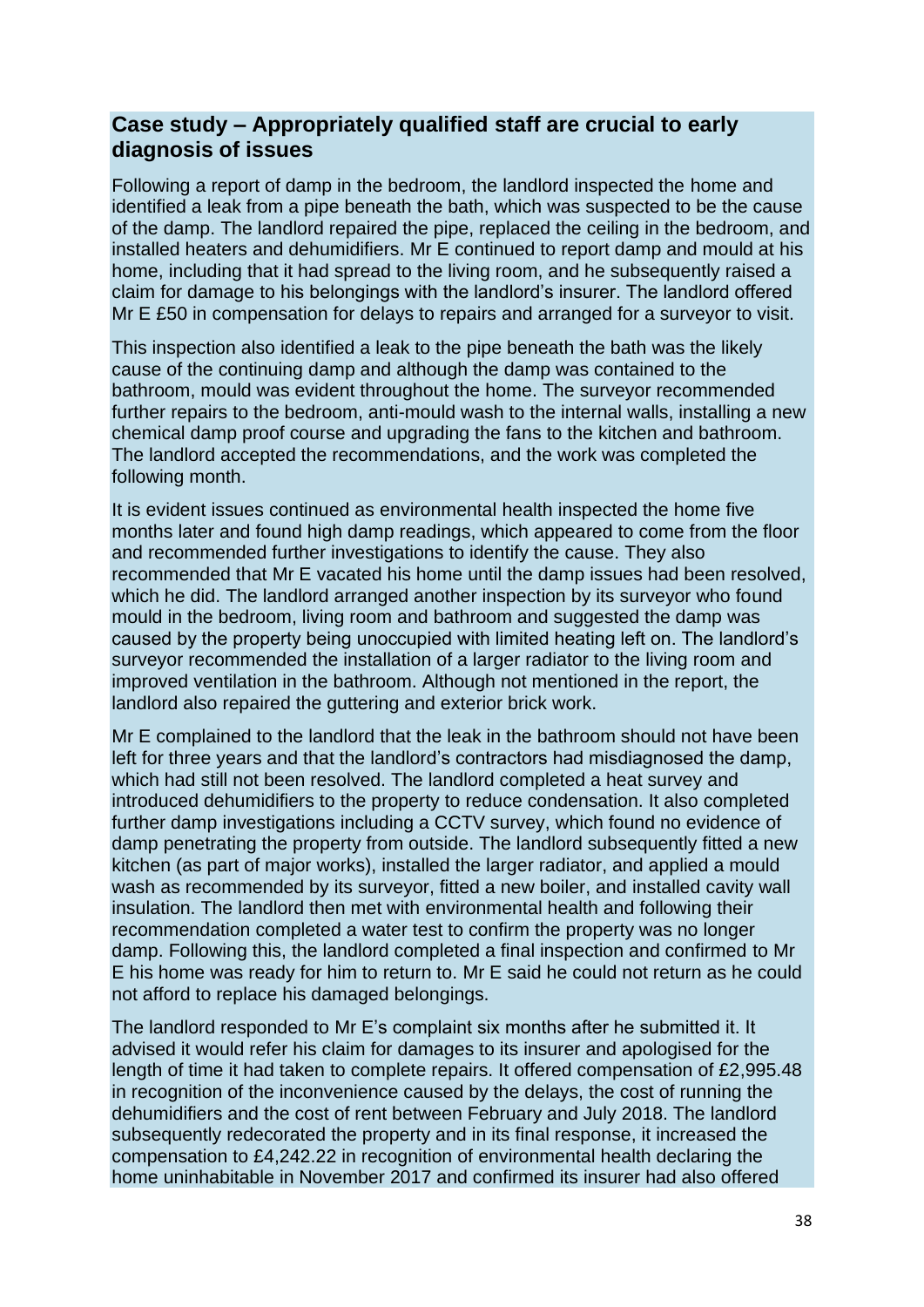£3,000 in respect of the damaged belongings. Mr E gave notice to terminate the tenancy shortly afterwards.

#### **Outcome**

We found that the landlord acknowledged the delays in resolving the damp and offered reasonable compensation. We also found that it was appropriate for the landlord to refer the claim for damage to Mr E's belongings to its insurer for consideration. However, we found that the landlord did not adequately investigate the cost of running the dehumidifiers and that it could have offered Mr E more assistance with acquiring the basic furniture he needed to return to his home. We ordered the landlord to pay an additional £250 in compensation in account of these service failures.

#### **Learning**

Landlords should ensure that their operatives are appropriately qualified to investigate the causes of damp and mould to avoid misdiagnosing the cause. It is also important that investigations are thorough and that appropriate tools are used. An aftercare programme can help landlords to quickly identify when matters have not been resolved without residents having to report the problem again. Where landlords make use of dehumidifiers or other electrical tools that are likely to have a marked impact on residents' electricity costs, landlords should ensure they can accurately calculate the costs to reimburse residents accordingly.

#### **Questions for landlord complaint handlers**

- What aftercare processes do you have in place to confirm that works have been successful or to quickly identify that further action is needed?
- What can you do to assist residents to successfully return to their property after a decant where their belongings have been damaged?
- How do you calculate the electrical costs of works incurred by the resident, particularly when the resident has been decanted?

#### **Recommendation 16 for senior management**

**Landlords should take steps to identify and resolve any skills gaps they may have, ensuring their staff and contractors have appropriate expertise to properly diagnose and respond to reports of damp and mould.**

#### **Keeping residents informed**

Our investigations have often found poor communication, particularly in regard to inspections, outcomes and timetabling of works. In a number of cases involving roof leaks and leaseholders, we found poor communication had exacerbated the situation.

Residents should be given a choice of appointments times and, wherever possible, reasonable notice. If appointments need to be changed, the landlord should inform the resident of this at the earliest opportunity and rearrange at the same time. Whilst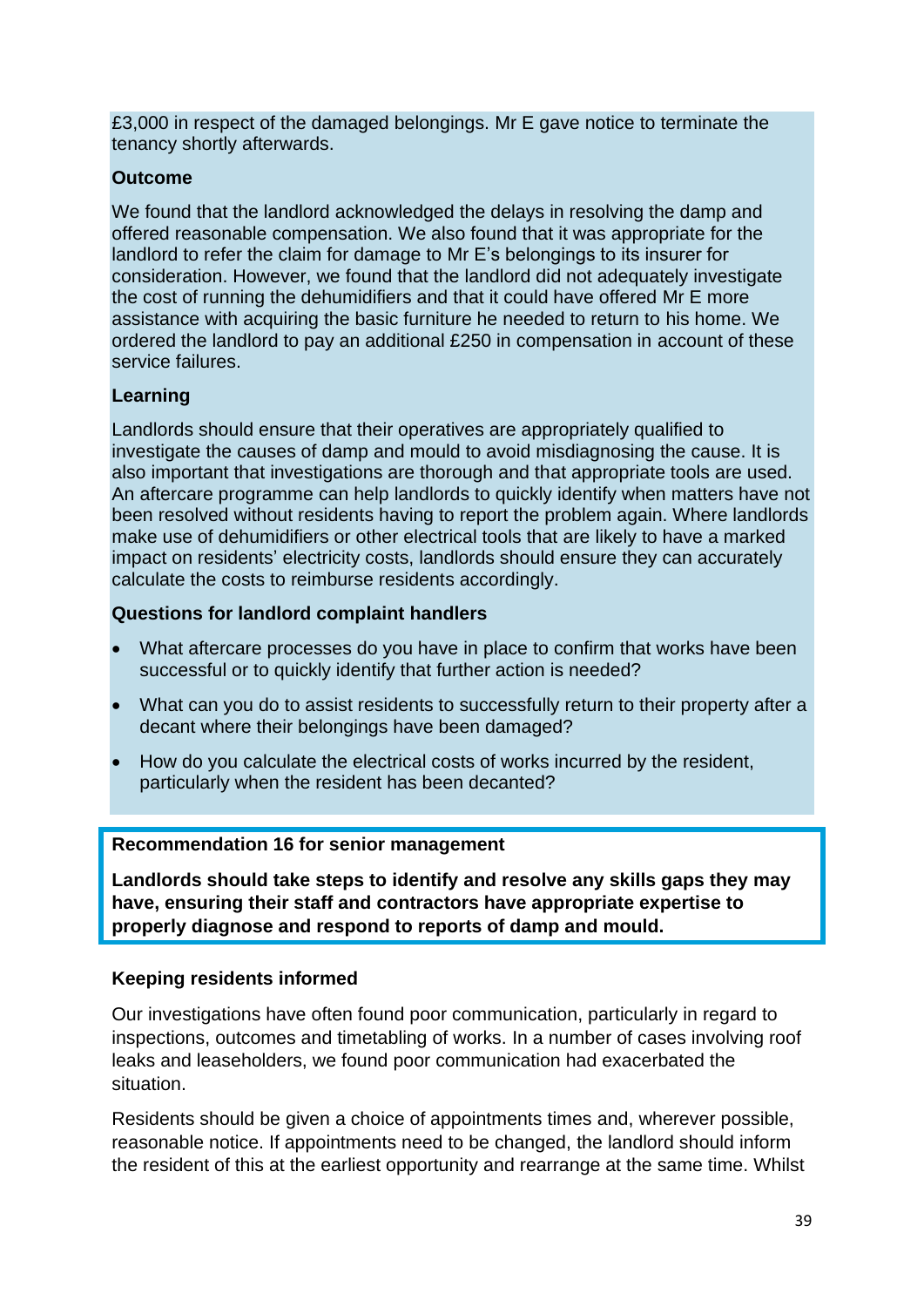it is reasonable for landlords to confirm appointments in writing, it is not appropriate for residents to only be sent appointments by letter, unless this is specifically requested by the resident. This puts the onus on the resident to contact the landlord to rearrange appointments that are inconvenient, and the landlord has no control over if or when the resident receives the letter.

It is important the landlord clearly communicates its diagnosis with the resident, sharing any relevant information, to ensure the resident has confidence in it and understands the next steps. Where follow up work is required, the resident should be informed early on. Landlords should explain why follow up work is required, what work is needed, why the work could not be completed at the initial appointment and a clear timetable for future works. If there is any slippage to the timetable, again residents should be informed as soon as possible, and they should be advised why the timetable has changed.

Wherever possible, landlords should avoid leaving external contractors to arrange appointments with residents directly, so they are fully aware of all issues and the onus is, again, not on the resident to reports these.

It is also important for landlords to have appropriate processes in place to ensure that where follow up work is needed, jobs are not marked as complete in error leaving the resident to chase the outstanding activity. Appropriate after care services, such as a follow up call after the job is marked as complete, will quickly identify any outstanding issues which can be appropriately managed.

It would also be good practice for landlords to schedule follow up visits at set periods, for at least a year after works are completed, to satisfy themselves that the problem has not returned.

Where landlords decide follow up work is not required, residents should again be informed of this in a timely manner. Landlords should clearly explain to the resident why they have decided no further work is needed. If landlords have had the property inspected and have decided against further works based on the inspection report, consideration should be given to sharing the results of the report with the resident, if they do not routinely do so already. Clear communication and sharing information are particularly important where the resident has supplied their own inspection report that contradicts the landlord's inspection report. This can help to build trust between residents and landlords.

#### **Recommendation 17 for senior management**

**Landlords should ensure that they clearly and regularly communicate with their residents regarding actions taken or otherwise to resolve reports of damp and mould. Landlords should review and update any associated processes and policies accordingly.** 

#### **Case ownership**

It is clear from our investigations that residents can often fall through the gaps between different departments, with no one taking overall ownership for resolving the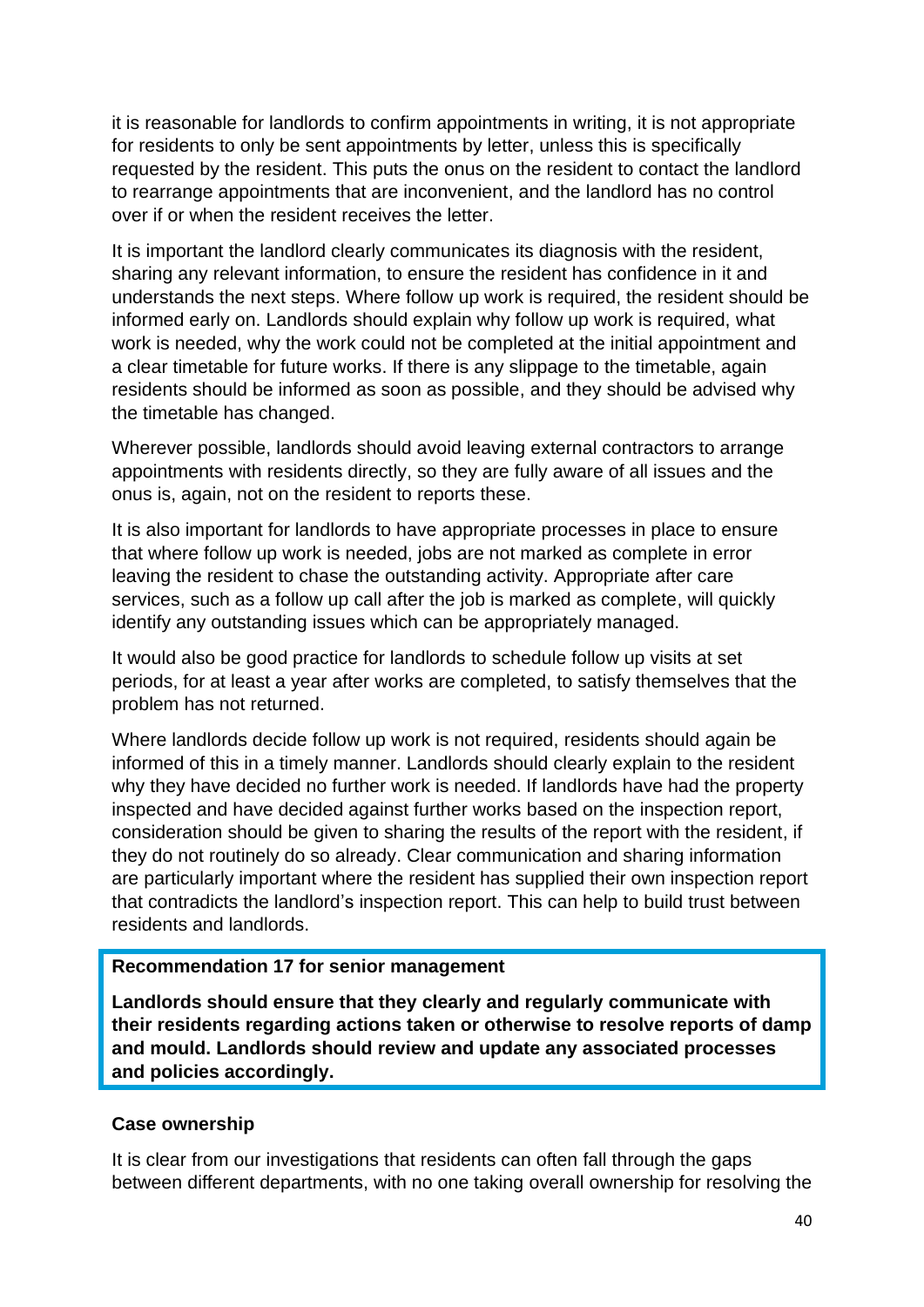problem reported. Whilst different departments and expertise may be required at different times, landlords must ensure their approach is robust and does not prevent early and effective action to help the resident.

Landlords must ensure the effective operation of communication channels between different teams, such as the complaints and repairs teams. This will ensure that all parties have access to accurate and current information which can be passed to and from the resident and will avoid unnecessary delays.

Landlords should ensure that one department or individual has overall responsibility for ensuring that all reports or complaints are resolved, especially where the response covers a range of disciplines or departments.

#### **Good practice – Case ownership**

To tackle this issue, one landlord is considering introducing a specialist damp and mould team who will manage these types of cases from end-to-end. Their purpose would be to have control of the case from the point of identification including accurate diagnosis, triaging, agreeing the appropriate intervention, monitoring case performance until completion, quality assurance and aftercare.

#### **Case study – Failure to appropriately manage contractors resulted in lengthy decant for family**

Following a report of mould, the landlord visited the home and recommended a specialist contractor inspected the issue. There was a short delay in the contractor completing the inspection, which the contractor emailed Ms G and apologised for. It also explained that a mould wash and use of a dehumidifier would not resolve the situation. Following the inspection, Ms G emailed the contractor explaining she was concerned about the environment she and her children were living in, reporting that her soft furnishings and clothes were damp and that her youngest child was ill again. The contractor provided a copy of the report to Ms G which recommended the installation of passive vents in each bedroom, an air filter and a new extractor fan. The contractor also suggested there may be a problem with the plasterboard absorbing water and works to open the area would be needed to remedy the situation. It confirmed it was waiting for the landlord to approve the works, which it expected to take 4-5 days.

Ms G chased the contractor who advised it was still waiting for the landlord to approve the works. Ms G subsequently informed the contractor that she had sought legal advice and would be requesting compensation for the damage to her belongings. The contractor acknowledged Ms G's contact, advised it had informed its insurer and arranged an appointment to complete mould removal and treatment. The contractor was late attending this appointment due to a vehicle breakdown, which it failed to inform Ms G about and when it arrived, its operative was unable to complete the works required. The contractor was also late to the follow-up appointment which meant it was unable to access the property.

Presumably a mould treatment was applied by the contractor at some point, as Ms G contacted the contractor and the landlord to advise the mould wash had not worked and the walls were covered in mould and fur. She stated the issue of rising damp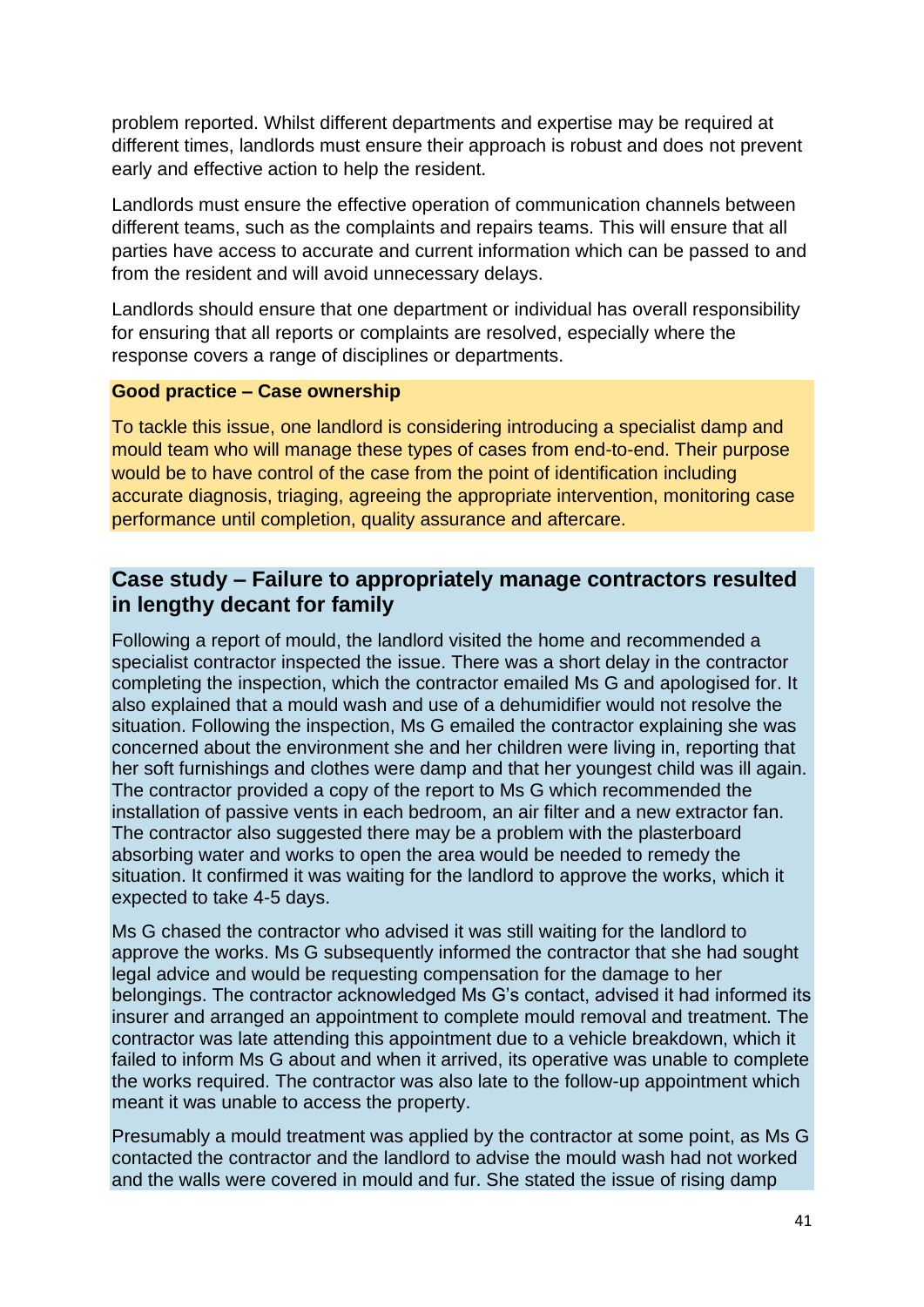had been raised previously but the contractor had failed to address it. Ms G subsequently raised a formal complaint in which she stated she had been informed by email that she needed to be decanted but there were no properties available, she had been forced to live in one room with her children due to the condition of her home, and that the landlord had not taken the situation seriously. The landlord sent the resident a £20 voucher for the missed appointment and the air filter was installed shortly afterwards.

Three months after the initial report, the landlord's operative attended to apply a mould wash but because of concerns about the effectiveness of the treatment, he sought advice from a supervisor who told the operative to stop work and leave the property. Two days later the landlord raised a work order for a subcontractor to carry out intrusive works and Ms G was decanted two weeks later. Approximately one month after she was decanted, the subcontractor confirmed it had located the source of the damp, which was due to a leak from the collar of a rainwater downpipe in the kitchen/diner.

Five months after Ms G had been decanted, she was invited to view the property. Following the viewing, she informed the landlord that she was *"disgusted with the state of it"* and asked for her complaint to be escalated despite not having received a response at stage one. The property had still not been deep cleaned when Ms G returned to it almost two months later. In its stage two response, the landlord acknowledged delays and that the works had not been completed to the standard expected before Ms G returned to her home. It apologised for the delays and attributed them to its subcontractor. It also apologised for the delay in responding to the complaint and offered Ms G £525 in compensation.

#### **Outcome**

We found that the landlord had delayed unreasonably in carrying out the repairs needed to Ms G's home. We found there were repeated failures to manage its repairs contractors and subcontractors effectively, leading to Ms G and her children being decanted for a significant period. While we acknowledged that the landlord had offered compensation, in our opinion it was not proportionate to the circumstances of the case, and we ordered the landlord to pay Ms G £1,500 in compensation.

#### **Learning**

Landlords should ensure they have processes in place to appropriately manage delays caused by their contractors and subcontractors. They should also ensure they maintain contact with the resident throughout the repair process instead of leaving the resident to liaise directly with the contractor. Where intrusive works are required, landlords should act quickly to decant the resident and start the works. Appropriate checks should be carried out at the property to ensure it is suitable for residents to return to.

#### **Questions for landlord complaint handlers**

- How do you manage delays caused by contractors and subcontractors?
- What steps do you take to ensure properties are in a suitable condition for residents to return to following a decant?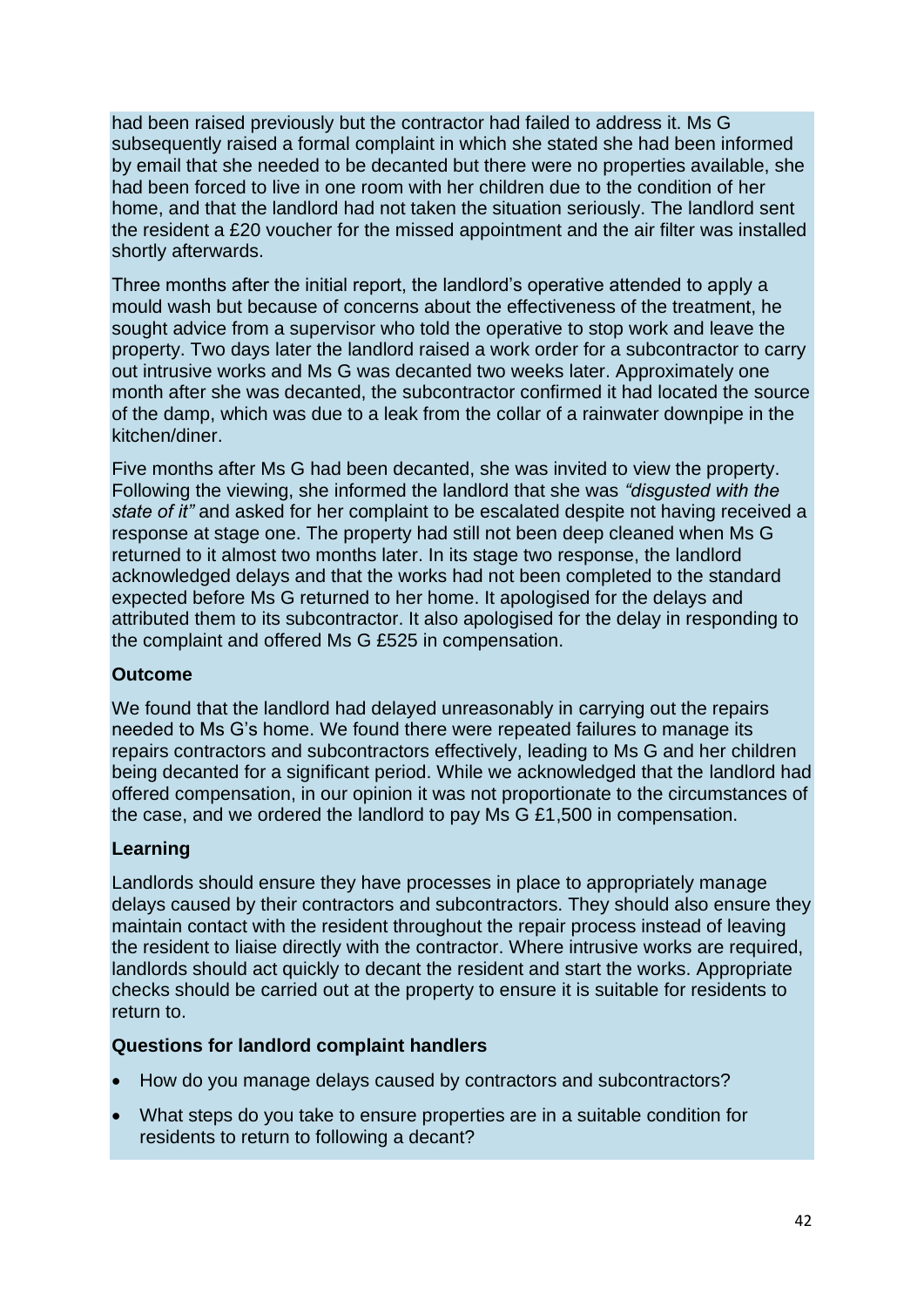• Do you ensure that you speak to residents directly, rather than letting the contractor liaise with the resident?

#### **Recommendation 18 for senior management**

**Landlords must ensure there is effective internal communication between their teams and departments, and ensure that one individual or team has overall responsibility for ensuring complaints or reports are resolved, including follow up or aftercare.**

#### **Remedies**

Where something has gone wrong, it is important that the landlord puts it right and they have the opportunity to do so before we investigate. Where we found service failure, this was often because landlords had not provided appropriate remedies to restore the resident to the position they would have been in had the failure not occurred.

This was generally caused by failing to fully account for the distress and inconvenience the resident had experienced, loss of amenities or additional costs to the resident because of damp and mould. Whilst a clear remedies policy can provide good guidance to complaints teams to help them determine adequate redress, it is crucial that landlords consider the individual circumstances of the household or resident when calculating compensation. Finally, landlords should apologise to the resident, and in more serious cases, consideration should be given to a senior member of staff apologising in person.

In some cases, personal items will have been damaged as a consequence of damp and mould. Where an insurance claim may be required, it is important for landlords to offer appropriate support to residents, which could include the landlord submitting the claim to their insurer rather than requiring the resident to submit the claim themselves.

#### **Recommendation 19 for senior management**

**Landlords should ensure that their complaints policy is effective and in line with the Complaint Handling Code, with clear compensation and redress guidance. Remedies should be commensurate to the distress and inconvenience caused to the resident, whilst recognising that each case is individual and should be considered on its own merits.**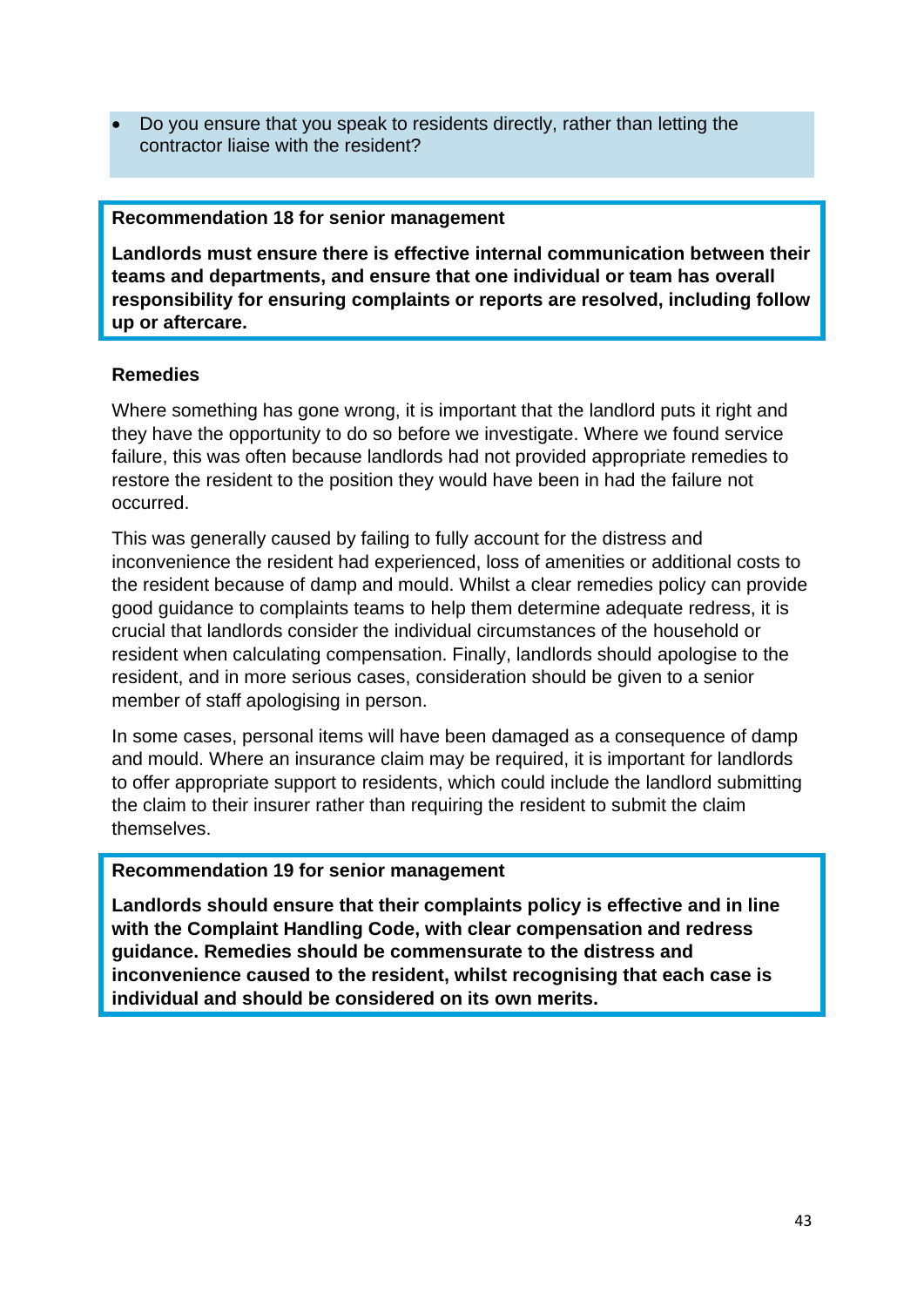# **Chapter 3: From disrepair claims to resolution**

#### **Identifying complex cases**

There will always be some damp and mould cases that are more difficult to diagnose and/or repair and, therefore, longer to rectify. It is important that these types of cases are handled with particular care to ensure they are resolved effectively, maintain the relationship between the resident and the landlord and reduce the risk of the resident feeling the need to resort to a disrepair claim.

Landlords should ensure they have strategies in place to manage these types of cases with an emphasis on ensuring that the resident is kept informed, feels that the landlord is taking the issue seriously and that the matter is progressing. This is particularly the case where it is going to take longer than usual for works to commence at the resident's home.

Landlords should consider providing a single point of contact and a timeline of work and/or to providing updates to residents at set intervals. This includes when the matter has not progressed for a period of time to ensure residents are kept informed and can be assured that they have not been forgotten.

#### **Recommendation 20 for senior management**

**Landlords need to ensure they can identify complex cases at an early stage and have a strategy for keeping residents informed and effective resolution.**

#### **Case study – Focus on subsidence meant landlord missed opportunities to respond to damp**

Ms H reported problems with several doors which were repaired and noted as possible subsidence. Subsidence was later confirmed by the landlord's insurer who completed a plan of works to rectify the issue.

Ms H informed the landlord of further problems with the doors. In responding the landlord also asked the operative to check for signs of damp or condensation.

Seven months after first reporting the issue, Ms H chased a damp survey contractor regarding an inspection the landlord had raised three months previously. During this contact with the damp survey contractor, Ms H requested an out of hours appointment, which the contractor raised with the landlord. However, the landlord did not respond to the request. A year after the problem was reported, the landlord's insurer identified damp in the kitchen floor, which it said required further investigation.

Ms H subsequently complained about how it had handled her reports of damp and cracks to the property. Almost a year after the landlord had raised the inspection request, the damp contractor and a roofing contractor inspected the property. The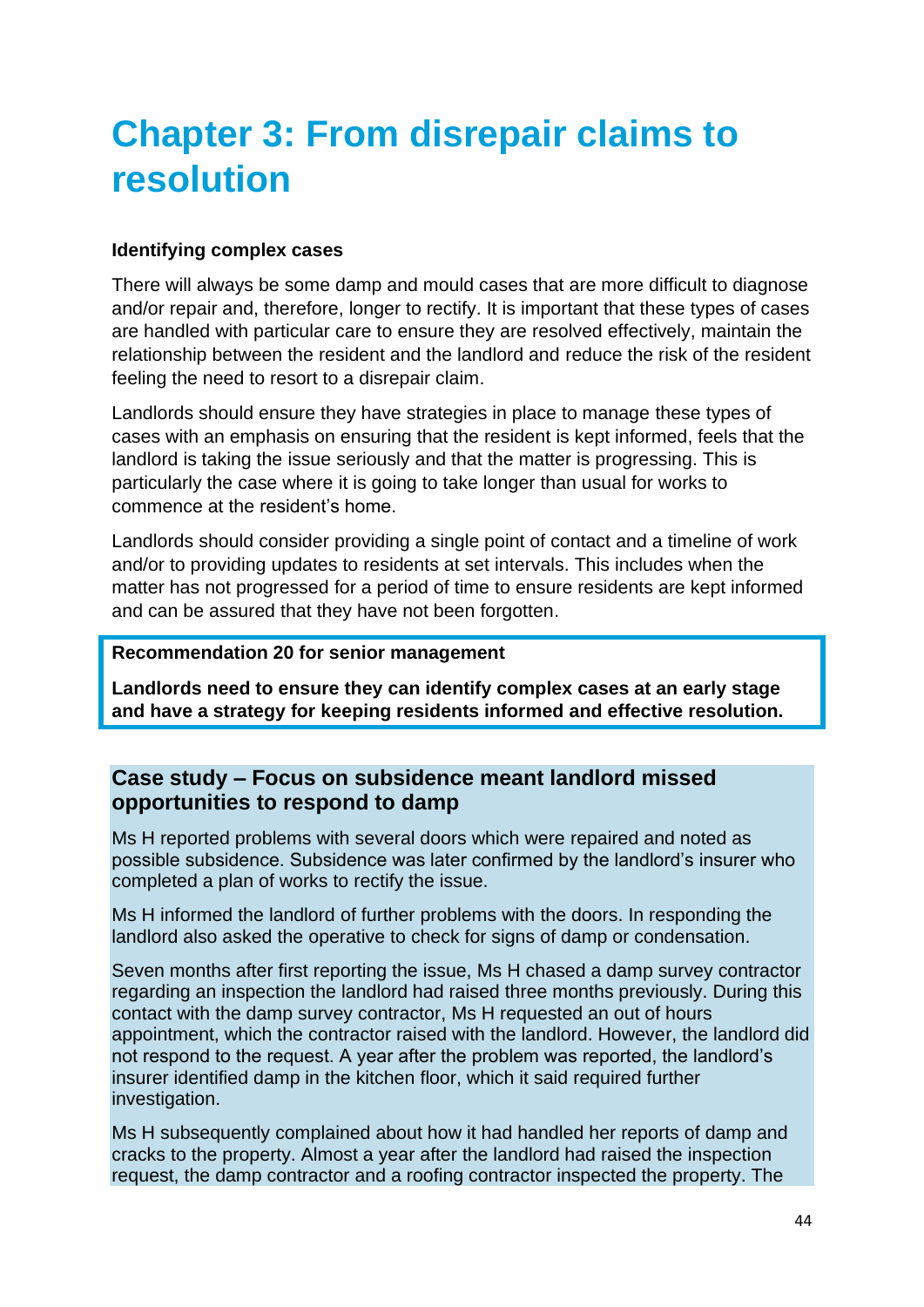roofing contractor informed the landlord the same day that the loft should be insulated, and the roof replaced. The damp contractor provided a report to the landlord a week after the inspection in which it advised it had not been able to find a damp-proof course, several cracks were potentially allowing damp in, it had found condensation and it could not give any assurance that the property was not affected by rising damp.

The landlord issued its stage one response three months later and explained it had decided to rehouse her due to the subsidence. It apologised for its poor communication, the inconvenience caused and offered £400 in compensation. It also confirmed it would not complete any further repairs at the property unless they were urgent. Ms F accepted the landlord's offer to be rehoused but also asked for the complaint to be escalated. In its stage two response the landlord explained its actions further, apologised and did not offer any further compensation. Ms F was rehoused eight months later.

#### **Outcome**

We found the landlord had offered reasonable redress for its complaint handling failures, however we found maladministration for how it handled Ms H's reports about the door, cracked walls and damp. We considered that the landlord had not treated the issues with the door as an emergency, despite it being a fire safety hazard and a security risk. We also found that it had unreasonably delayed in arranging the damp report which meant Ms H had had to live in a home requiring extensive repairs for much longer than necessary. We ordered the landlord to pay an additional £450 in compensation.

#### **Learning**

Despite recognising at an early stage that the home may be affected by condensation and damp, it took over a year for a damp survey to be completed. When the survey was completed, it identified significant issues at the property, including cracks to the building that Ms H had reported several times. Landlords should ensure they respond quickly to reports of condensation, damp, or mould and should not let other significant repairs prevent the investigation of these issues. It is crucial that landlords maintain regular contact with residents whilst they are living with repairs issues that will take a significant period to rectify. Landlords should also consider whether it is reasonable to leave a resident living in a home that has structural issues, major faults and requires major remedial work whilst a permanent move is identified.

#### **Questions for landlord complaint handlers**

- How do you keep residents informed when another organisation is leading remedial works?
- How can you ensure that reports of damp or mould are not neglected when other significant works are identified?
- Are your staff trained to notice flags for possible safety and security issues that may not have been reported by the resident?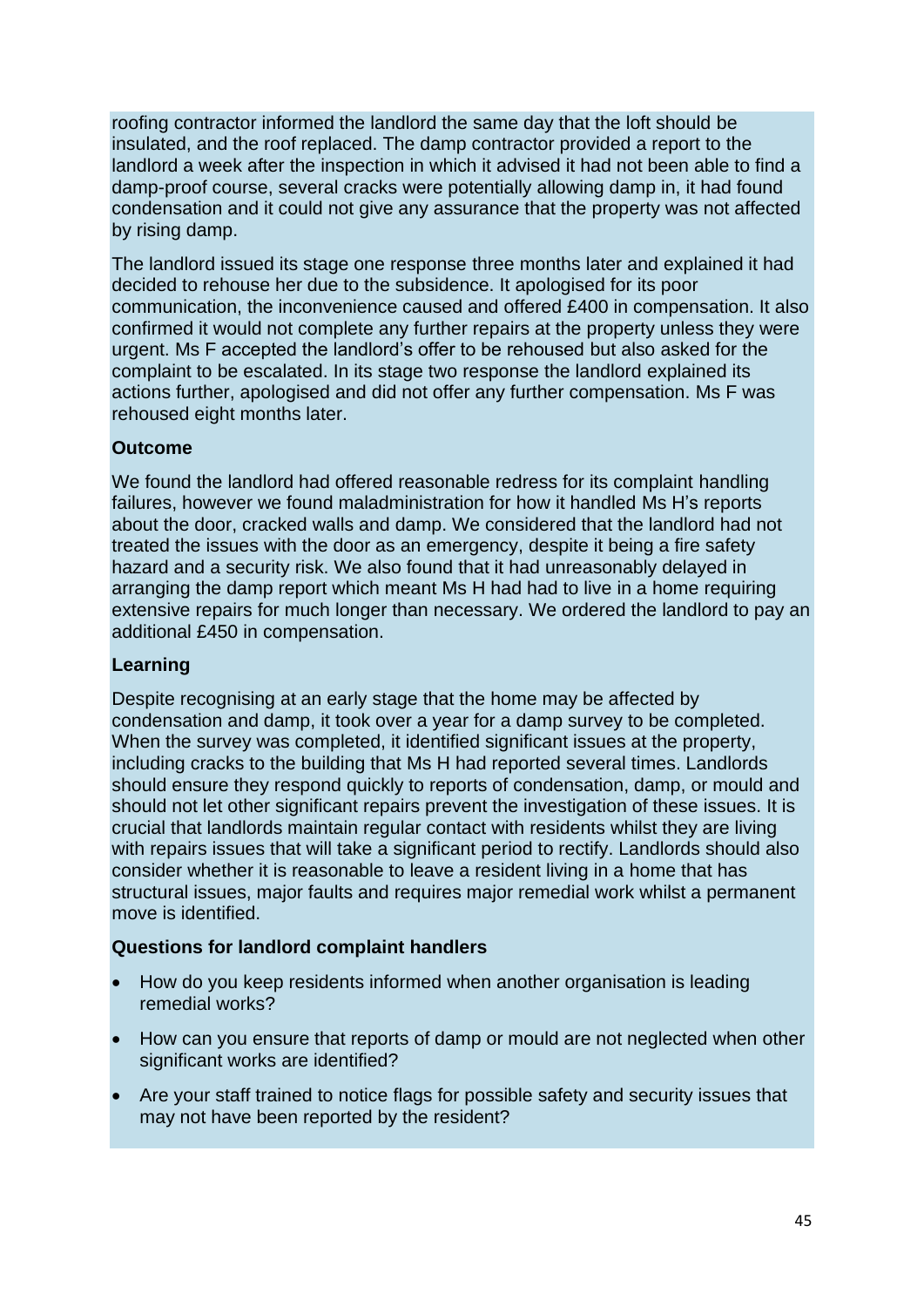Where specialist surveys are required, landlords should ensure the need is identified early on and that work orders are progressed in a timely manner. Landlords should also highlight instances where using an independent, mutually agreed and suitably qualified surveyor may be useful to avoid any concerns the resident may have of bias, and obtain parity with the housing conditions pre-action protocol. The outcome of these surveys, and any other inspection at the resident's property, should be routinely shared with, and explained to, the resident. This includes being clear where on any recommendations or actions that are not going to be followed up and the rationale for this to aid the resident's understanding.

#### **Recommendation 21 for senior management**

**Landlords should identify where an independent, mutually agreed and suitably qualified surveyor should be used, share the outcomes of all surveys and inspections with residents to help them understand the findings and be clear on next steps. Landlords should then act on accepted survey recommendations in a timely manner.**

#### **Decanting**

Diagnosing damp and mould issues can take time, with repeated visits to, and inspections of, the resident's home, but residents are not always properly updated following these inspections. Residents will see more people coming to their home but will not know what, if anything, is happening following the inspection which can cause frustration and a loss of trust in the landlord.

Where appropriate, landlords should consider at an early stage whether moving the resident out of the property (otherwise known as 'decanting') to suitable accommodation is necessary, either on a temporary or permanent basis. This will ensure that residents are not left living in unsatisfactory conditions for months before a decant is considered. This is particularly important with respect to vulnerable residents where major works are required.

Landlords should also ensure that where significant works are required, smaller remedial works such as mould washes/anti-mould paint that will improve the resident's living environment are still completed. Landlords need to be clear that where such treatments are required, they should be treated as a repair obligation and not classed as 'decoration' which would be considered a resident responsibility.

#### **Recommendation 22 for senior management**

**Where extensive works may be required, landlords should consider the individual circumstances of the household, including any vulnerabilities, and whether or not it is appropriate to move resident(s) out of their home at an early stage.**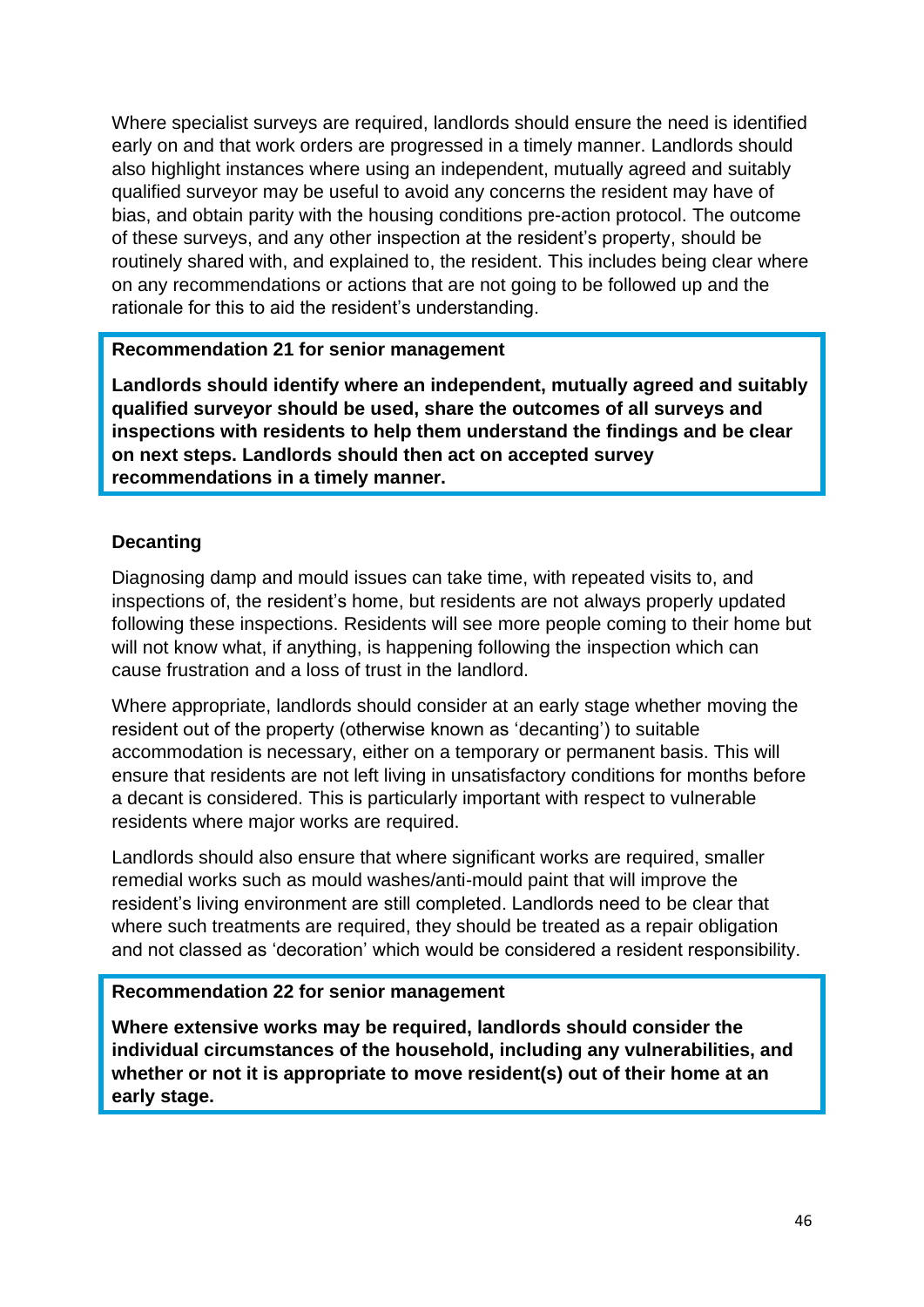#### **Case study – Landlord should have considered the resident's medical conditions following a leak**

Mr L reported a 'flood' in his kitchen and living room, apparently caused by a blockage in the pipework. The landlord initially treated this as a routine repair as there was no leak but upgraded this to an 'emergency repair' when Mr L reported the same problem three days later.

A drainage company visited and believed it had cleared the blockage, but the problem soon recurred. Due to his medical conditions and limited mobility, Mr L decided to vacate his home until the problem had been resolved.

The landlord made several inspections of the pipework in the flat and in the property above, but after five weeks it had still not found the cause of the problem. Mr L made a formal complaint about the time taken; he explained that he was still paying rent but felt unable to live in his home due to his medical conditions and disability. The landlord provided a verbal response to the complaint, agreeing to investigate the delay and resolve the problem as soon as possible.

The landlord needed access to other neighbouring properties to identify the cause of the blockage, which meant it took a further 13 weeks before the landlord was able to fully resolve the issue and carry out the subsequent repairs to Mr L's flat.

In its final response the landlord offered Mr L £250 as a 'goodwill gesture'. It noted the property had been habitable and it was Mr L's decision to vacate it. It considered that the complexity of diagnosing the problem had contributed to the time taken.

#### **Outcome**

We found that whilst the landlord had responded in line with its repairs policy, it had not considered the impact of Mr L's medical conditions when deciding whether it was reasonable for him to remain in the property. We also found maladministration for its complaint handling as the landlord did not provide a written response to the formal complaint; took too long to issue its final review; and its offer of compensation did not have regard to all the relevant factors.

We ordered the landlord to refund Mr L the £1,280 he had paid for alternative accommodation or to refund him the rent paid for his home while he was absent. We also ordered the landlord to pay Mr L £700 compensation and to explain what evidence it required should he wish to reclaim other expenses and how to make an insurance claim.

We recommended that the landlord should ensure its staff are aware of the Ombudsman's Complaint Handling Code and the need to provide a complainant with the written outcome of their complaint at each stage of the process.

#### **Learning**

Despite the report being dealt with in line with the landlord's repairs policy, this case was unusually complex and required several inspections of multiple properties, leading to the issue remaining unresolved for an extended period. After five weeks Mr L indicated to the landlord that he felt unable to live in his home as he was disabled. In situations where residents do not feel their home is habitable, or where major works are required, landlords should consider whether the resident ought to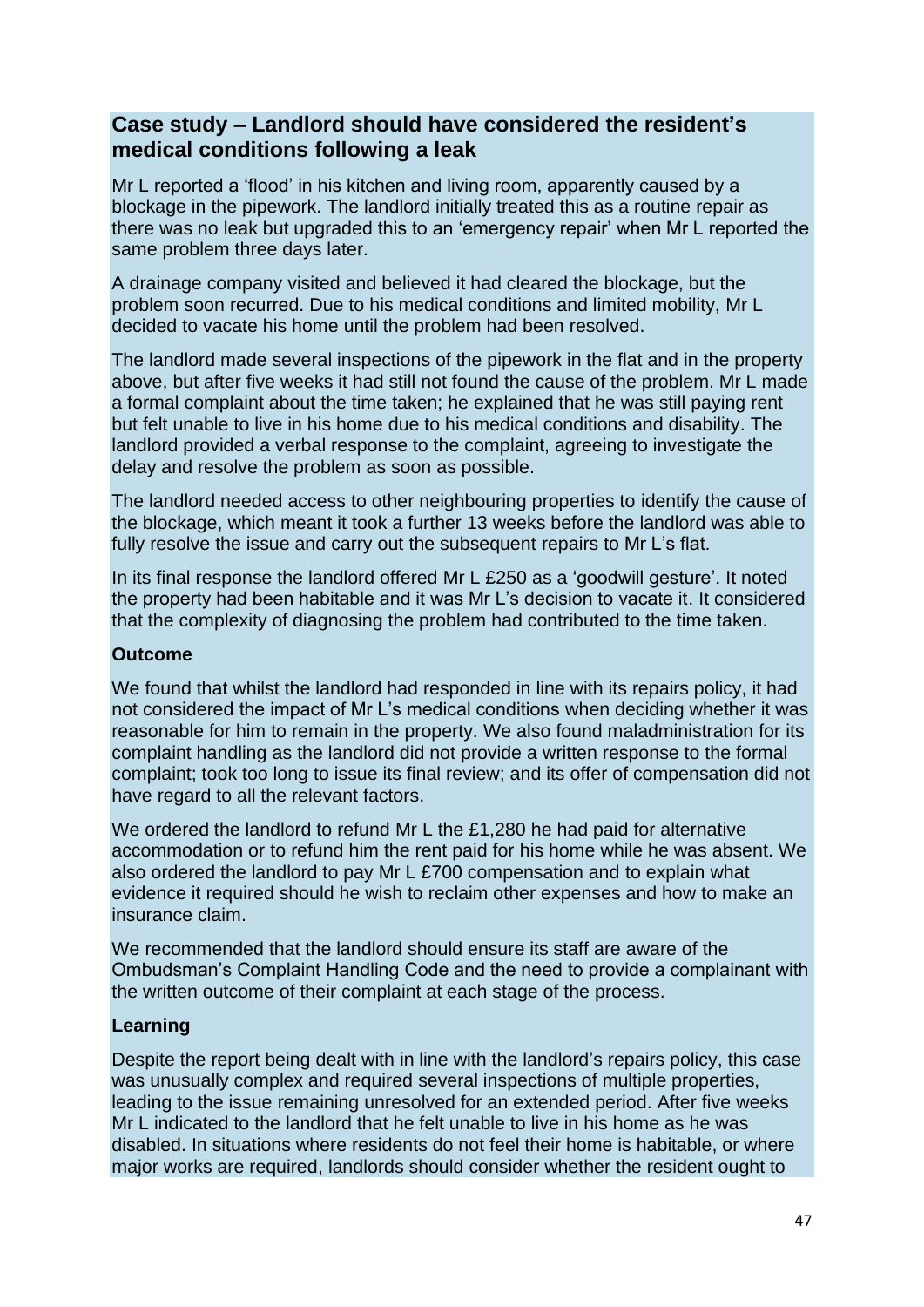move out or what could be done to help them stay in the property to avoid additional expense and inconvenience.

#### **Questions for landlord complaint handlers**

- Does your organisation have processes in place to review and increase the urgency of repairs if subsequent information comes to light following the initial report?
- Where major works are required, or residents report that they feel their home is not habitable, does your organisation have a mechanism in place to consider whether decanting the household is required?

#### **Making effective use of the complaints procedure**

Long-term or complex cases are at higher risk of becoming legal issues. Landlords are clearly concerned about the increase in disrepair claims from their residents, with one reporting a 70% increase in associated costs over two years. Whilst this issue is broader than damp and mould, it is critical that residents in these cases do not feel the need to resort to disrepair claims, especially when the complaints procedure could provide a better outcome for the resident and landlord. There are real benefits to both residents and landlords if disputes can be resolved through the complaints process, and the Pre-Action Protocol for Housing Condition Claims makes clear that alternative dispute resolution should be sought.

Landlords should ensure they clearly promote the benefits of their complaint process and the resident's rights to approach the Ombudsman at an early stage, which include:

- More timely resolution of the issues
- More straight-forward and flexible approach to redress
- Free to the resident and
- Not limited in scope, unlike a disrepair claim.

Should the complaint process be exhausted then residents are able to use our alternative dispute resolution service which is:

- Free and simple to use
- Impartial
- Independent of the landlord
- Non-adversarial
- Faster and
- Broader in scope than a legal disrepair claim.

#### **Recommendation 23 for senior management**

**Landlords should promote the benefits of their complaints process and the Ombudsman to their residents as an appropriate and effective route to resolving disputes.**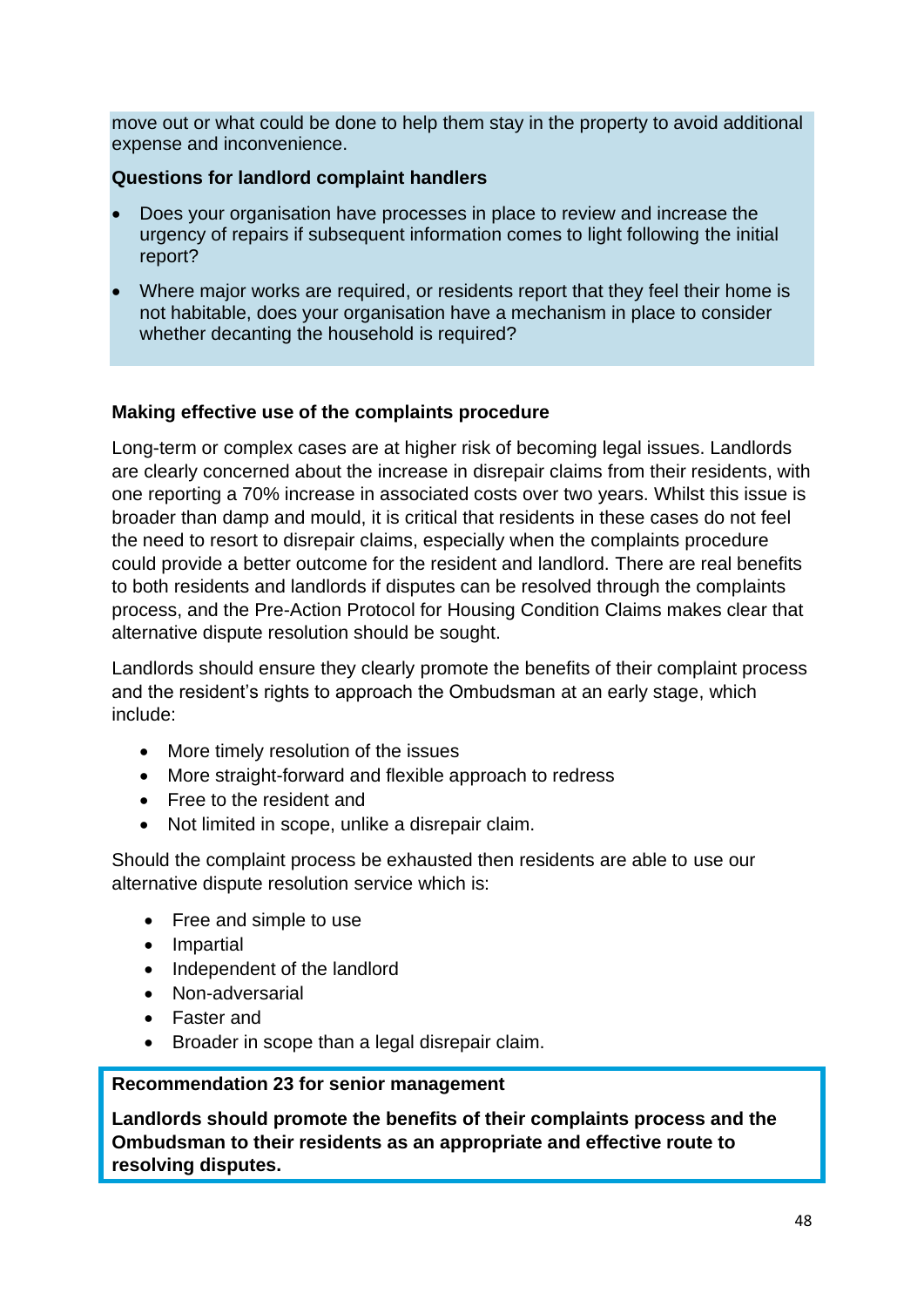#### **Pre-Action Protocol for Housing Conditions Claims**

When a landlord receives correspondence initiating the protocol, it is important that they do not disengage from any open complaint or the repair issue itself. Commencing the protocol does not constitute legal proceedings and a complaint can be considered at any stage of the protocol.

The Ombudsman's view is that a matter does not become 'legal' until proceedings have been issued. The landlord should be clear with the resident on how it is handling correspondence – whether under the complaints process, the protocol or both – and clearly communicate to the resident when a complaint has exhausted its process. Landlords should direct residents to the Ombudsman for a free, independent and impartial assessment of the case.

**The Ombudsman's view is that a matter does not become 'legal' until proceedings have been issued and following the pre-action protocol does not constitute proceedings, and that there is no reason landlords cannot continue to try and resolve matters though the complaints process until that time.** 

Whilst landlords may manage residents' expectations around our jurisdiction, it is ultimately for us to decide whether we will investigate a complaint. We have updated our jurisdiction guidance to address this issue in more detail and landlords will need to ensure their approach is consistent with the guidance.

**The Ombudsman will accept that a landlord letter (from either their in-house legal team or legal representatives) in response to a solicitor's letter on behalf of the resident, such as a letter of claim, is their final response and evidence of having exhausted the complaints process for the purpose of the Ombudsman's jurisdiction.** 

Even when proceedings have been issued, the landlord should determine whether matters raised in subsequent correspondence form part of those proceedings or ought be addressed through another route such as the complaints process.

This approach should ensure landlords make full use of their complaints process wherever possible and do not prematurely close complaints because of existing unrelated proceedings. Landlords should also use intelligence from these cases to inform and feed into their proactive actions to address damp and mould.

#### **Recommendation 24 for senior management**

**Landlords should continue to use the complaints procedure when the preaction protocol has commenced and until legal proceedings have been issued to maximise the opportunities to resolve disputes outside of court. Landlords should ensure their approach is consistent with our jurisdiction guidance and their legal and complaint teams work together effectively where an issue is being pursued through the complaints process and protocol.**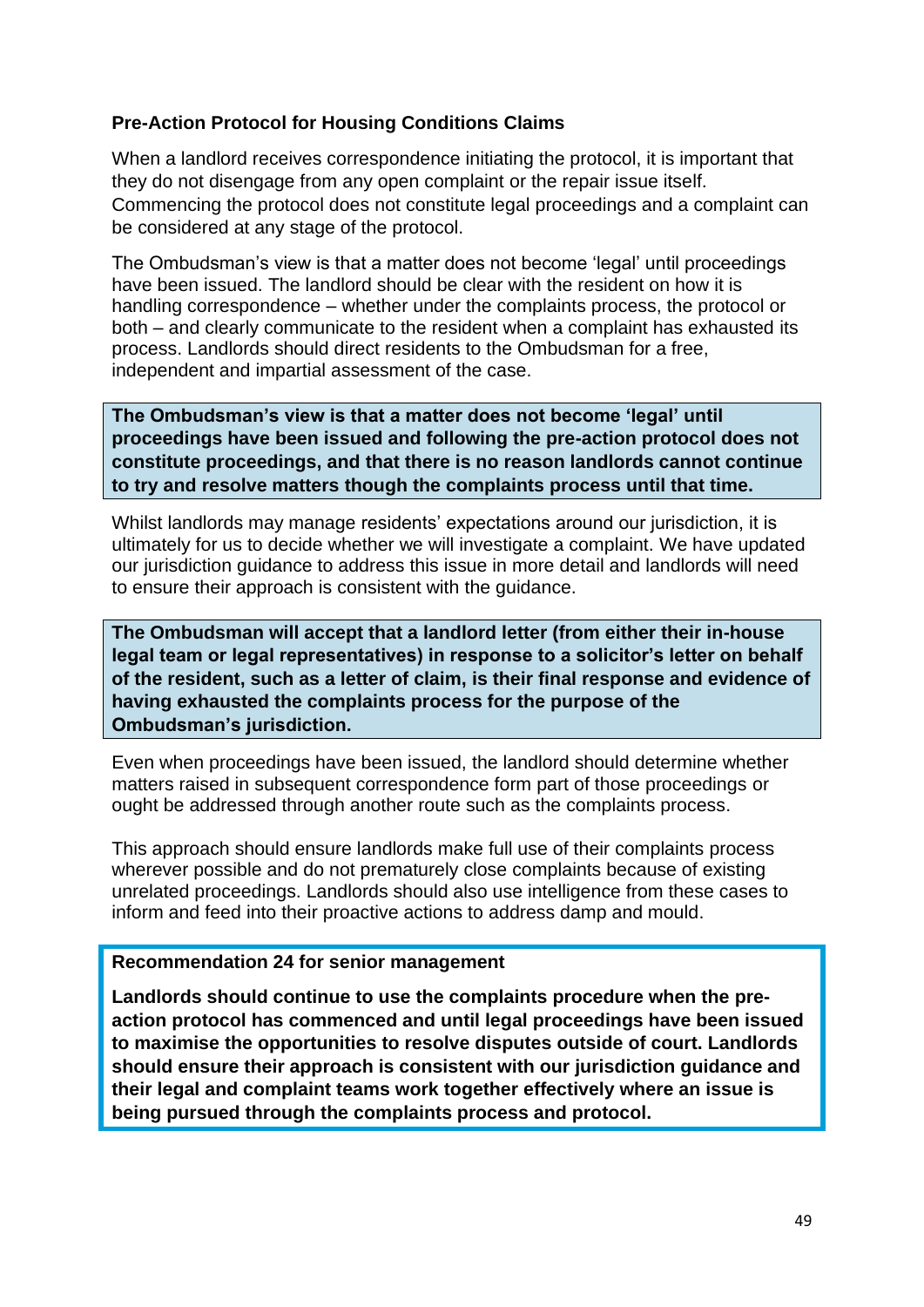### **Case study – Landlord failed to progress resident's complaint**

Ms R had been reporting issues with mould at her home for over a year before it was inspected, and significant works were recommended. The inspection report recommended Ms R was decanted while the works were completed. Ms R reported that the landlord attended and removed the bath panel six months after the inspection, but nothing further happened.

Ms R referred her complaint to the Ombudsman two years after she first started reporting the issues at the property.

The landlord was prompted to update Ms R about the outstanding repairs after one of their staff attended her home to speak to her about another matter, three months after the complaint was referred to the Ombudsman. The landlord apologised for the delay in responding. The following day it advised Ms R that arrangements had been made for the drains to be repaired and once this was completed and the property had dried, further works would commence.

Despite several requests for information, the landlord did not engage with the Ombudsman and the complaint was accepted for investigation. The landlord subsequently advised that the matter was a disrepair case being handled by its solicitors and there was no evidence of an investigation into Ms R's complaint. Two months later, the landlord confirmed the case had not gone down the legal route and was not subject to legal proceedings.

#### **Outcome**

We found severe maladministration in the landlord's handling of Ms R's repair requests and the formal complaint. We ordered the landlord to pay Ms R £3,663 in compensation, provide us and Ms R with a detailed schedule of works with timescales to deal with all outstanding issues at the property, discuss the damage to Ms R's belongings and offer reasonable redress to reflect this. We also ordered the landlord to complete a senior management review of the case and to look at why it had failed to carry out the repairs, failed to raise and respond to the complaint and failed to send us a copy of the report.

#### **Learning**

Wherever possible, landlords should continue to engage with residents when a complaint or damp or mould issue has the potential to become a disrepair case. Where residents have made a complaint, landlords should continue to progress the complaint until the court papers are issued, at which point the court case takes precedence. Importantly, landlords should ensure that repairs are progressed.

#### **Questions for landlord complaint handlers**

- How do you respond to contact from solicitors when the resident has not previously made a complaint?
- Are your complaints teams empowered to continue to investigate complaints when a case has the potential to become legal, but proceedings have not been issued?
- What processes do you have in place to ensure repairs are progressed in these circumstances?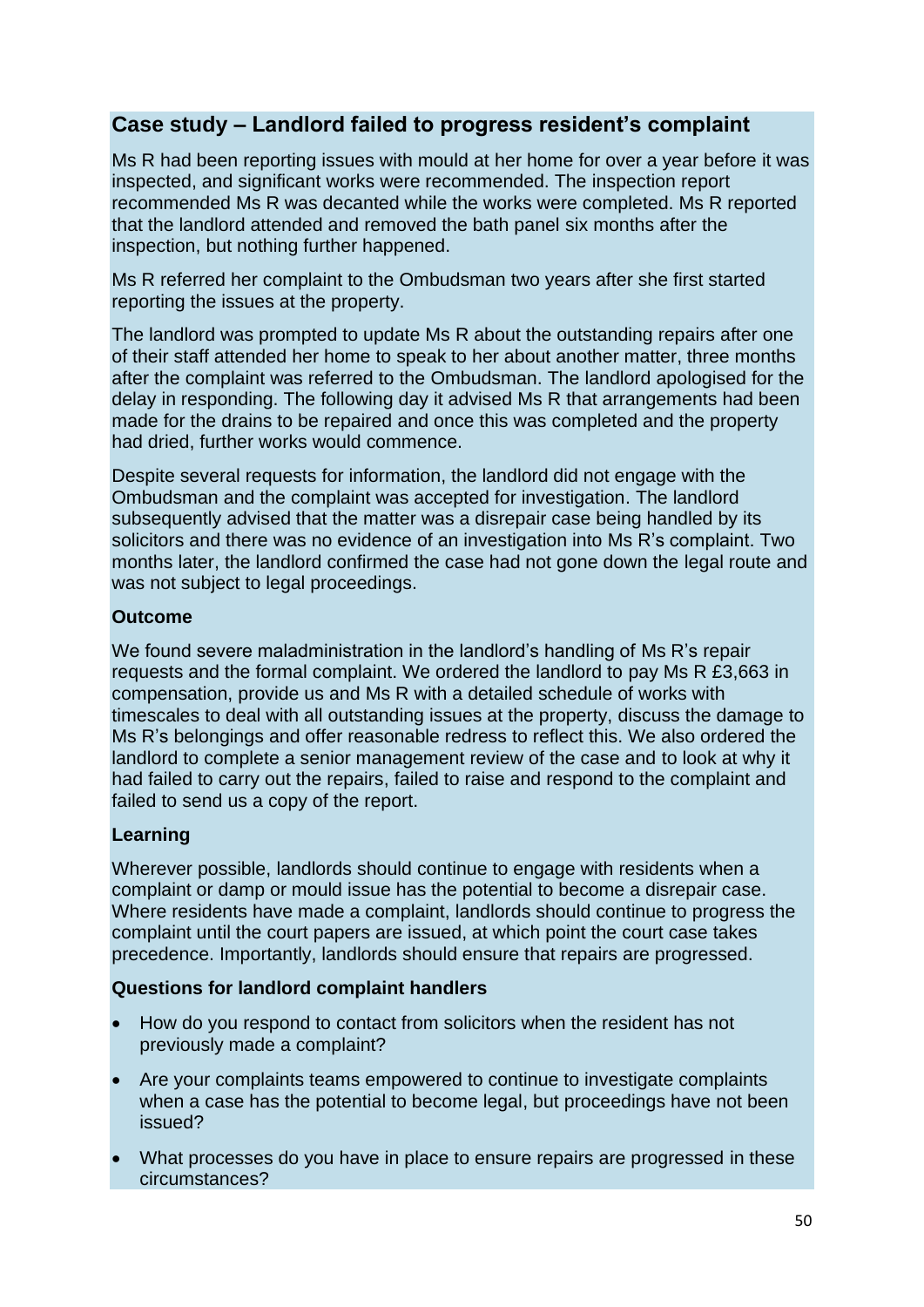# **Chapter 4: From complaints to a learning culture**

#### **Establishing a learning culture around complaints**

Whilst we have high compliance with individual orders, organisational learning from our decisions needs to be better. We made maladministration findings in relation to complaint handling in 64% of cases involving damp and mould. This indicates that landlords are not doing the basics as well as they could and may be a reflection of the organisational culture in relation to complaints.

Some organisations can view complaints as a direct criticism that requires a defensive response. On the contrary, it is essential that landlords recognise that complaints are a valuable learning opportunity that provide real insight into performance on the ground and what is not working quite as well as it could be. Complaints can also help to identify trends and root causes to prevent future issues. With the right response, they can be a strategic resource providing a variety of perspectives on how well a landlord's aims are being achieved from the point of view of their residents.

Landlords can and should encourage complaints from their residents by ensuring their systems provide multiple ways of submitting complaints to support different accessibility needs across their resident population.

A review of our casebook indicates that complaints in relation to damp and mould problems share many of the following characteristics:

- They are often complex
- Issues may be long running
- Poor communications
- Lack of clarity about repairs and timescales
- Lack of confidence by residents in the initial diagnosis
- High level of distress and disruption for the resident
- Health and wellbeing are frequently cited and
- Problems are not fixed and reoccur.

These characteristics mean that complaints concerning damp and mould provide necessary learning for landlords and their staff, which may also be relevant to other areas of landlord operations. The key question for landlords is how well they are set up to capture this learning and feed it into service improvements that will also improve the lives of their residents.

Complaint systems should allow the landlord to analyse their complaints data effectively and to identify themes, trends and learning opportunities. This will enable landlords to be proactive rather than reactive as outlined at the start of this report. Consideration also should be given to sharing learning from complaints with the wider organisation and with their residents, celebrating when things have gone well.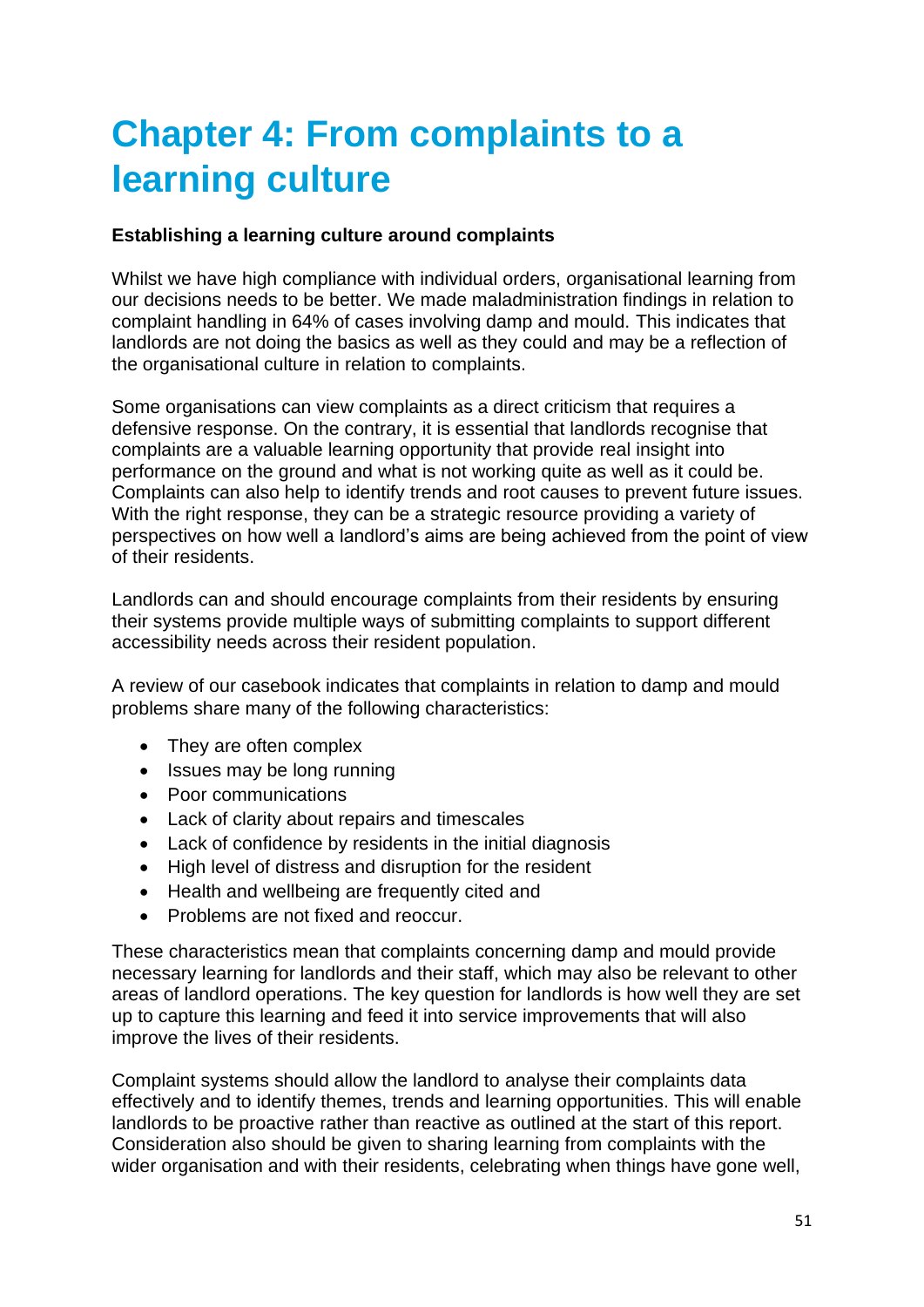or when positive changes have been made because of complaints or other comments.

We recognise that organisational learning is a challenge for any organisation and are exploring establishing a Centre for Learning as part of our next three-year corporate plan to assist landlords with learning from the wider sector. However, landlords will still need to consider how best to implement organisational learning from their own complaints.

#### **Recommendation 25**

**Landlords should consider how best to share learning from complaints and the positive impact of changes made as a result within the organisation and externally. Systems should allow the landlord to analyse their complaints data effectively and identify themes, trends and learning opportunities.**

#### **Empathy**

It is clear from our investigations that complaints involving damp and mould cause considerable distress and inconvenience to the resident. Unlike some other areas of our casework, health and well-being are frequently cited by the resident.

It is important that landlords demonstrate empathy with these circumstances when responding to complaints. Landlords should consider how they train their teams and how to prevent fatigue setting in with call handlers. Landlords should also recognise the impact handling complaints can have on their staff and ensure that appropriate mechanisms are in place to support staff when necessary.

#### **Recommendation 26**

**Landlords should ensure they treat residents reporting damp and mould with respect and empathy. The distress and inconvenience experienced by residents in this area is some of the most profound we have seen, and this needs to be reflected in the tone and approach of the complaint handling.**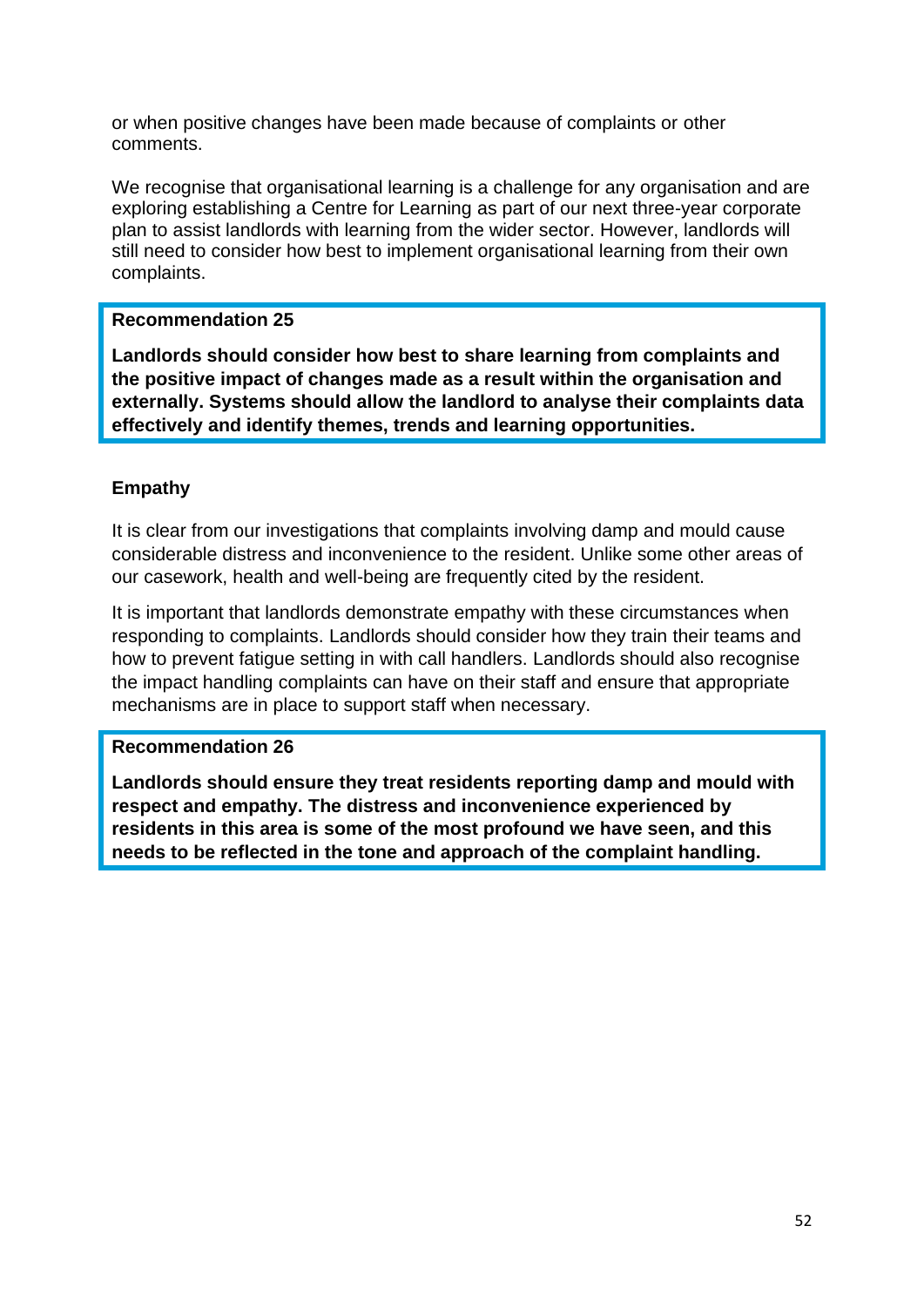# **Conclusions: Demonstrating change**

Damp and mould can be a complex and often frustrating issue for both landlords and residents. We recognise that some landlords are being proactive and that governing bodies are scrutinising approaches. This report aims to support these actions.

We have noted two key systemic issues that persist in cases across our casebook.

- Over reliance on residents
- Lack of overall responsibility for ensuring complaints are resolved.

Our evidence reveals many landlords relying on residents to report problems, to follow up work and to chase missed appointments. Whilst it is accepted that residents have a responsibility to report repairs at an early stage, landlords should ensure proactive actions are incorporated into business-as-usual activities to anticipate likely issues without waiting for those issues to manifest and be reported. For example, if an issue reported by one resident is likely to affect multiple residents, landlords should not wait for the other residents to be affected before taking action. Residents should not be expected to follow up on poor workmanship, outstanding works and missed appointments. These areas are the landlord's responsibility and speak to the importance of good communication and robust follow up procedures.

We also repeatedly see cases where the resident has fallen through the gaps in service provision, and issues that could have been resolved at an early stage have deteriorated, often leading to unacceptable living conditions for those residents. It is crucial that where issues are reported someone is accountable for the resolution of the matter to prevent residents being passed between teams and/or between the landlord and its contractors. It is important to note that both issues are not unique to damp and mould cases and accountability starts at the point the matter is reported not at the point a complaint is made.

It is important for landlords to demonstrate to residents learning from damp and mould complaints. We would encourage landlord staff and managers to review the case studies and learning provided in this report, actively consider how they would have responded to the case and whether as an organisation they would have made the same mistakes.

While some landlords are considering afresh their approach to damp and mould, we would encourage all landlords to do so. In particular, we would encourage senior leaders and governing bodies to ask the following points:

**1) Do we have a proactive, zero-tolerance approach to damp and mould and a comprehensive, consolidated policy or framework for responding to these cases? Are we considering damp and mould as part of our net zero strategy?**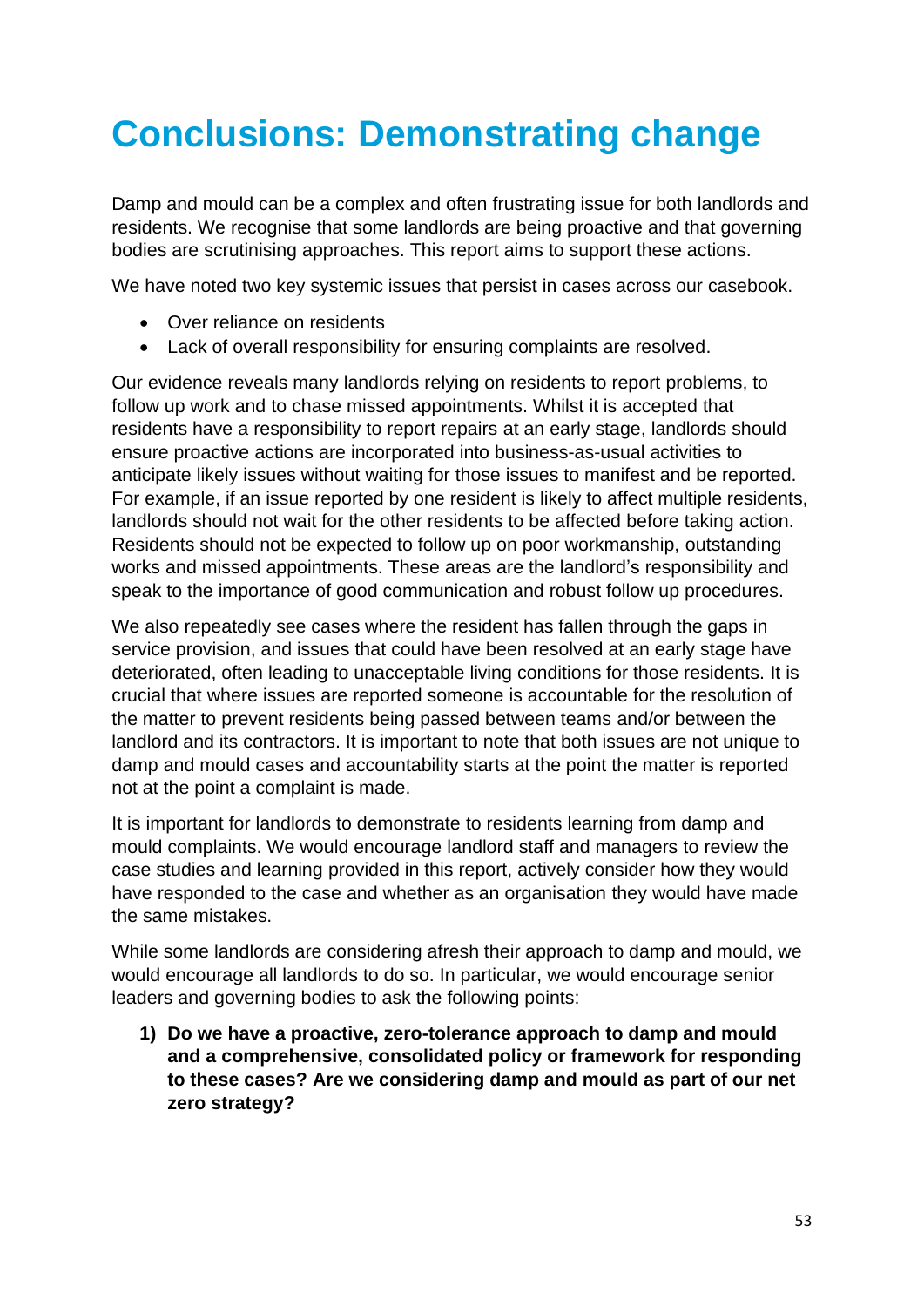- **2) How effective and timely are we at responding to and resolving reports and complaints concerning damp and mould? How do we know we are providing meaningful information and support to our residents?**
- **3) How do we identify and manage complex cases, complex situations and/or those involving legal disrepair claims? Are we promoting our complaints processes enough and does our approach allow the complaints process to continue alongside pre-action claims?**
- **4) What is our organisational culture with respect to learning? Are we making the most of our complaint data and case studies to learn and improve?**

Governing bodies should seek assurance in relation to compliance with the Complaint Handling Code, as this provides a strong platform for good complaint handling. They should also seek assurance that their organisations and their policies address the key questions outlined by this report and are producing the right outcomes.

We would strongly encourage landlords to share their learning and an action plan with residents during 2022 to improve understanding of their response, transparency and accountability.

Landlords should consider their approach to accountability and transparency and how they can demonstrate these values to their residents. Landlords should make use of opportunities for sharing information such as resident panels, community workshops and newsletters. Crucially, resident panels and community workshops provide landlords with the opportunity to hear the resident voice and be accountable to their residents.

Alongside this, the Ombudsman is also committed to taking action in several areas following this report. In addition to the new guidance on our jurisdiction, we are:

- 1. **Responding to the Ministry of Justice's call for evidence on the role of alternative dispute resolution**. We hope this will reduce the current trend of 'no win, no fee' legal firms soliciting disrepair claims from residents who have not been through the complaints process.
- 2. **Raising awareness of our service and the benefits of the complaints process to address issues.** While we have seen a significant increase in complaints relating to damp and mould, our corporate plan sets out plans for more awareness raising including removing barriers for any groups who may find accessing the complaints process more challenging.
- 3. **Reviewing the cases in this report to inform the proposed review of our remedies guidance in comparison with disrepair case studies**. Whilst we do not necessarily propose to increase the level of redress we offer to compare